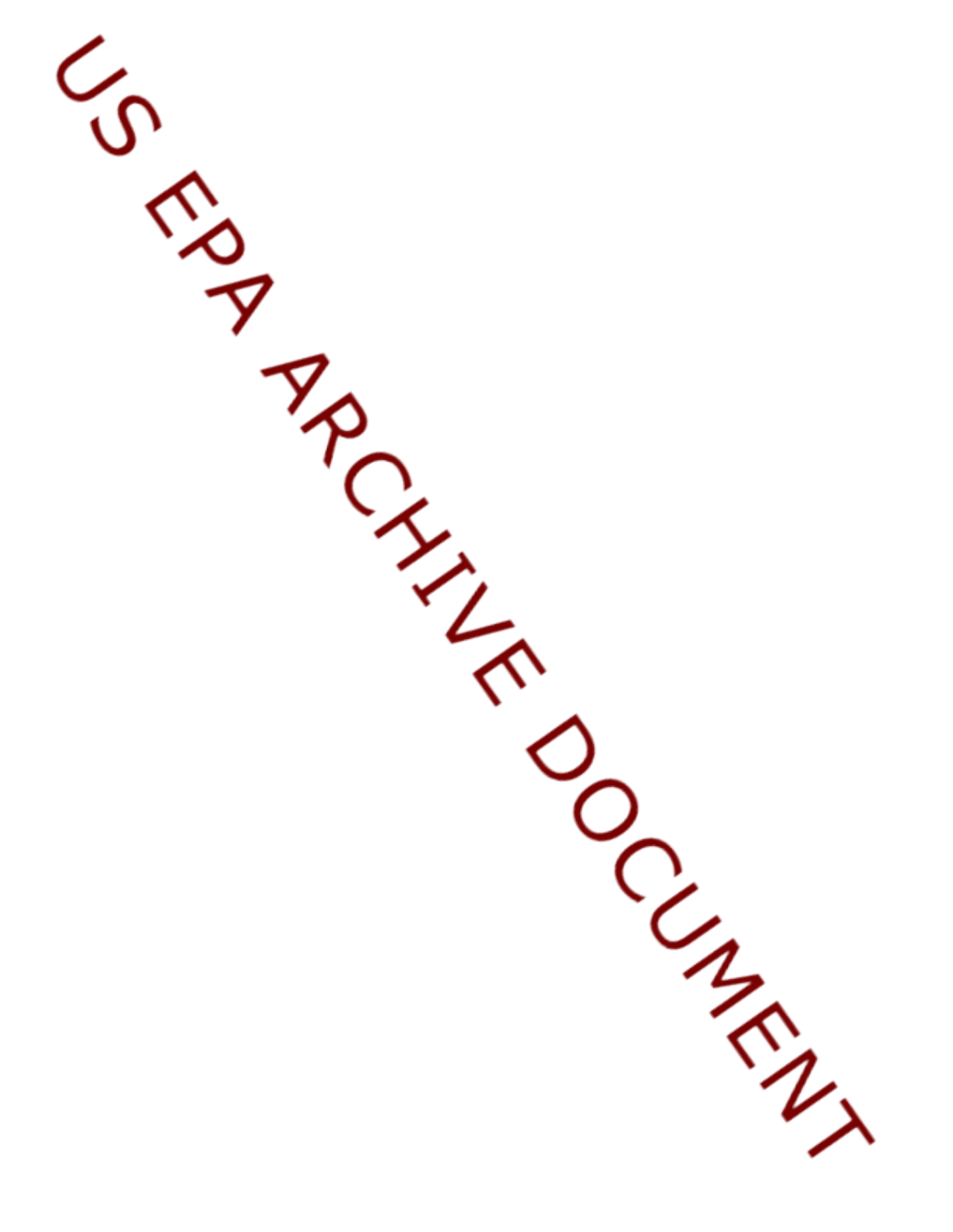

# **Environmental Technology Verification Program**  Advanced Monitoring Systems Center

Generic Protocol for Pilot-Scale Verification of Continuous Emission Monitors for Mercury

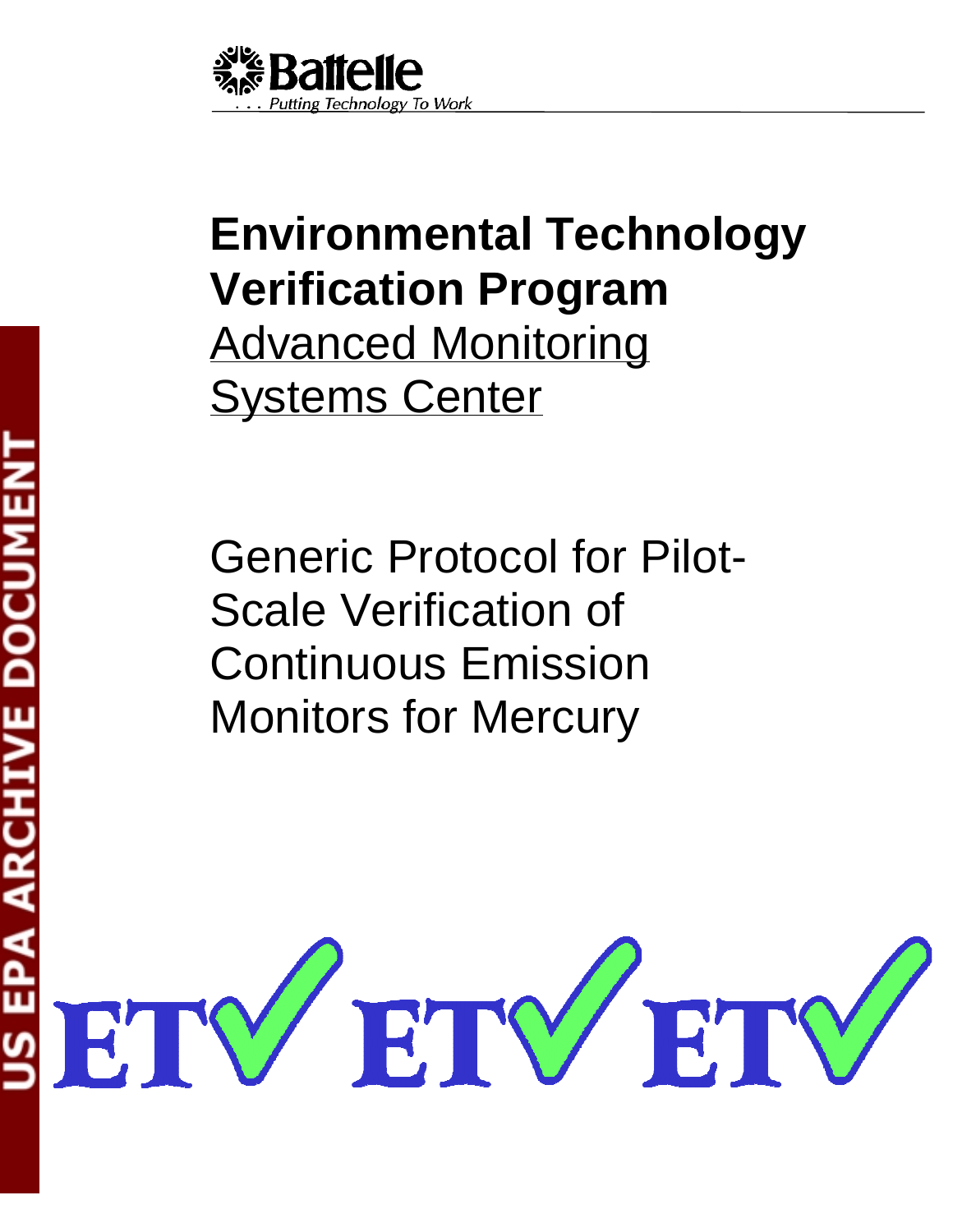# **GENERIC PROTOCOL**

**FOR** 

#### **PILOT-SCALE VERIFICATION OF CONTINUOUS EMISSION MONITORS FOR MERCURY**

**August 2002** 

**Prepared by** 

**Battelle 505 King Avenue Columbus, OH 43201-2693**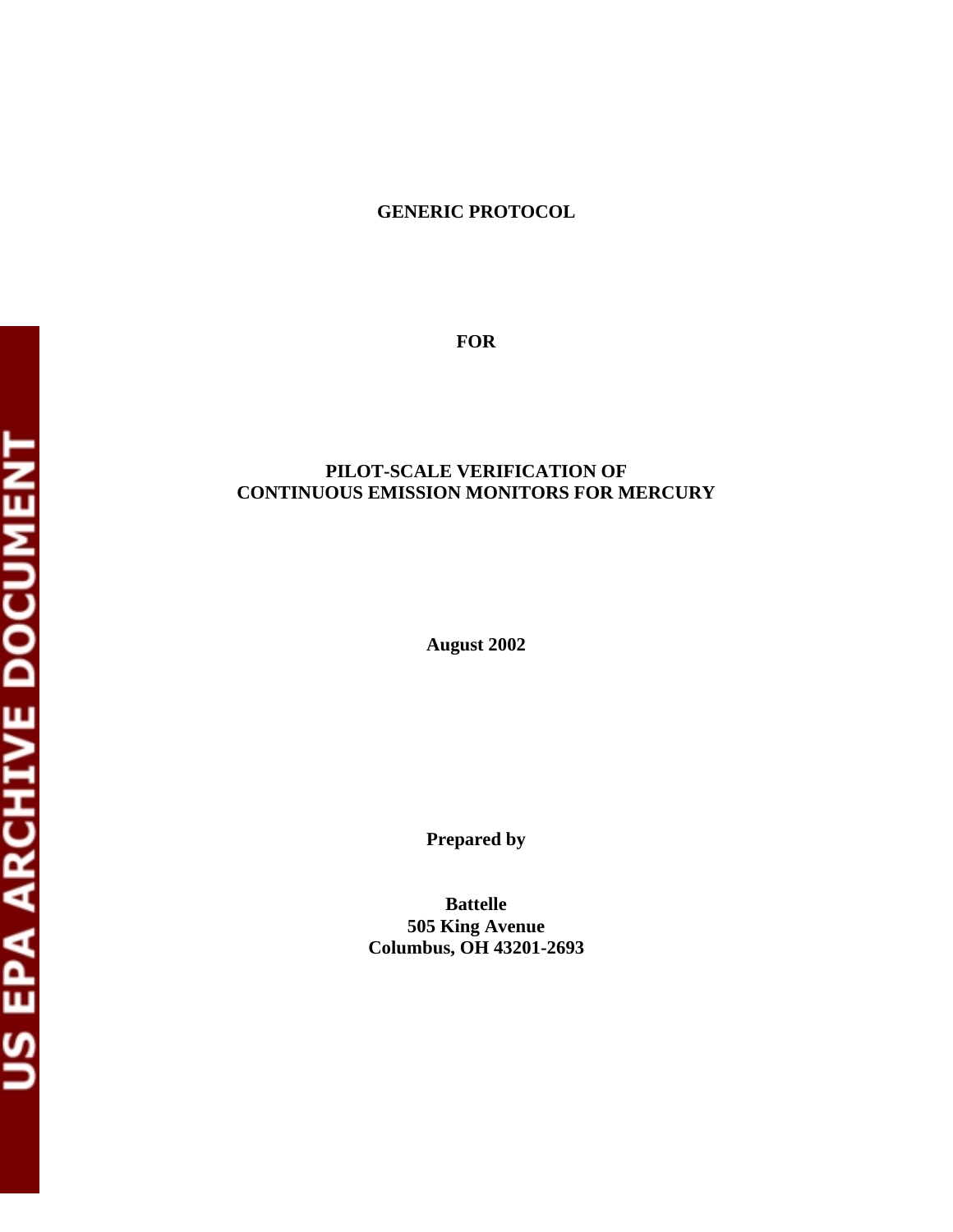# **TABLE OF CONTENTS**

| 5.3 Precision |
|---------------|
|               |
|               |
|               |
|               |
|               |
|               |
|               |
|               |
|               |
|               |
|               |
|               |
|               |
|               |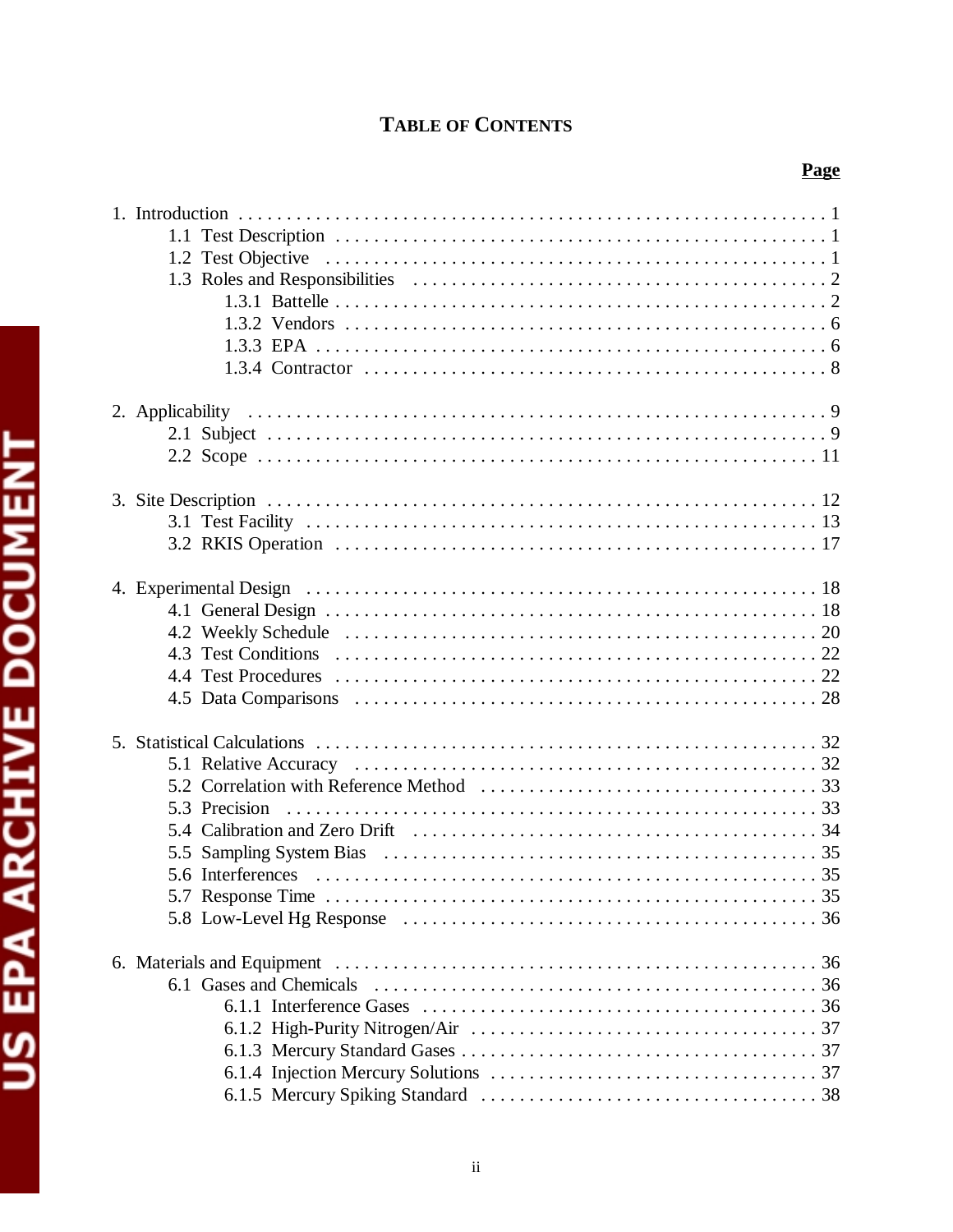# **TABLE OF CONTENTS (Continued)**

6.2 Reference Method ................................................ 38

6.3 RKIS Monitoring Equipment ........................................ 38 6.4 Equipment Used for Performance Evaluation Audits ...................... 39

7.1 Calibration ...................................................... 39

7.2 Audits ......................................................... 41

7. Quality Assurance/Quality Control ........................................... 39

6.2.1 Sampling Trains ........................................... 38 6.2.2 Analysis Equipment ........................................ 38

7.1.1 Test Facility Monitoring Equipment ............................ 39 7.1.2 Reference Method ......................................... 40 7.1.3 Analytical Laboratory ....................................... 41

7.2.1 Technical Systems Audits .................................... 7.2.2 Performance Evaluation Audit ................................ 7.2.3 Audits of Data Quality ...................................... 7.2.4 Assessment Reports ........................................ 7.2.5 Corrective Action ..........................................

| <b>DOCUMENT</b> |  |
|-----------------|--|
|                 |  |
|                 |  |
| <b>NRCHIVE</b>  |  |
| E               |  |
| EPA             |  |
| 95              |  |
|                 |  |

## **Page**

|           | <b>List of Figures</b>                                              |  |  |  |  |  |  |
|-----------|---------------------------------------------------------------------|--|--|--|--|--|--|
| Figure 1. |                                                                     |  |  |  |  |  |  |
| Figure 2. | Side View (top) and End View (bottom) of the RKIS Test Facility  15 |  |  |  |  |  |  |
| Figure 3. | Schedule of Verification Test Day with Ontario Hydro Sampling 25    |  |  |  |  |  |  |
| Figure 4. |                                                                     |  |  |  |  |  |  |
| Figure 5. |                                                                     |  |  |  |  |  |  |
|           |                                                                     |  |  |  |  |  |  |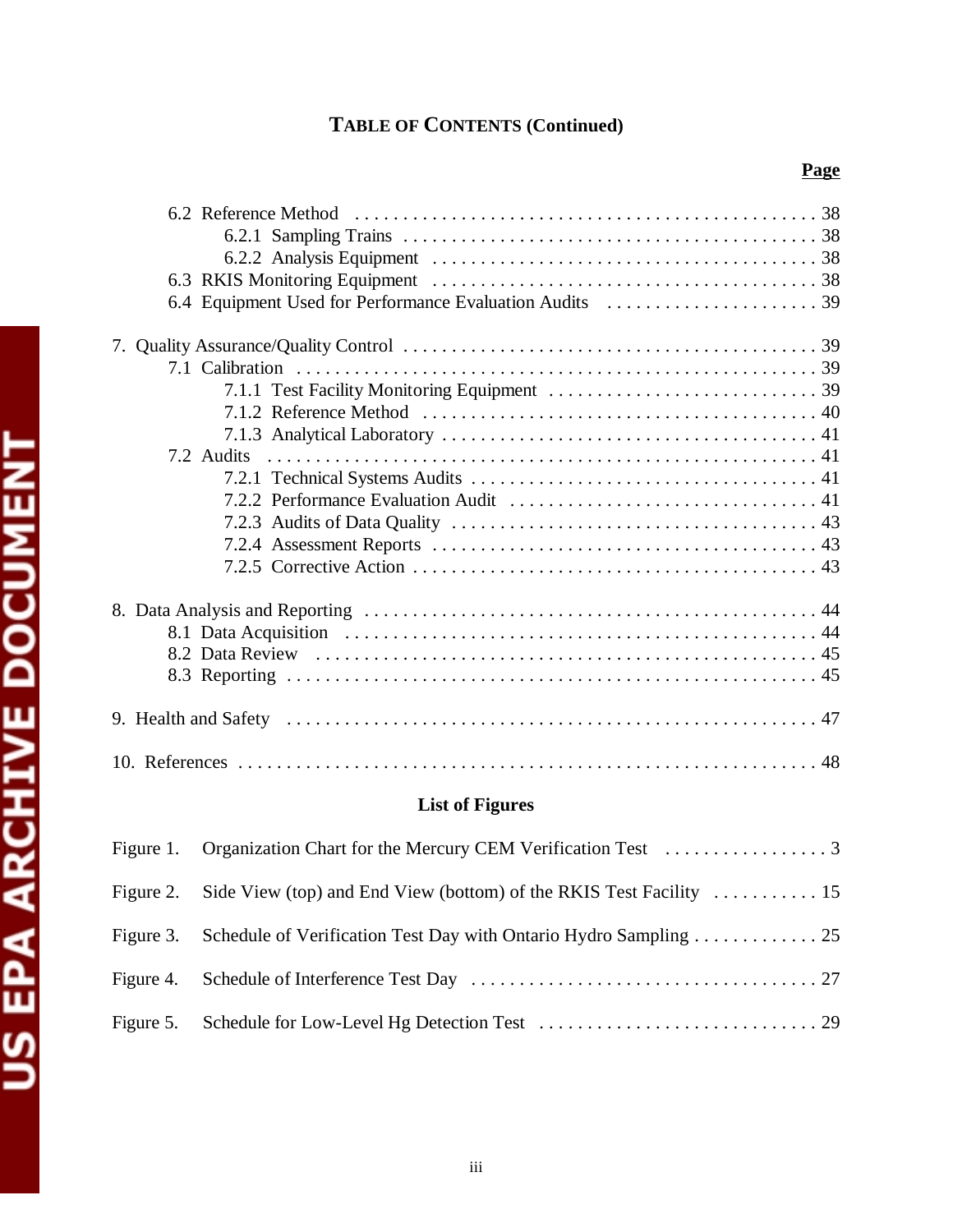# **TABLE OF CONTENTS (Continued)**

# **List of Tables**

| Table 1. |                                                                    |
|----------|--------------------------------------------------------------------|
| Table 2. |                                                                    |
| Table 3. |                                                                    |
| Table 4. | Summary of Flue Gas Constituent Concentrations Planned for         |
| Table 5. | Interferant Gases and Concentrations to Be Used in                 |
| Table 6. | Summary of Data to be Obtained in Mercury CEM Verification Test 30 |
| Table 7. |                                                                    |
| Table 8. |                                                                    |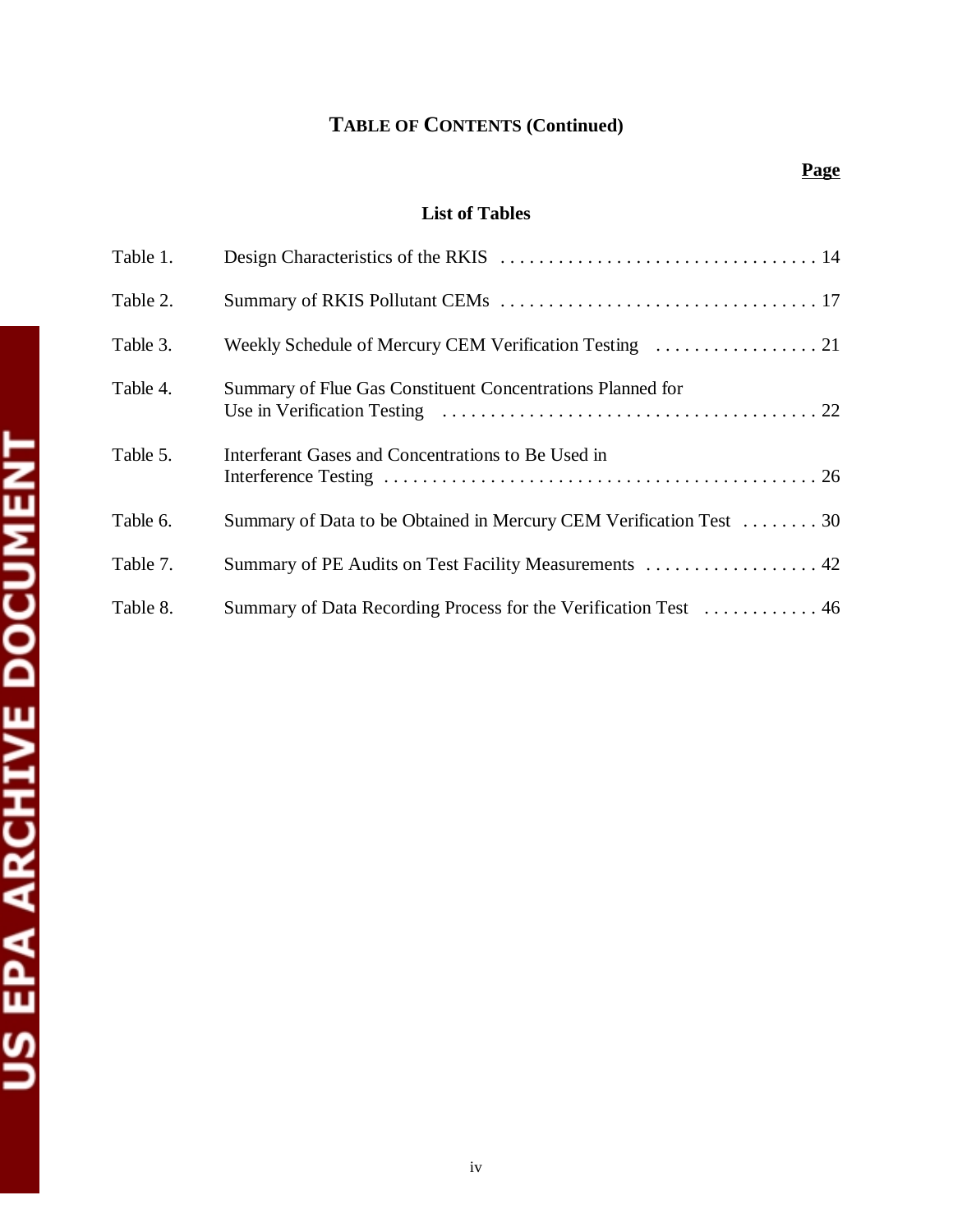# **ACRONYMS**

| <b>ACS</b>      | <b>American Chemical Society</b>               |  |  |  |
|-----------------|------------------------------------------------|--|--|--|
| <b>AMS</b>      | <b>Advanced Monitoring Systems</b>             |  |  |  |
| <b>ASAT</b>     | Atmospheric Science and Applied Technology     |  |  |  |
| <b>CEM</b>      | continuous emission monitor                    |  |  |  |
| Cl <sub>2</sub> | chlorine                                       |  |  |  |
| CO              | carbon monoxide                                |  |  |  |
| CO <sub>2</sub> | carbon dioxide                                 |  |  |  |
| <b>CVAAS</b>    | cold vapor atomic absorption spectroscopy      |  |  |  |
| <b>CVAFS</b>    | cold vapor atomic fluorescence spectroscopy    |  |  |  |
| <b>EM</b>       | elemental mercury                              |  |  |  |
| <b>EPA</b>      | United States Environmental Protection Agency  |  |  |  |
| <b>ETV</b>      | <b>Environmental Technology Verification</b>   |  |  |  |
| <b>HCl</b>      | hydrogen chloride                              |  |  |  |
| Hg              | mercury                                        |  |  |  |
| $Hg^{\circ}$    | mercury vapor phase                            |  |  |  |
| l               | liter                                          |  |  |  |
| ml              | milliliter                                     |  |  |  |
| <b>NIST</b>     | National Institute of Standards and Technology |  |  |  |
| NO              | nitric oxide                                   |  |  |  |
| $NO_{v}$        | nitrogen oxides                                |  |  |  |
| $\mathbf{O}_2$  | oxygen                                         |  |  |  |
| OH              | Ontario Hydro                                  |  |  |  |
| OM              | oxidized mercury                               |  |  |  |
| PE              | performance evaluation                         |  |  |  |
| PM              | particulate mercury                            |  |  |  |
| ppb             | parts per billion                              |  |  |  |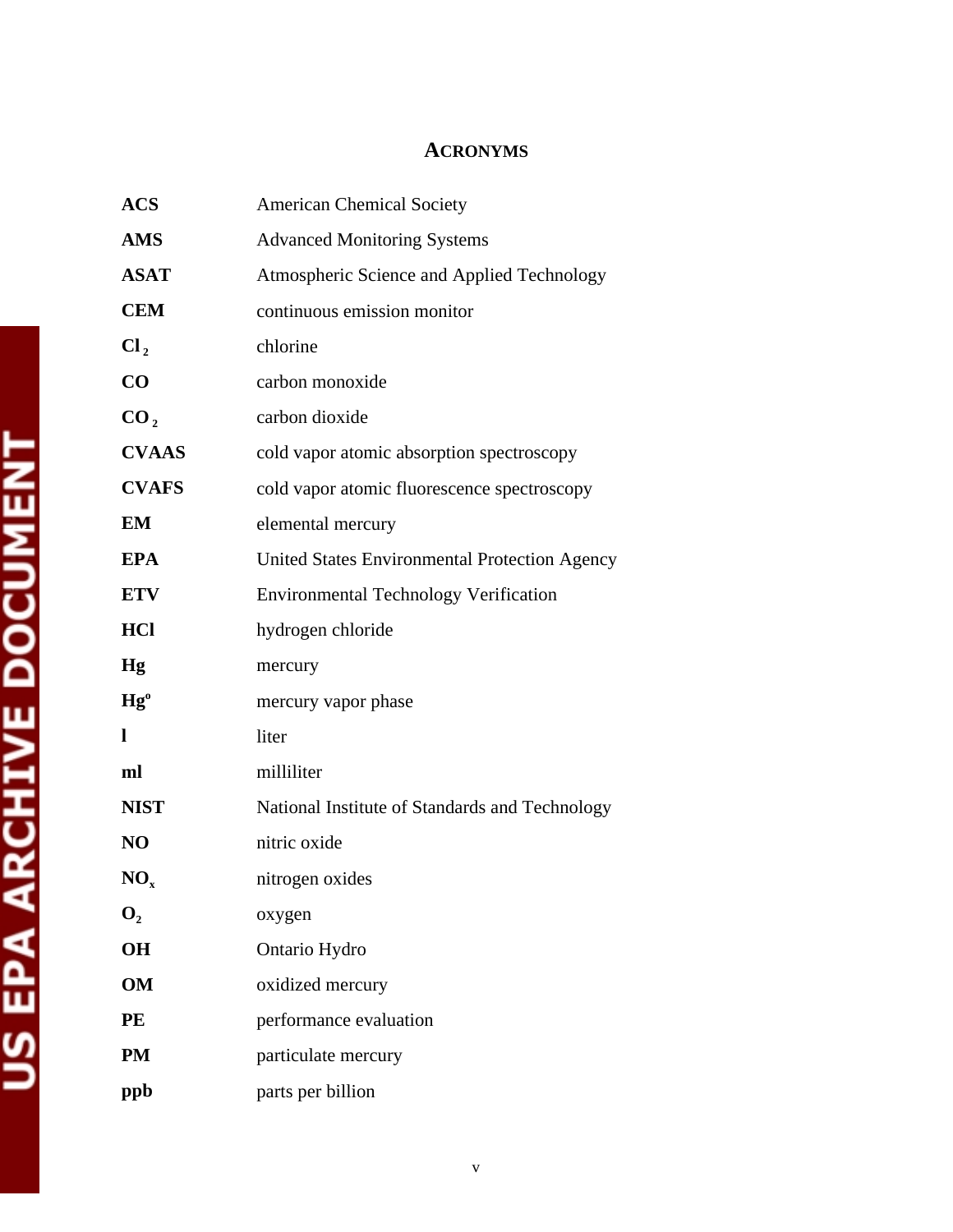# **ACRONYMS (Continued)**

| ppm             | parts per million                           |
|-----------------|---------------------------------------------|
| QA              | quality assurance                           |
| $\overline{OC}$ | quality control                             |
| <b>QMP</b>      | <b>Quality Management Plan</b>              |
| <b>RKIS</b>     | Rotary Kiln Incinerator Simulator           |
| <b>SDAS</b>     | <b>Statistics and Data Analysis Systems</b> |
| SO <sub>2</sub> | sulfur dioxide                              |
| <b>TM</b>       | total mercury                               |
| <b>TSA</b>      | technical systems audit                     |
| <b>TVM</b>      | total vapor-phase mercury                   |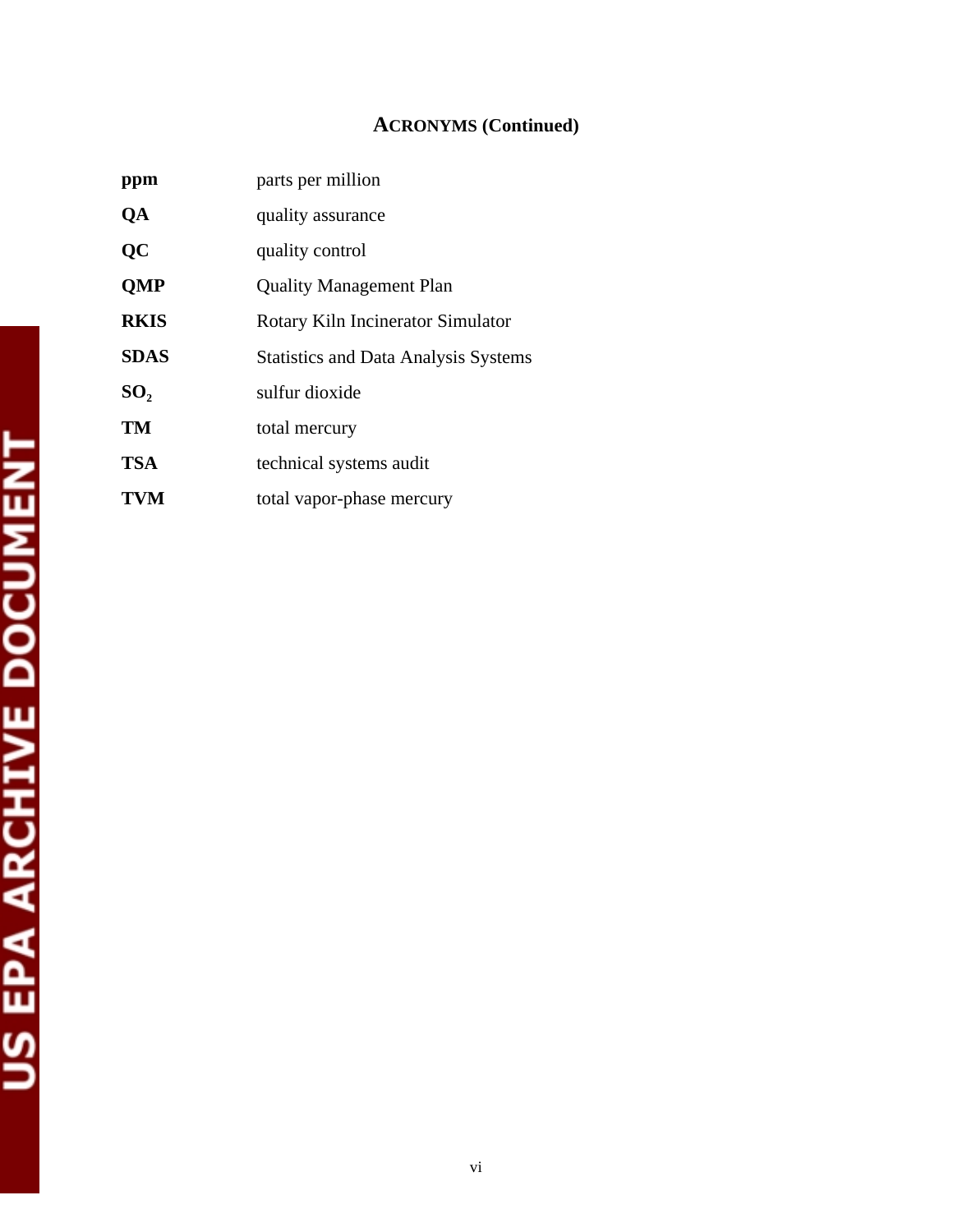#### **1 INTRODUCTION**

#### **1.1 Test Description**

This test protocol provides generic procedures for implementing a verification test of continuous emission monitors (CEMs) used to measure total and chemically speciated mercury (Hg) in source emissions. Verification tests are conducted under the auspices of the U.S. Environmental Protection Agency (EPA) through its Environmental Technology Verification (ETV) program. The purpose of the ETV program is to provide objective and quality-assured performance data on environmental technologies, so that users, developers, regulators, and consultants can make informed decisions about this technology.

The verification tests are performed by Battelle, of Columbus, Ohio, which is EPA's partner for the ETV Advanced Monitoring Systems (AMS) Center. The scope of the AMS Center covers verification of monitoring methods for contaminants and natural species in air, water, and soil. In performing verification tests, Battelle follows the procedures specified in this protocol and complies with quality requirements in the "Quality Management Plan for the ETV Advanced Monitoring Systems Center" (QMP).<sup>(1)</sup>

#### **1.2 Test Objective**

The purpose of verification tests of commercial mercury CEMs is to evaluate their performance by comparing them to a reference method for measuring Hg and by challenges with mercury standard gases and interferences, under controlled conditions in a pilot-scale combustion facility. A subsequent test, based on a separate protocol, may be conducted to assess performance at a full-scale facility.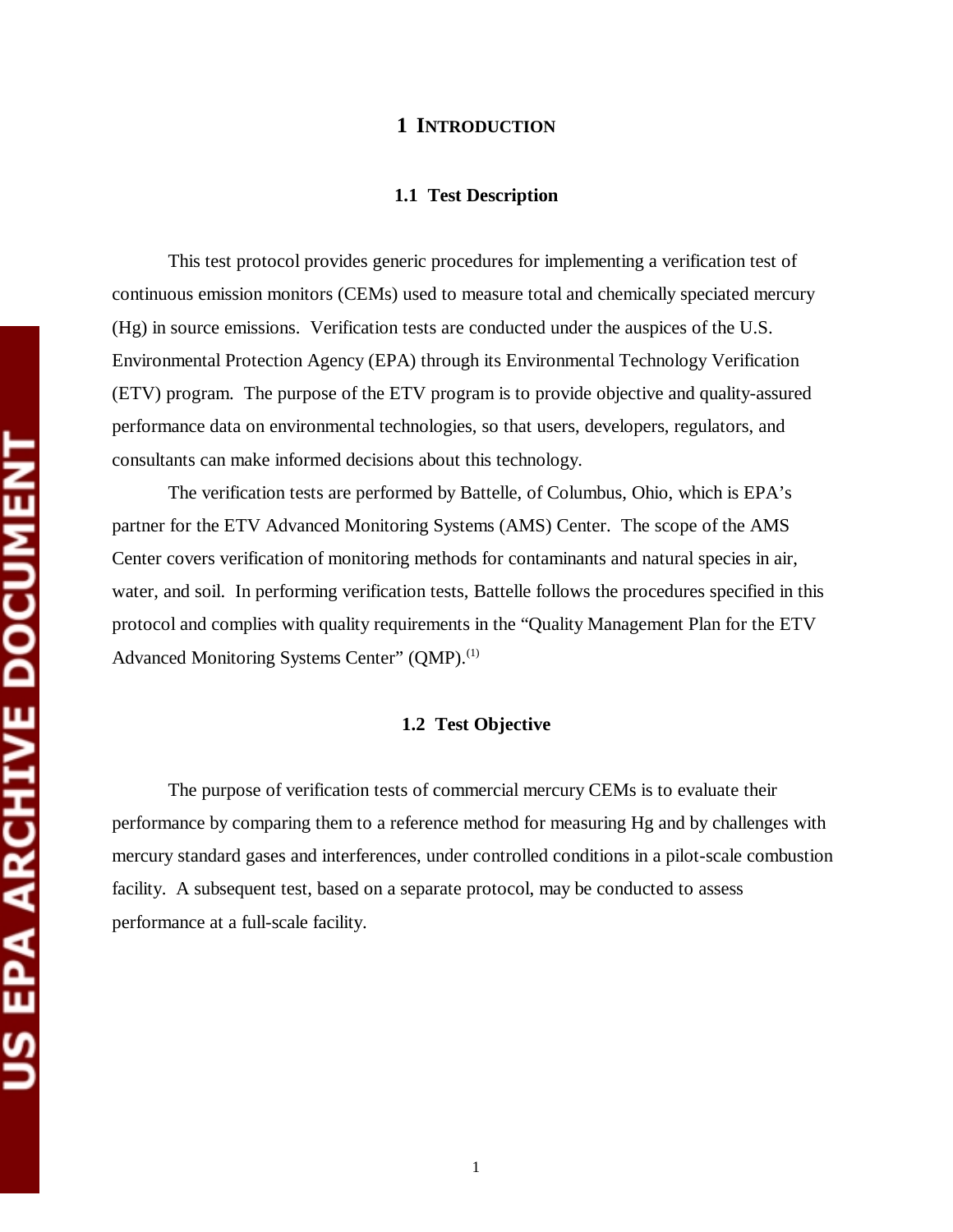#### **1.3 Roles and Responsibilities**

The verification test is performed by Battelle in cooperation with EPA and the vendors whose CEMs will be verified. The chart in Figure 1 shows the organization of responsibilities for Battelle, the vendor companies, and EPA. Specific responsibilities are detailed below.

# **1.3.1 Battelle**

The AMS Center Verification Test Coordinator has the overall responsibility for ensuring that the technical, schedule, and cost goals established for the verification test are met. The Verification Test Coordinator shall

- Coordinate Battelle, EPA, contractor, and vendor staff to conduct the verification test
- Ensure that Battelle/EPA/contractor/vendor team perform the verification test in accordance with all quality procedures specified in the test/quality assurance (QA) plan and the QMP
- Have overall responsibility for ensuring that this test/OA plan is followed
- Prepare a draft test/QA plan, verification reports, and verification statements
- Revise the draft test/QA plan, verification reports, and verification statements in response to reviewers' comments
- Coordinate distribution of the final test/QA plan, verification reports, and statements
- Respond to any issues raised in assessment reports and audits, including instituting corrective action as necessary
- Serve as the primary point of contact for vendor representatives
- Establish a budget for the verification test and monitor staff effort to ensure that budget is not exceeded
- Ensure that confidentiality of vendor information is maintained
- Ensure that all quality procedures are followed.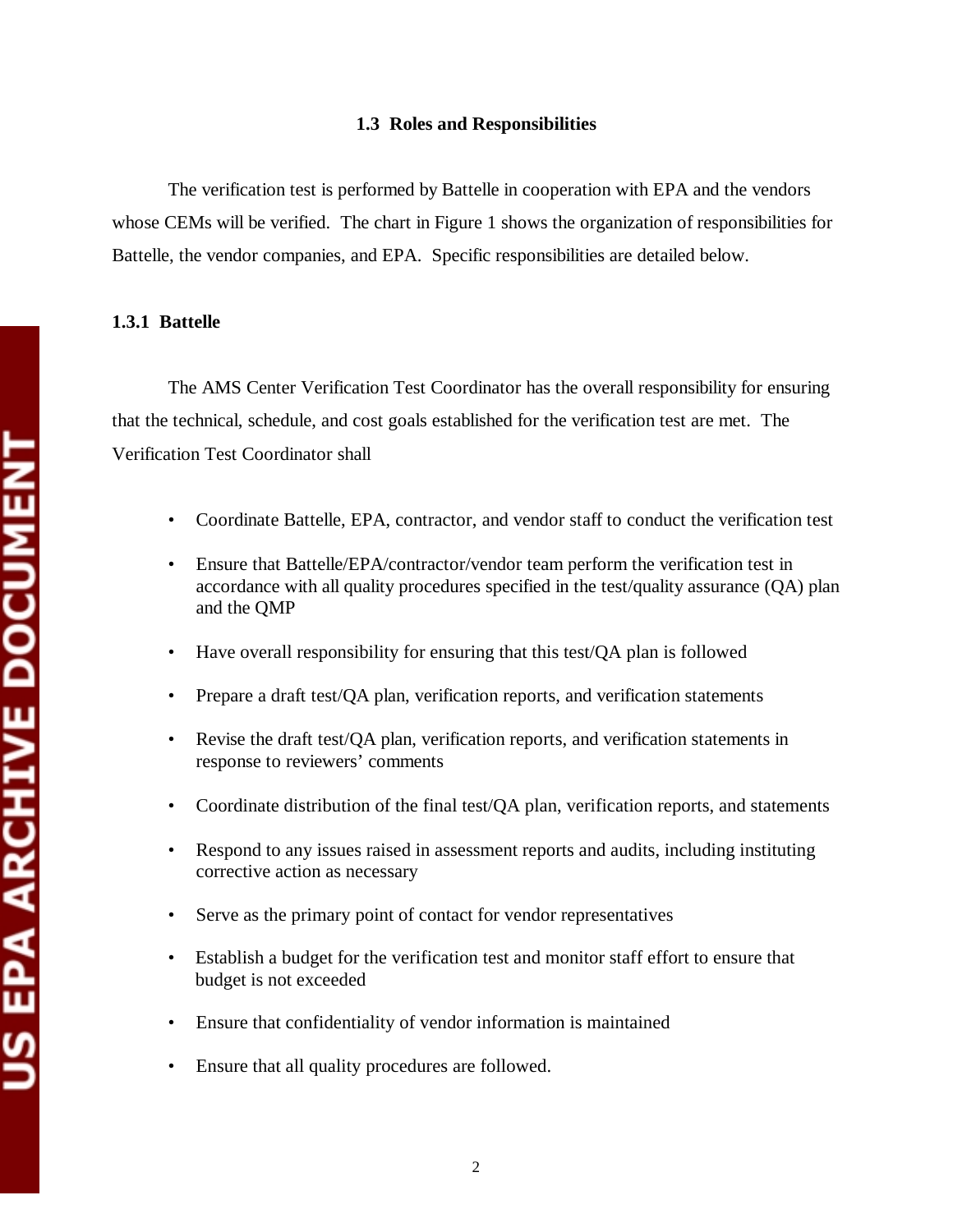

**Figure 1. Organization Chart for the Mercury CEM Verification Test**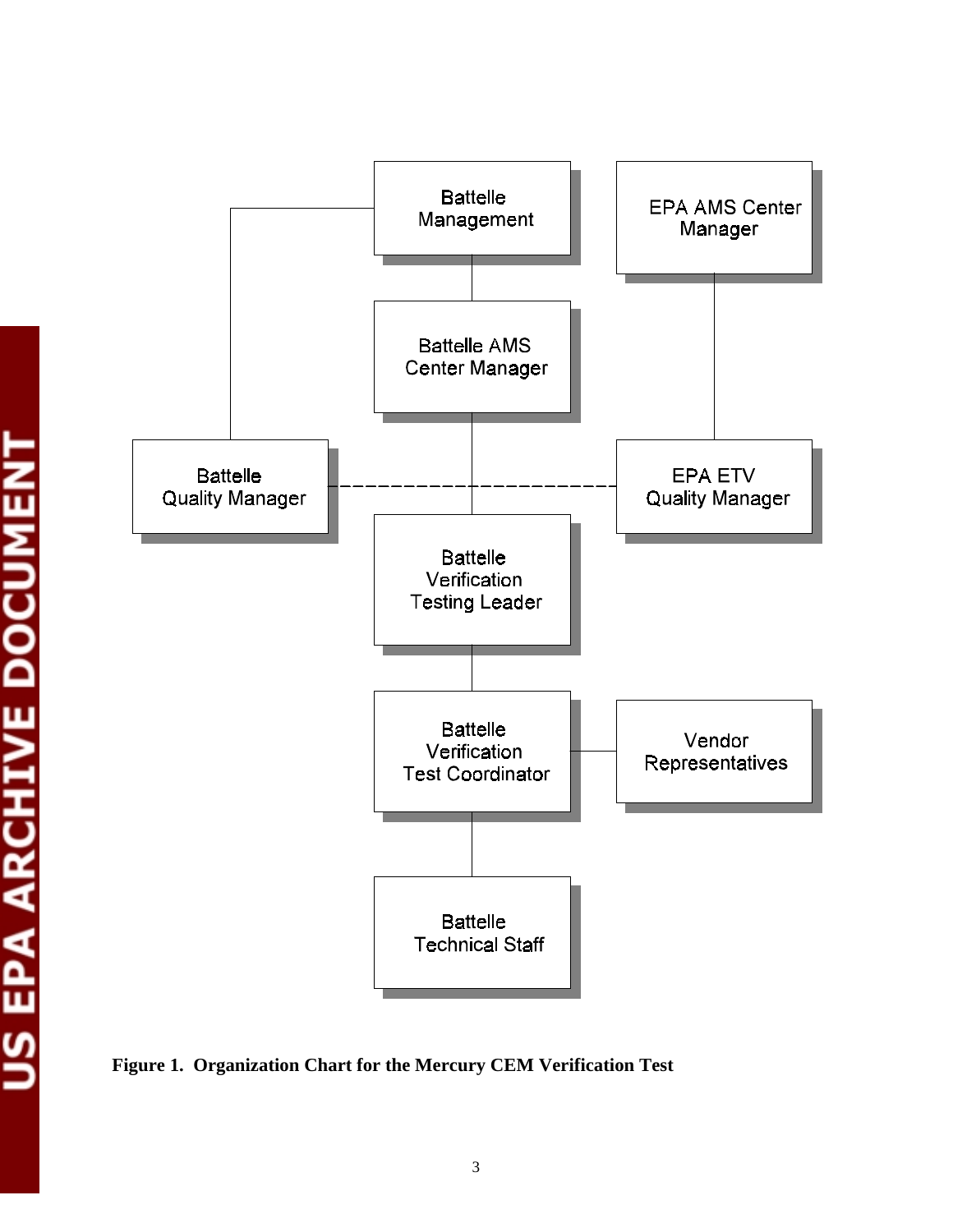The Verification Testing Leader for the AMS Center provides technical guidance and oversee the various stages of the verification test. The Verification Testing Leader shall

- Support the Verification Test Coordinator in preparing the test/QA plan and organizing the test
- Review the draft test/QA plan
- Review the draft verification reports and statements
- • Ensure that vendor confidentiality is maintained.

The Battelle AMS Center Manager shall

- Review the draft test/QA plan
- Review the draft verification reports and statements
- • Ensure that necessary Battelle resources, including staff and facilities, are committed to the verification test
- Ensure that vendor confidentiality is maintained
- Support Verification Test Coordinator in responding to any issues raised in assessment reports and audits
- Maintain communication with EPA's Center and ETV Quality Managers.

The Battelle Quality Manager for this verification test shall

- Review the draft test/QA plan
- Maintain communication with EPA's Quality Manager for the AMS Center
- Conduct a TSA once during the verification test
- Review results of performance evaluation audit(s) specified in the test/ $QA$  plan
- Audit at least 10% of the verification data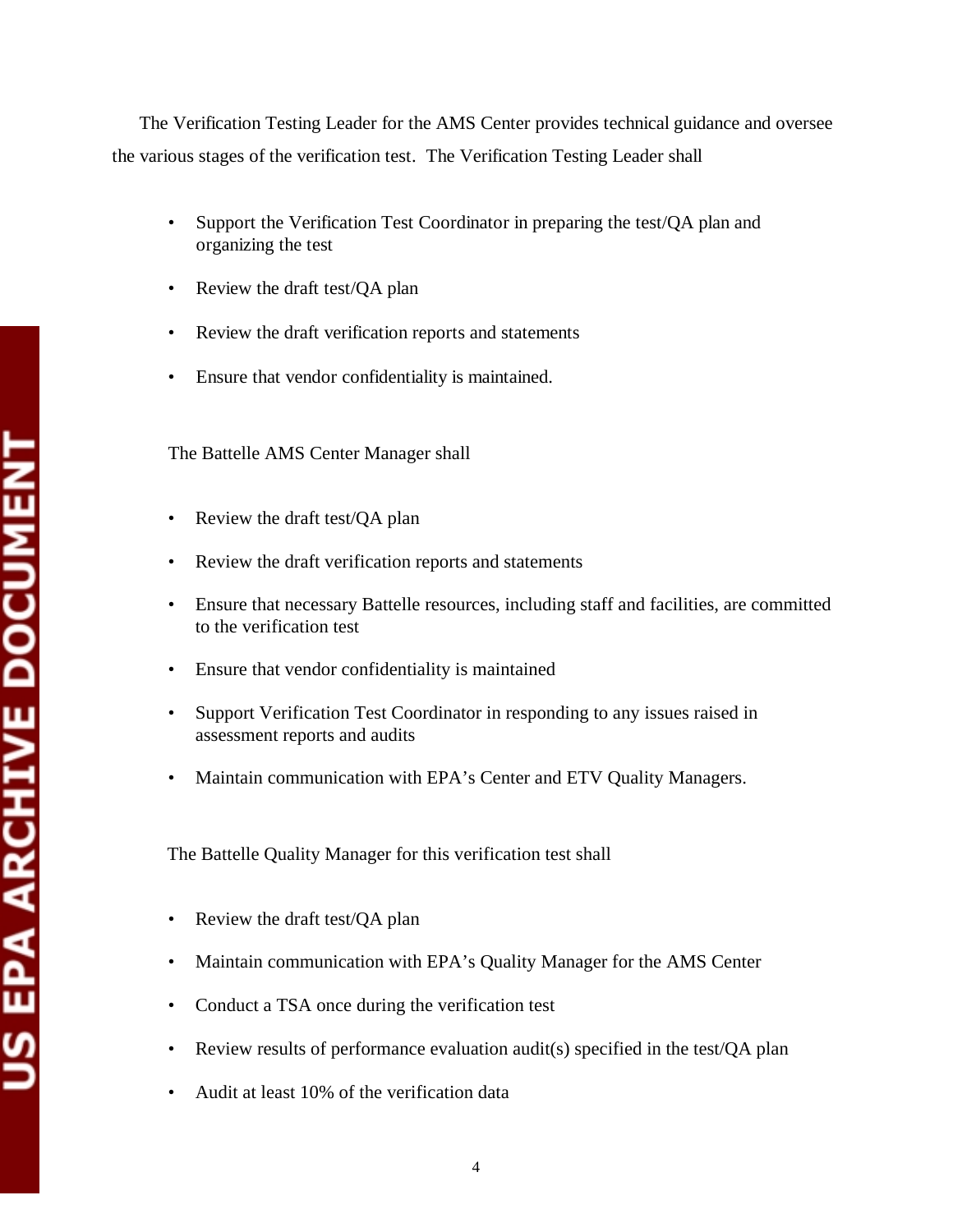- Prepare and distribute an assessment report for each audit
- Verify implementation of any necessary corrective action
- Issue a stop work order if self-audits indicate that data quality is being compromised; notify Battelle's AMS Center Manager if a stop work order is issued
- Provide a summary of the audit activities and results for the verification reports
- Review the draft verification reports and statements
- Ensure that all quality procedures specified in this test/OA plan and in the  $OMP^{(1)}$  are followed.

Staff statisticians shall provide statistics and data analysis support. In particular, statistical staff shall

- Contribute to planning statistical treatment of the CEM data
- Perform statistical calculations specified in the test/OA plan on the analyzer data
- Provide results of statistical calculations and associated discussion for the verification reports
- Support the Verification Test Coordinator in responding to any issues raised in assessment reports and audits related to statistics and data reduction.

Battelle Atmospheric Science and Applied Technology (ASAT) staff shall support the Verification Test Coordinator in planning and conducting the verification test. ASAT staff shall

- • Assist in planning for the test and making arrangements for installing the CEMs
- Assist vendors and test facility staff as needed during the CEM installation and verification testing
- Assure that test procedures and data acquisition are conducted according to the test/QA plan.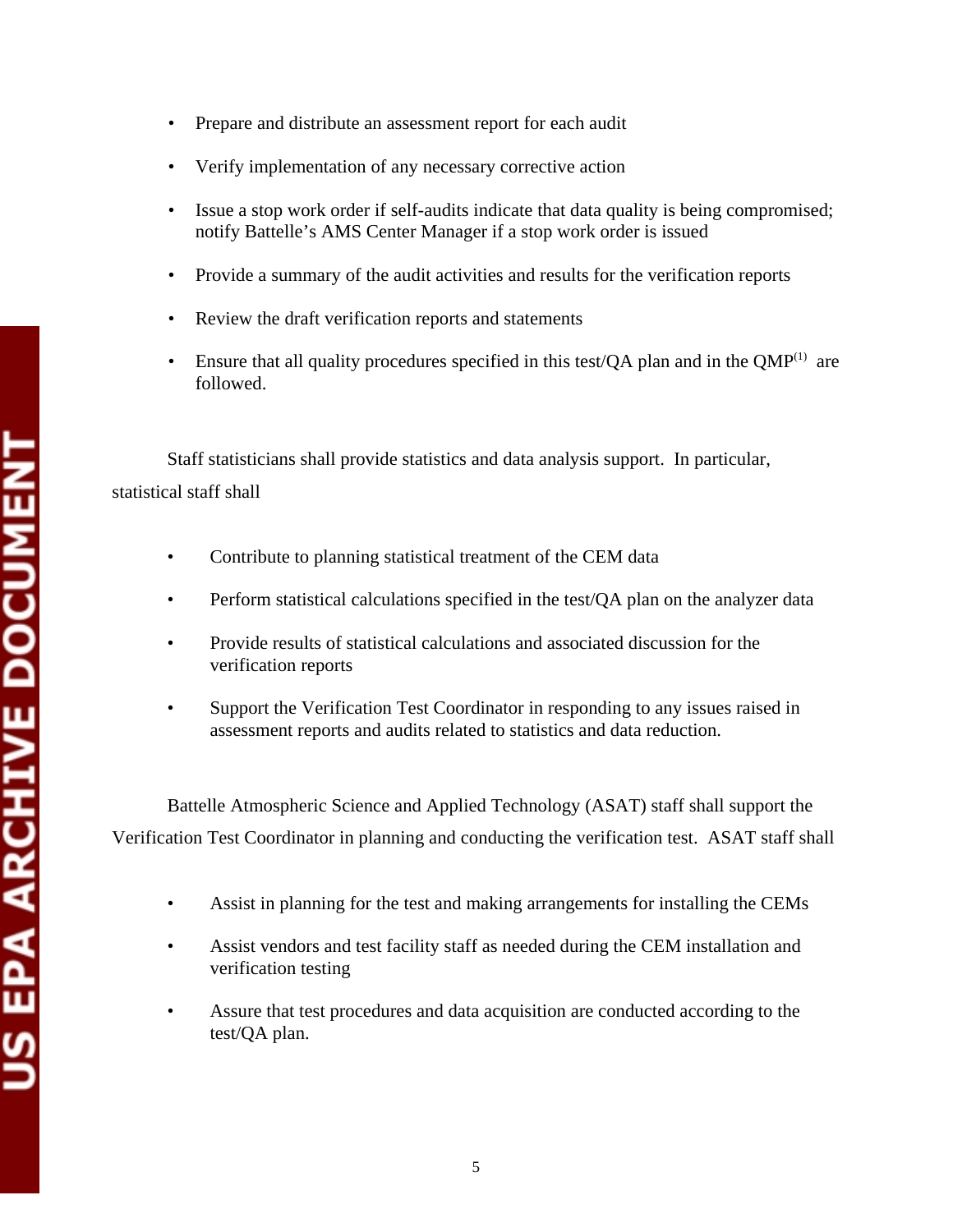# **1.3.2 Vendors**

Vendor representatives shall

- Review the draft test/QA plan
- Approve the final test/QA plan
- Participate in required safety training at the test facility before installation of their CEMs
- Attend a pre-study site visit to review facility requirements for testing
- Provide a mercury CEM for the duration of the verification test
- Commit a trained technical person to operate, maintain, and repair the CEMs throughout the verification test
- Participate in verification testing, including providing data acquisition for their mercury CEMs
- Provide to Battelle staff the data from the CEMs at the conclusion of each test day
- • Review their respective draft verification reports and verification statements.

# **1.3.3 EPA**

EPA's responsibilities in the AMS Center are based on the requirements stated in the "Environmental Technology Verification Program Quality and Management Plan for the Pilot Period (1995-2000)<sup> $(2)$ </sup> or the most current update of this document. The roles of specific EPA staff are as follows:

### EPA's ETV Quality Manager shall

- Review the draft test/QA plan
- Perform, at his/her option, one external TSA during the verification test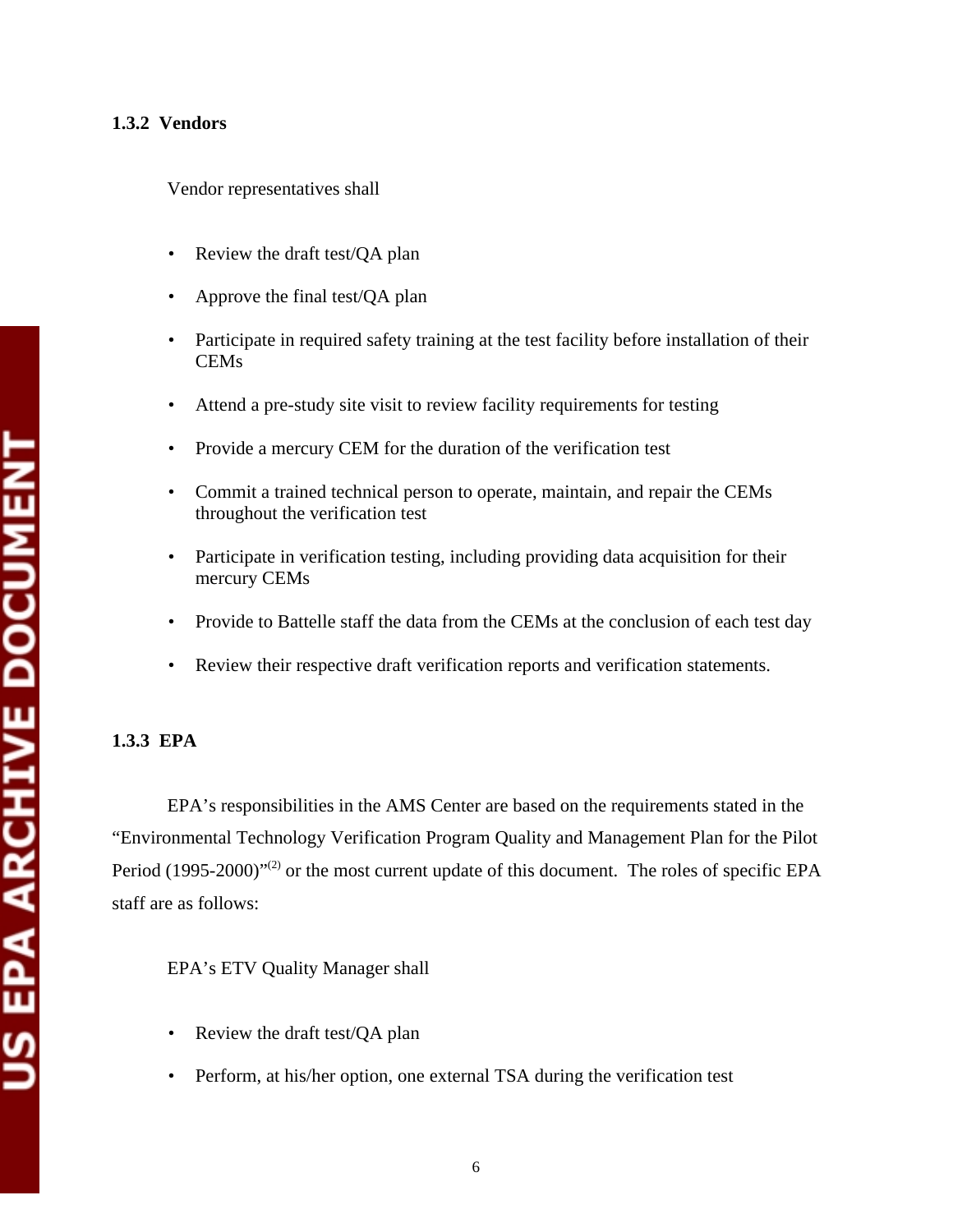- Notify the Battelle AMS Center Quality Manager to facilitate a stop work order if an external audit indicates that data quality is being compromised
- Prepare and distribute an assessment report summarizing the results of an external audit, if performed
- Review the draft verification reports and statements.

The EPA AMS Center Manager shall

- Review the draft test/OA plan
- Approve the final test/ $QA$  plan
- Review the draft verification reports and statements
- Oversee the EPA review process on the draft verification test/QA plan, reports, and statements
- Coordinate the submission of verification reports and statements for final EPA approval.

This verification test may be conducted in collaboration with non-Battelle staff operating the pilot-scale facility. The operator's responsibilities are to

- Coordinate the operation of the pilot-scale facility for the purposes of ETV testing
- Conduct pre-verification testing to document the capabilities of the pilot-scale facility and reference methods
- Coordinate the installation of vendor equipment at the pilot-scale facility
- Communicate needs for safety and other training of staff working at the pilot-scale facility
- Contribute to the development of the draft test/QA plan
- Review the draft test/QA plan
- Provide input for the verification test reports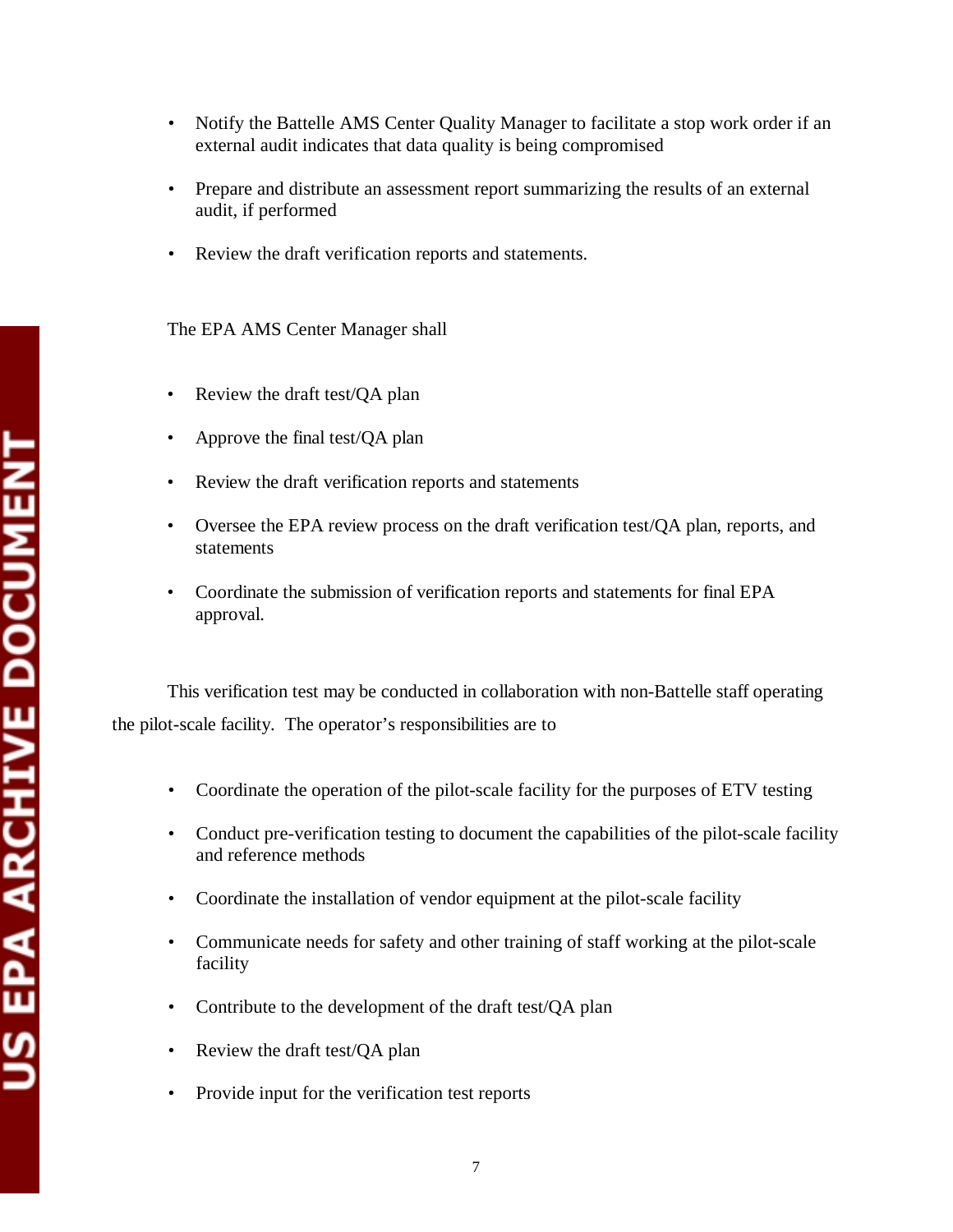- Provide input in responding to any issues raised in assessment reports and audits related to pilot-scale facility operations
- Review draft verification reports and verification statements.

# **1.3.4 Contractor**

The contractor operating the pilot-scale facility may perform some duties under contract with EPA and additional duties related to the verification test under a subcontract with Battelle. The contractor's responsibilities may include

For EPA:

- Assemble trained technical staff to operate the pilot-scale facility
- Ensure that the facility is fully functional prior to the times/dates needed in the verification test
- Oversee technical staff in facility operation during the verification test
- Ensure that operating conditions and procedures for the pilot-scale facility are recorded during the verification test
- Review and approve all data and records related to facility operation.

For Battelle:

- Review the draft test/QA plan
- Adhere to the quality requirements in this test/OA plan and in the OMP
- Assemble trained technical staff to conduct reference method sampling for the verification test
- Contract for and oversee laboratory analysis of the reference method samples
- Report reference method analytical and QA results to Battelle in an agreed-upon format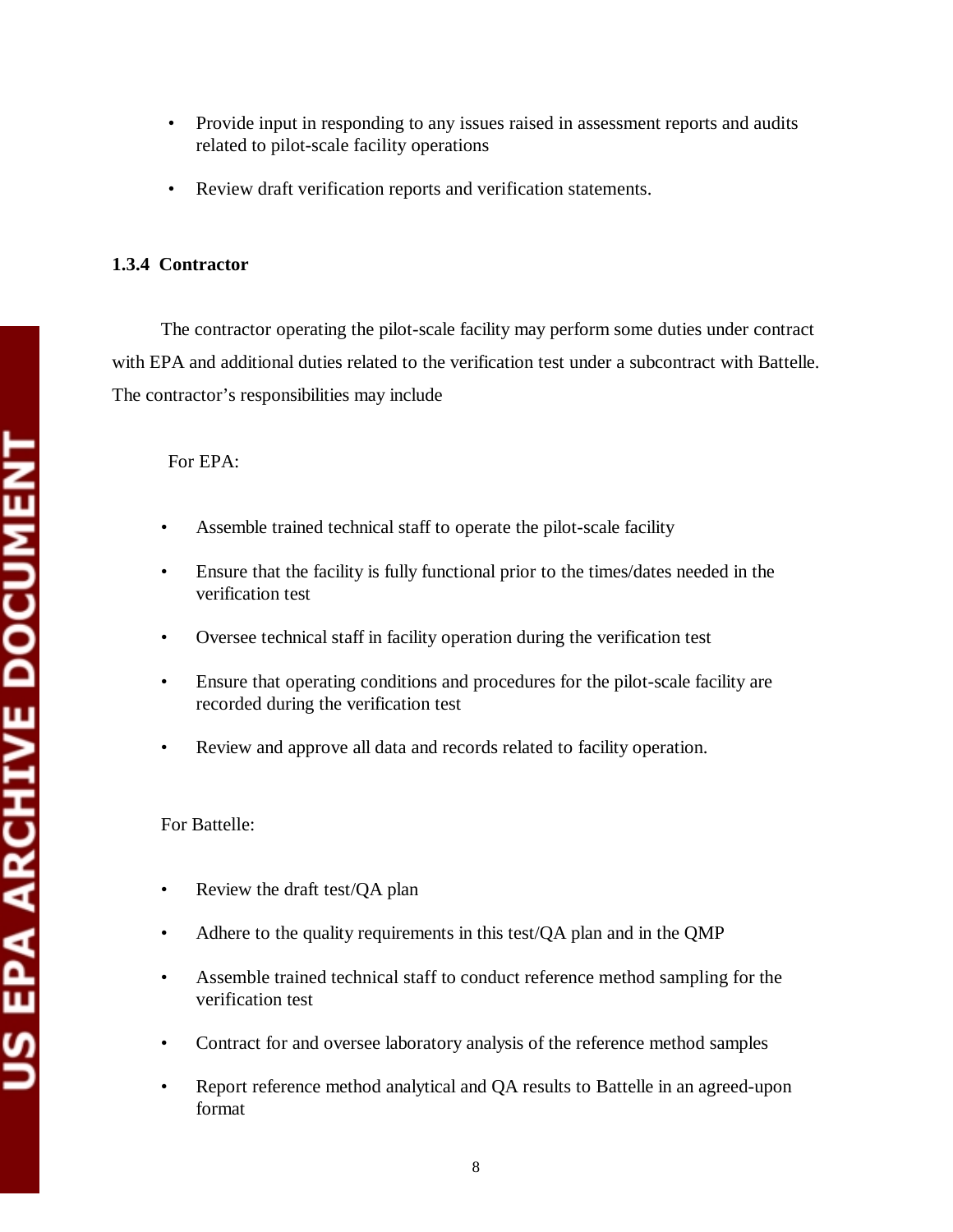- Provide input on facility operating conditions and procedures for the verification test report
- Support the Verification Test Coordinator in responding to any issues raised in assessment reports and audits related to facility operation.

### **2 APPLICABILITY**

#### **2.1 Subject**

This generic protocol is applicable to the verification testing of commercial CEMs for determining total and/or chemically speciated Hg in combustion source emissions. Total Hg is the sum of Hg in all phases and chemical forms in the combustion gas, including elemental mercury (Hg<sup>o</sup>), oxidized mercury (typically mercuric chloride  $[(HgCl<sub>2</sub>)$ , and/or mercuric oxide (HgO) vapors)], and particulate-phase mercury. Most commercial Hg CEMs do not measure the particulate phase Hg; instead they filter out particulate matter and measure the total of the vaporphase Hg species. This approach is taken because, at least for electrical-generating facilities, recent stack test results indicate that generally the great majority of emitted Hg is in the vapor phase.(3) Commercial CEMs may provide chemical speciation data, i.e., the oxidized and elemental fractions of the Hg vapor species are reported separately. This separation is usually accomplished by a difference measurement in which oxidized Hg is chemically reduced or thermally decomposed to elemental mercury for detection.

The commercial mercury CEMs also use a variety of final analytical approaches to detect Hg. Cold vapor atomic absorption spectroscopy (CVAAS), cold vapor atomic fluorescence spectroscopy (CVAFS), and differential optical absorption spectroscopy are all used, but can detect only elemental Hg, and so require the speciation approaches outlined above to determine oxidized Hg. Atomic emission spectroscopy is used in one commercial CEM and has the advantage that, in principle, all forms of Hg, including particulate, are converted to elemental Hg and detected equally. This approach provides a true total Hg measurement, but does not provide any information on speciation.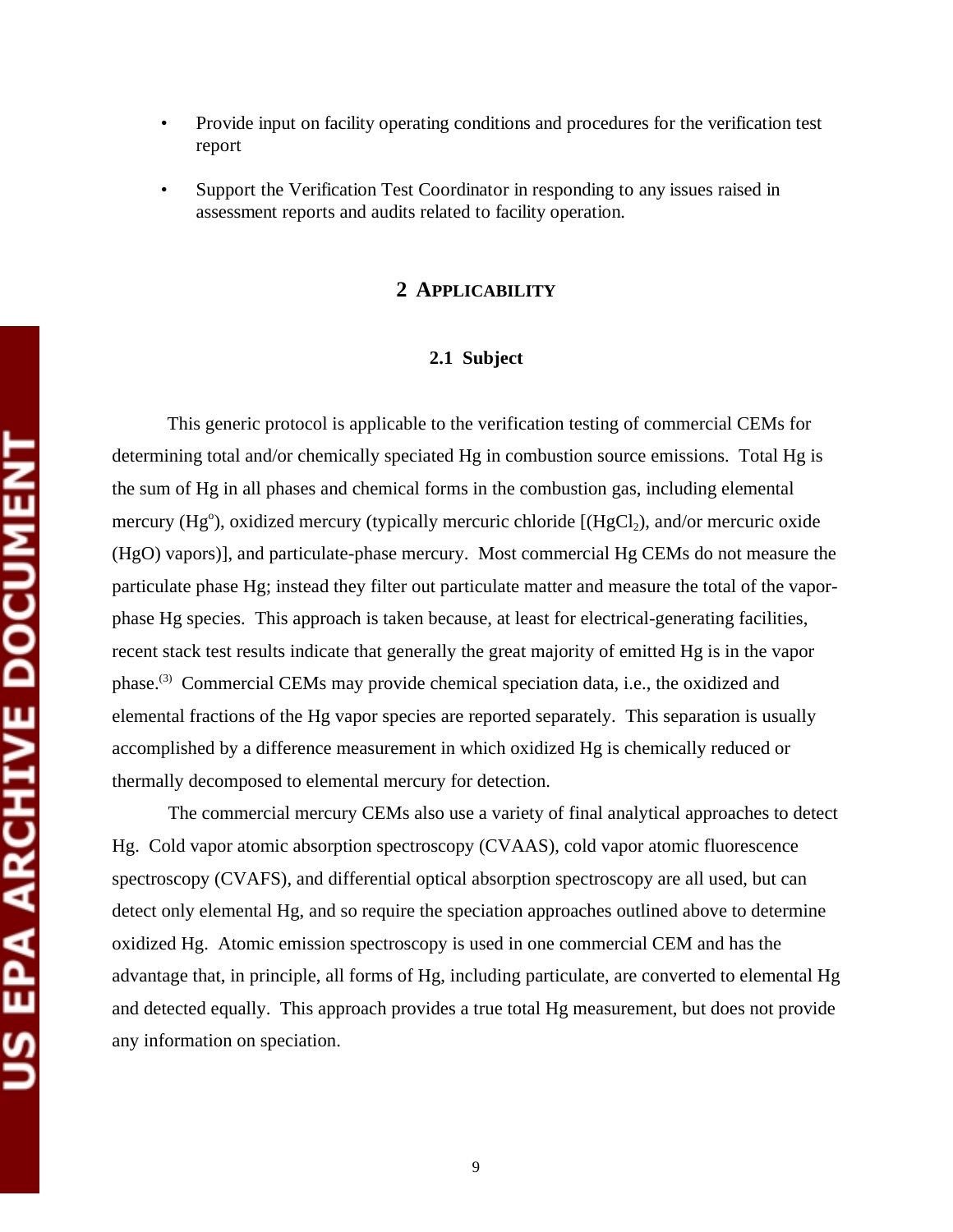The terminology to be used in this generic verification test protocol is as follows:

- Total mercury (TM)—the sum of all vapor and particulate Hg, whether elemental or oxidized
- Total vapor-phase mercury (TVM)—the sum of all vapor-phase Hg species, whether elemental or oxidized
- Elemental mercury (EM)—vapor-phase  $Hg^{\circ}$
- Oxidized mercury (OM)—the sum of vapor-phase non-elemental Hg, regardless of chemical species (e.g.,  $HgCl<sub>2</sub>$ , and others)
- Particulate mercury (PM)—Hg in the particulate phase.

The CEMs tested according to this protocol shall be verified for their measurement of any and all of the applicable Hg components listed above. For example, a monitor that determines TVM and EM, and by difference determines OM, will be verified for measuring all three components. In the United States, emission regulations on combustion sources are expected to address only total Hg. However, there are valuable non-regulatory uses of Hg speciation data; and, therefore, speciation capabilities of the CEMs will be verified.

Verification testing requires a basis for establishing the quantitative performance of the tested technologies. For the verification testing conducted under this protocol, the basis of comparison consists of a reference method of measurement, i.e. the Ontario Hydro (OH) method,<sup>(4)</sup> currently recognized as the most suitable procedure to determine oxidized and elemental Hg in source emissions. This method is specifically designed for use in environments containing high levels of sulfur dioxide  $(SO<sub>2</sub>)$  and has shown agreement within about 10% for total Hg with EPA Method 101A, in trial runs at the pilot facility to be used for this verification<sup>(5)</sup> and in other sampling tests.<sup>(e.g., 6)</sup>

This generic test protocol calls for the use of a natural-gas-fired pilot-scale incineration facility as the test bed for the verification. Such a facility allows flexibility in simulating different sources of combustion flue gas, such as coal combustion or mixed waste incineration, by injecting constituents into the combustion zone. However, other combustion sources may also be used, provided they allow appropriate control of test conditions and Hg levels.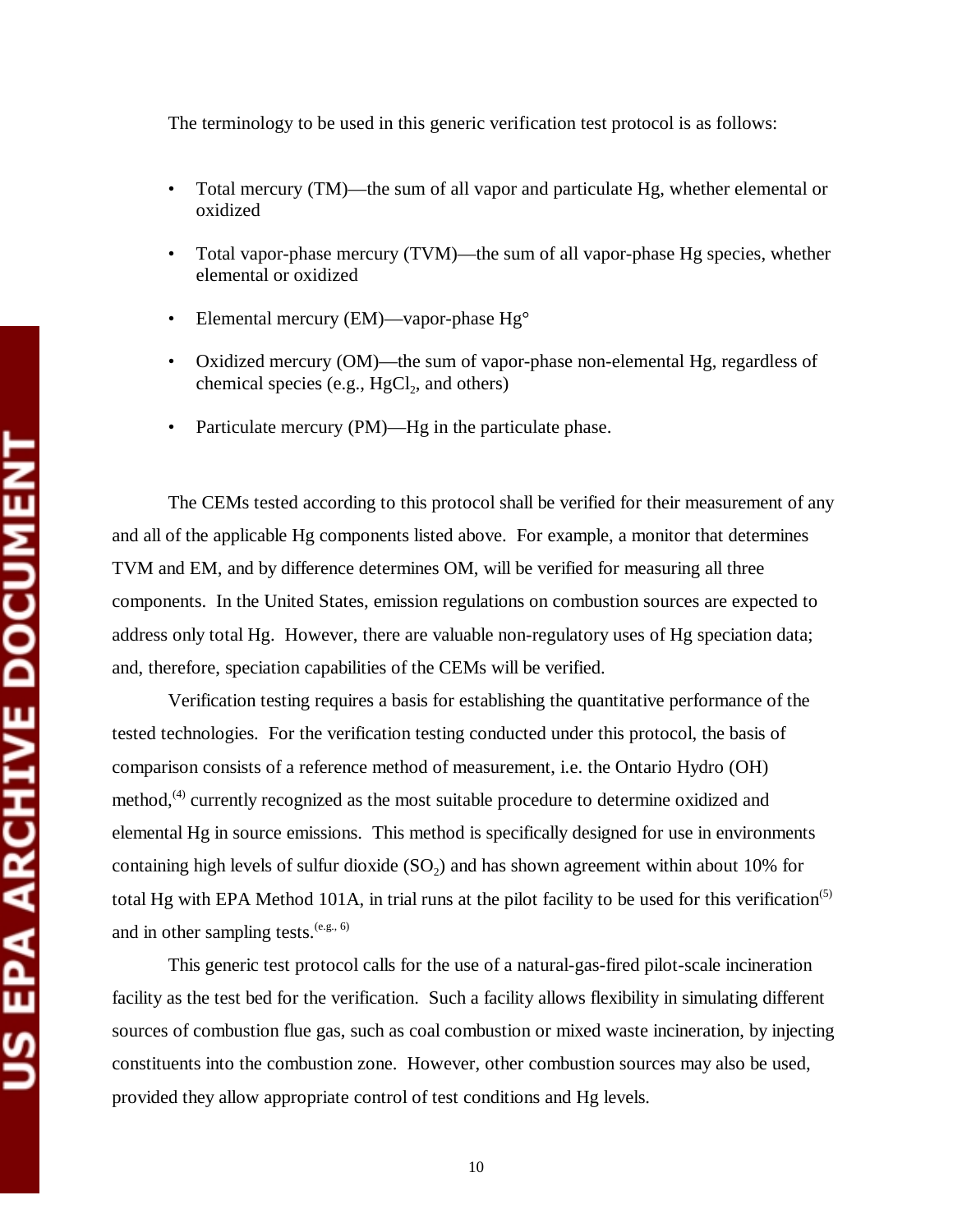#### **2.2 Scope**

US EPA ARCHIVE DOCUMENT

The overall objective of the verification test derived from this protocol is to provide quantitative verification of the performance of the Hg CEMs in realistic test conditions. Since Hg CEMs are a relatively new group of instruments, performance expectations and procedures to assess their performance are not fully established. EPA has published the draft performance specification document,  $PS-12<sup>(7)</sup>$  a proposed description of how to assess the acceptability of a Hg CEM upon installation and thereafter. However, the draft PS-12 is patterned after performance specifications for CEMs for other pollutants, such as  $SO<sub>2</sub>$  and nitrogen oxides  $(NO<sub>x</sub>)$ ; and, as a result, it includes requirements that are inappropriate or currently not feasible. For example, the draft PS-12 requires the CEM to measure both vapor and particulate phase Hg. As noted above, most current CEMs do not determine particulate-phase Hg. Also, the draft PS-12 requires absolute standards for both EM and OM (the latter in the form of  $HgCl<sub>2</sub>$ ). Although elemental Hg compressed gas standards are becoming commercially available, they have not yet been widely used. The stability of such standards appears to be good enough to assess instrument drift and precision,<sup>(e.g., 8)</sup> but their absolute quantitation may not be sufficient to assess instrument accuracy. Comparable standards for  $HgCl<sub>2</sub>$  do not yet exist. As a result of factors such as these, and because PS-12 is a draft document soon to be revised, it is not appropriate to adopt PS-12 procedures as the basis for this verification test. Instead, tests should be designed to evaluate CEM performance on key monitoring characteristics, while addressing some performance requirements raised in PS-12 as closely as possible.

The performance parameters that are addressed by this test protocol include:

- Relative accuracy
- Correlation with reference method
- **Precision**
- Calibration drift
- Zero drift
- Sampling system bias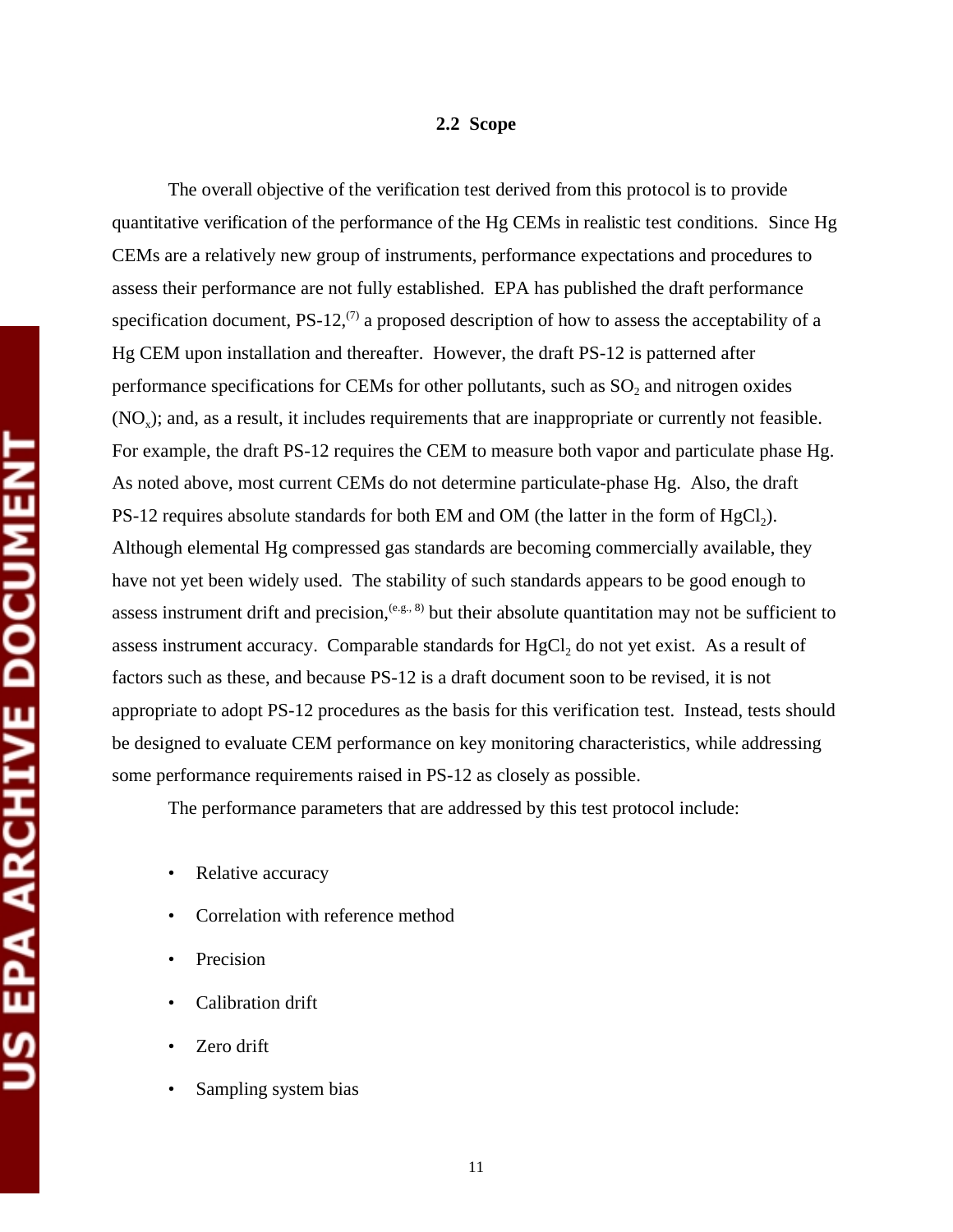- Interference response
- Response time.

Relative accuracy, correlation with the reference method, and precision (i.e., repeatability at stable test conditions) shall be assessed for whichever of the TM, EM, OM, and PM fractions are measured by the commercial CEM. Calibration and zero drift, response time, and sampling system bias shall be assessed for EM only, using commercial compressed gas standards of EM. Interference response shall be assessed in sampling the combustion facility flue gas, rather than in sampling diluted calibration gases, as called for in PS-12. Calibration error is not assessed in this test because of the absence of absolute standards.

It is beyond the scope of a verification test derived from this protocol to simulate the aging and exposures that may affect a CEM during routine long-term use. This protocol describes a verification test that evaluates the performance of new CEMs installed in a pilotscale facility, over a relatively short test period, in the hands of skilled vendor staff. It must be noted that long-term performance may be different from that observed in the testing described here. However, the effort spent in installing and maintaining each CEM shall be documented, and the amount of time each CEM is operational over the verification test period shall be recorded to assess data completeness.

# **3 SITE DESCRIPTION**

The verification test described in this protocol was conducted at the Rotary Kiln Incinerator Simulator (RKIS) at the EPA Incineration Research Laboratory in Research Triangle Park, North Carolina. While this protocol discusses, in detail, the facilities and capabilities of the RKIS, the protocol may be adapted for other test facilities. If another facility is used, care must be taken to make sure it meets the minimum requirements for this protocol. These include

- Multiple ports for isokinetic flue gas sampling
- Ability to measure  $O_2$ ,  $CO_2$ ,  $CO$ ,  $SO_2$ ,  $NO/NO_x$ , and hydrogen chloride (HCl)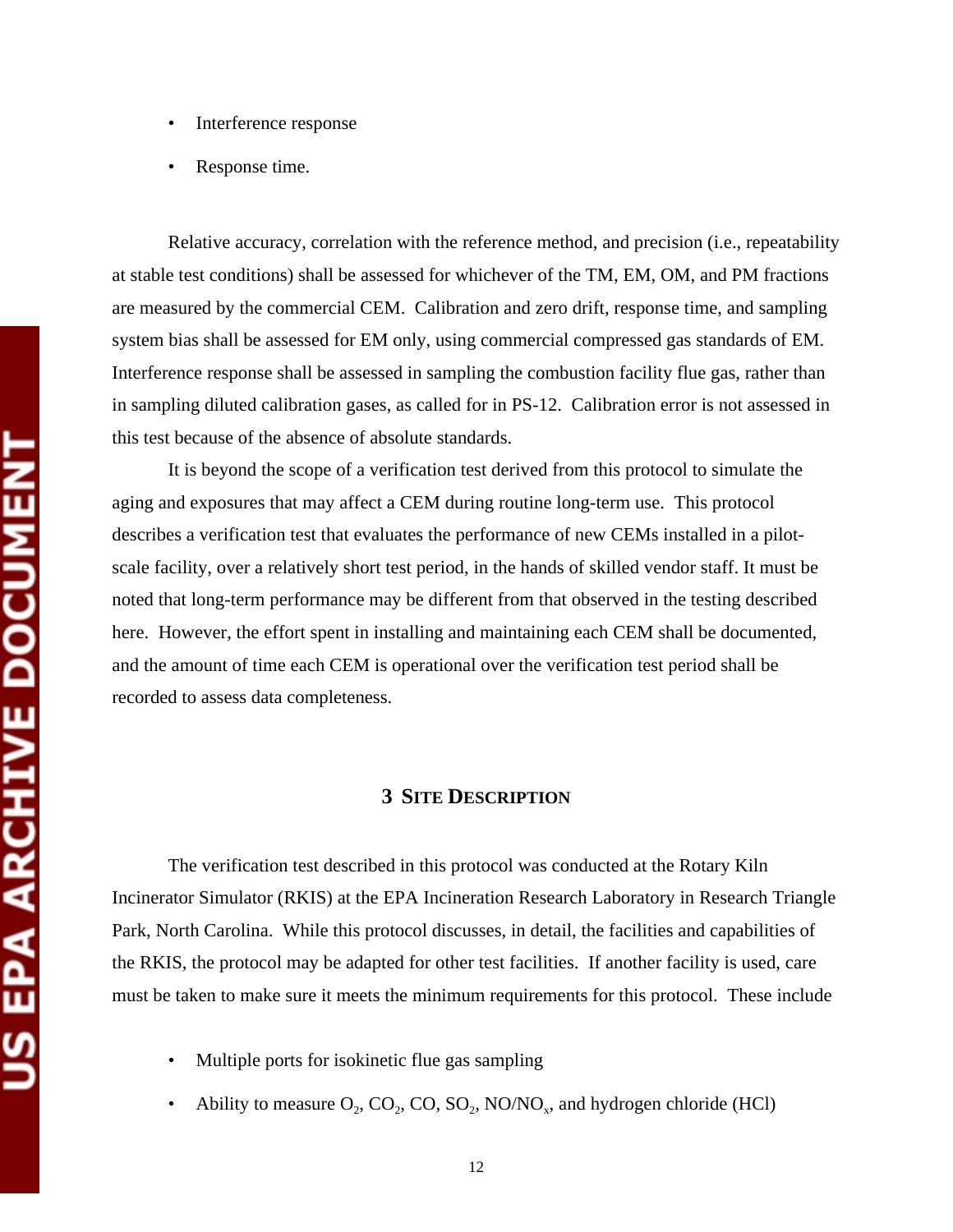- Ports for injecting interferents
- Ability to introduce Hg into flue gas at reproducible concentrations
- Ability to conduct OH reference method measurements and analyze resulting samples
- Ability to inject particulate into flame zone.

Through the remainder of this protocol, the RKIS is used as a specific test facility example. This section of the protocol describes the RKIS and the procedures for operating it for this test.

#### **3.1 Test Facility**

A schematic diagram of the RKIS is provided in Figure 2, and the RKIS design characteristics are provided in Table 1. The RKIS was modified in 1997 for a simultaneous test of eight multi-metal CEMs; Figure 2 and Table 1 reflect those modifications. The RKIS consists of a primary combustion chamber, a transition section, and a fired afterburner in the secondary combustion chamber. Both the kiln and afterburner are fitted with 73-kW (0.25-MMBtu/h) auxiliary fuel burners. Natural gas is the primary fuel, although liquid waste or fuel oil can also be fired. Typical firing rates are 29 to 88 kW (0.1 to 0.3 MMBtu/h) to each of the kiln sections and the afterburner.

Combustion flue gases exiting the afterburner are rapidly cooled to approximately 540°C (1,000°F) as they pass through a water-jacketed section of ductwork. Further cooling, to approximately 340°C (650°F) or less, is achieved by adding air through an air dilution damper just upstream of a 9.9-m (35-ft) long, 20.3-cm (8-in.) diameter duct that contains the sampling ports. Both the CEMs to be tested and the reference method measurements will use these sampling ports.

Access for isokinetic flue gas sampling is available at several locations in the duct noted above, via standard 3-inch (7.6-cm) and 4-in. (10.2-cm) diameter National Pipe Thread couplings. These sampling ports are located in straight horizontal and vertical runs of circular cross section, nominally 8-in. (20.3-cm) diameter, Schedule-10 stainless steel pipe. The sampling ports are configured as a ring of three ports, which includes a 10.2-cm (4-in.) diameter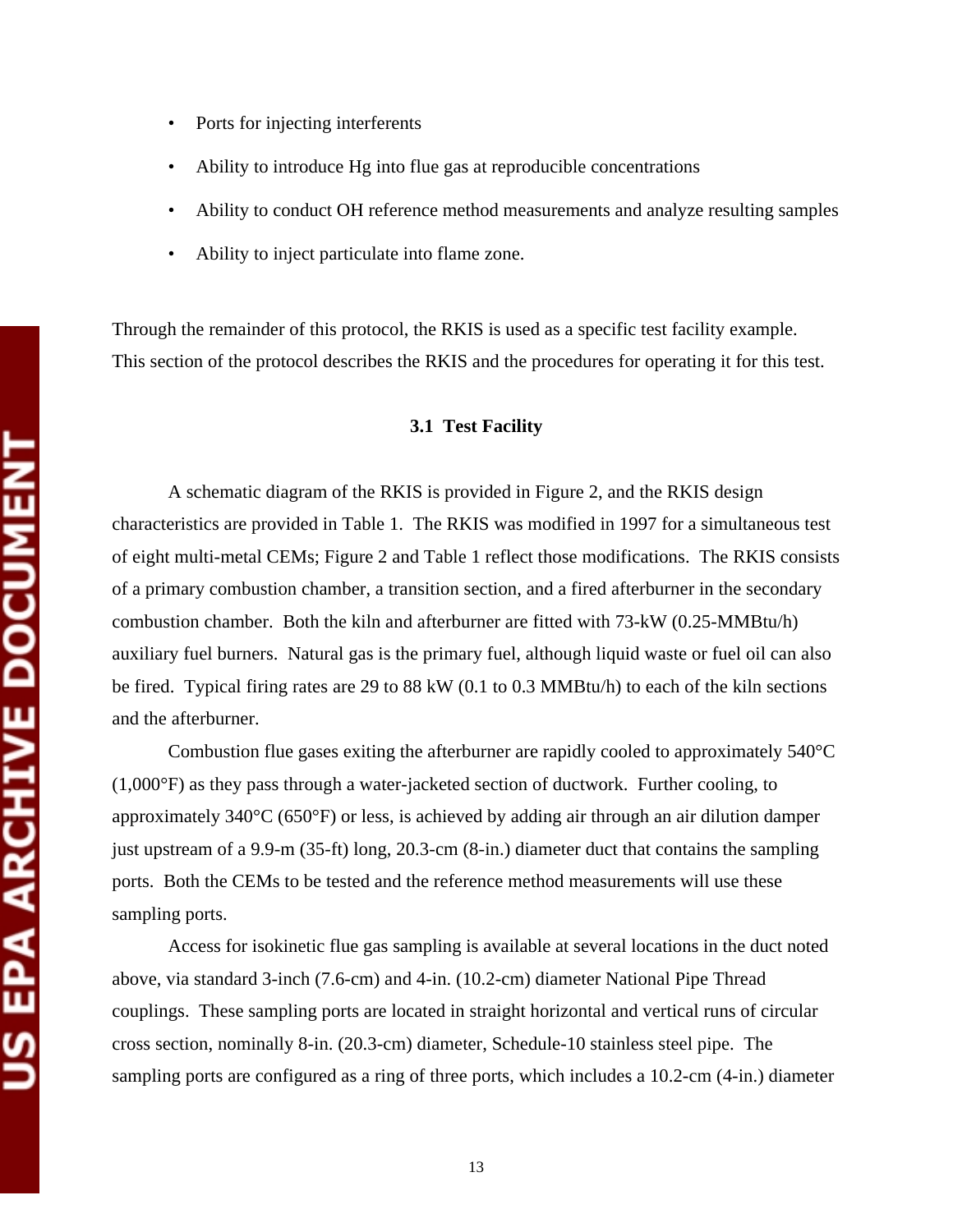| <b>Characteristics of the Primary Combustion Chamber</b> |                                                                |  |  |  |
|----------------------------------------------------------|----------------------------------------------------------------|--|--|--|
| Length                                                   | $1.83 \text{ m}$ (6 ft)                                        |  |  |  |
| Diameter, Outside                                        | $1.22 \text{ m} (4 \text{ ft})$                                |  |  |  |
| Diameter, Inside                                         | Nominal 0.76 m (2.5 ft)                                        |  |  |  |
| <b>Chamber Volume</b>                                    | $0.28 \text{ m}^3 (9.9 \text{ ft}^3)$                          |  |  |  |
| Construction                                             | $0.64$ cm $(0.25$ in) thick cold-rolled steel                  |  |  |  |
| Refractory                                               | 23 cm (9 in) thick high alumina castable refractory at maximum |  |  |  |
|                                                          | I.D. point                                                     |  |  |  |
| Rotation                                                 | Counterclockwise, 0.25 to 2 rpm                                |  |  |  |
| Solids Retention Time                                    | Batch system—solids remain until physically removed            |  |  |  |
| <b>Burner</b>                                            | Custom burner based on IFRF design rated at 73 kW              |  |  |  |
|                                                          | (0.25 MMBtu/h) with liquid feed capability                     |  |  |  |
| Primary Fuel                                             | Natural gas                                                    |  |  |  |
| Feed System:                                             |                                                                |  |  |  |
| Liquids                                                  | Fuel oil or liquid waste pumped into burner                    |  |  |  |
| Solids                                                   | Manual batch containers fed with ram rod                       |  |  |  |
| Temperature (max.)                                       | $1,100^{\circ}$ C $(2,000^{\circ}F)$                           |  |  |  |
|                                                          | <b>Characteristics of the Afterburner Chamber</b>              |  |  |  |
| Length                                                   | 3 m (10 ft)                                                    |  |  |  |
| Diameter, Outside                                        | $1.22 \text{ m} (4 \text{ ft})$                                |  |  |  |
| Diameter, Inside                                         | $0.61$ m $(2 \text{ ft})$                                      |  |  |  |
| Chamber Volume:                                          |                                                                |  |  |  |
| <b>Mixing Chamber</b>                                    | $0.18 \text{ m}^3$ (6.3 ft <sup>3</sup> )                      |  |  |  |
| <b>Plug Flow Chamber</b>                                 | $0.45 \text{ m}^3$ (16 ft <sup>3</sup> )                       |  |  |  |
| Construction                                             | 0.64 cm (0.25 in) thick cold-rolled steel                      |  |  |  |
| Refractory                                               | 30 cm (12 in) thick high alumina castable refractory           |  |  |  |
| Gas Residence Time                                       | 2 to 5 s depending on temperature and excess air               |  |  |  |
| <b>Burner</b>                                            | Custom burner based on IFRF design rated at 73 kW              |  |  |  |
|                                                          | $(0.25 \text{ MMBtu/h})$                                       |  |  |  |
| Primary Fuel                                             | Natural gas                                                    |  |  |  |
| Temperature (max.)                                       | $1,100^{\circ}$ C $(2,000^{\circ}F)$                           |  |  |  |

# **Table 1. Design Characteristics of the RKIS**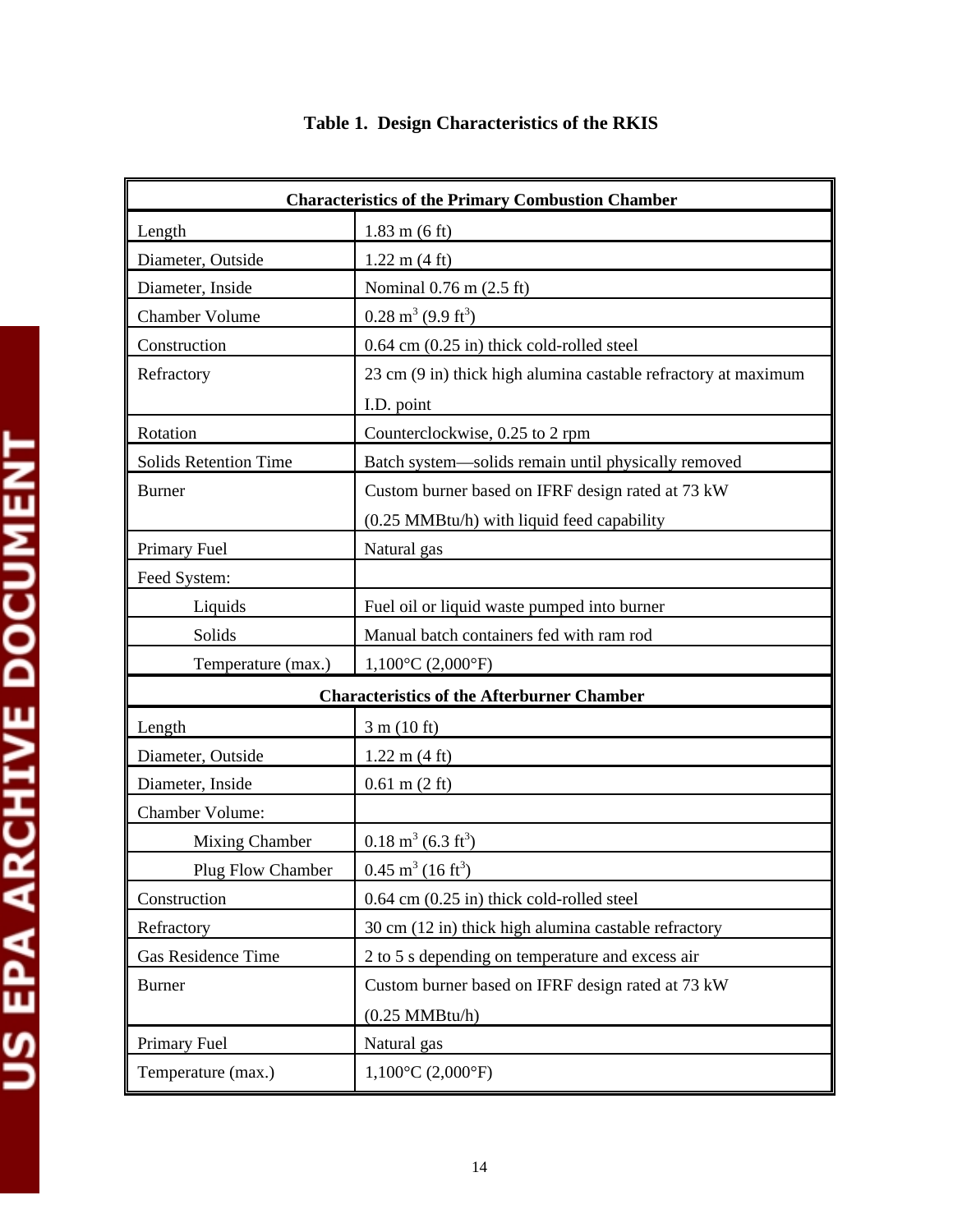

**Figure 2. Side View (top) and End View (bottom) of the RKIS Test Facility**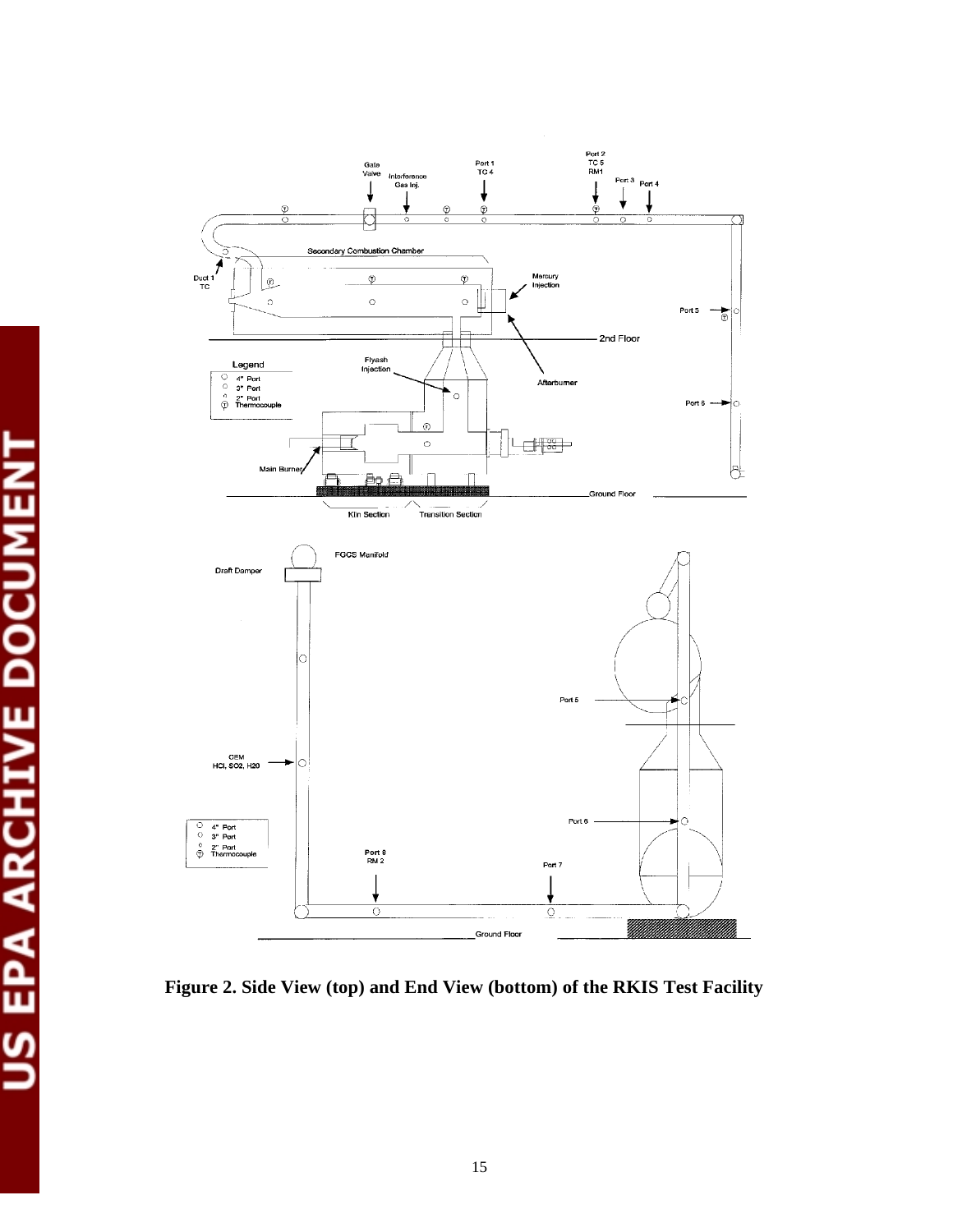port opposite a 7.6-cm (3-in.) diameter port and a single 7.6-cm (3-in.) diameter port at right angles to the other two. Eight sets of ports are in place. The first set of ports is 4.3 m (14 ft) downstream from the air dilution damper. The second set of ports is 1.4 m (4.5 ft) downstream of the first set. Two additional sets of ports are located at 0.6-m (2-ft) intervals downstream, and the remaining ports are at about 2-m (6.6 ft) intervals further downstream. The Hg CEMs undergoing testing will be located at ports 5, 6, and 7 (Figure 2); the reference method sampling will take place at the locations labeled RM1 and RM2 (Figure 2).

Flue gas concentrations of oxygen  $(O_2)$ , carbon dioxide  $(CO_2)$ , carbon monoxide  $(CO)$ , nitric oxide and total nitrogen oxides  $(NO/NO<sub>x</sub>)$ ,  $SO<sub>2</sub>$ , and hydrogen chloride (HCl) are monitored at the RKIS by means of CEMs for these species. These CEMs are calibrated and operated by EPA and/or contractor staff as part of the normal operations of the RKIS facility. These CEMs, which are identified in Table 2, can draw sample from various points in the duct. In this test,  $O<sub>2</sub>$ content will be measured just downstream of the air dilution damper and also in a section of duct downstream of the Hg CEM and reference method locations. Comparing the upstream to downstream  $O<sub>2</sub>$  measurement will verify that neither the tested CEMs nor the reference method sampling are causing air in-leakage resulting in flue gas sample dilution. Flue gas at the mercury CEM sampling locations will have a temperature of up to 340°C (650°F), an oxygen content of about 15%, and a moisture content of about 7% by volume. The duct is at a negative pressure (draft) of nominally 0.25 kPa (-1 in. water column). The volumetric flow rate is about 8.8 scm/min (310 scfm), resulting in flow velocities that are nominally 1.8 to 2.9 m/s (5.9 to 9.5 ft/s). Flow velocities are essentially constant across the duct diameter.

The RKIS facility CEMs have two major roles in a verification test. First, measurements of major diluent gases in the flue gas  $(O_2, CO_2)$  are used, along with  $H_2O$  content results obtained from the OH method, to assess air in-leakage as noted above and to establish the flue gas composition for adjustment of all test results to common conditions. Second, measurements of pollutants  $(CO, SO<sub>2</sub>, NO/NO<sub>x</sub>, HCl)$  are used to document normal flue gas composition and to establish the target levels of interferants added to the RKIS flue gas. That is, interferant levels are achieved by actual measurements in the duct using the RKIS CEMs, rather than by calculated dilutions of standards for  $SO_2$ , CO, etc., injected into the flue gas. In the case of  $NO_x$ , the injected interferant is NO; typically 5 to 10% of the injected NO is converted to  $NO<sub>2</sub>$  in the RKIS. HCl levels may be prepared by injecting HCl or chlorine gas  $(Cl<sub>2</sub>)$  and monitoring with the RKIS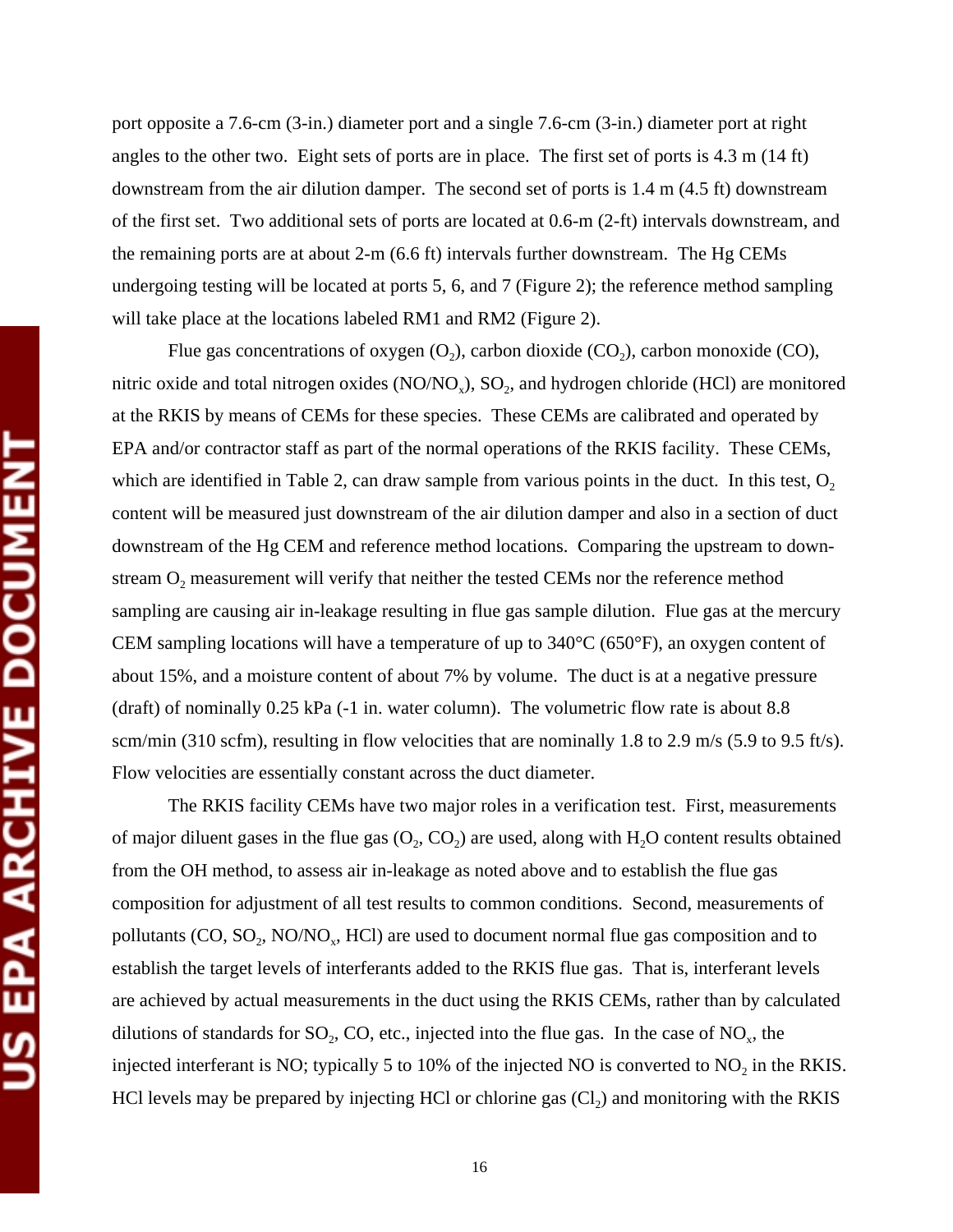CEM for HCl. Injecting  $Cl_2$  into the RKIS may produce both  $Cl_2$  and HCl, depending on the point of introduction of the  $Cl_2$ . In such cases, the amount of  $Cl_2$  in the flue gas is calculated as the amount injected minus the HCl measured by the HCl CEM. This approach is made necessary by the absence of a CEM for  $Cl_2$ .

| <b>Pollutant</b><br><b>Instrument</b> |                                        | <b>Principle</b>   | <b>Measurement</b><br>Range(s) |  |
|---------------------------------------|----------------------------------------|--------------------|--------------------------------|--|
| O <sub>2</sub>                        | <b>Rosemount Analytical Model 755R</b> | Paramagnetic       | $0-25%$                        |  |
| CO <sub>2</sub>                       | Horiba Model VIA510                    | NDIR <sup>a</sup>  | $0 - 20%$                      |  |
| CO<br>Horiba Model PIR2000            |                                        | <b>NDIR</b>        | $0-500$ ppm                    |  |
| NO <sub>x</sub>                       | TECO Model 10                          | Chemiluminescent   | $0-250$ ppm                    |  |
| SO <sub>2</sub>                       | Bodenzeewerk Model MCS 100             | GFCIR <sup>b</sup> | 0-250, 0-2500 ppm              |  |
| <b>HCl</b>                            | Bodenzeewerk Model MCS 100             | <b>GFCIR</b>       | $0-100$ , $0-1000$ ppm         |  |

**Table 2. Summary of RKIS Pollutant CEMs** 

 $a$  NDIR = nondispersive infrared.

 $<sup>b</sup>$  GFCIR = gas filter correlation infrared.</sup>

#### **3.2 RKIS Operation**

For all tests, both the kiln and the afterburner are fired with natural gas. No waste or simulated waste feed to the kiln is employed; however, mercury is introduced into the flue gas by atomizing an aqueous solution of mercuric nitrate  $(Hg(NO_3))$  into the afterburner. The mercury solution is atomized into an annulus inside the afterburner natural gas feed tube. The solution is atomized at the exit from that annulus, introducing Hg-containing aerosol droplets directly into the burner flame. The droplets evaporate rapidly in the flame zone, yielding primarily dry, vapor-phase Hg. The oxidation state of the Hg is manipulated by also introducing gaseous chlorine into the RKIS.

Two Hg solutions are used in the test to produce relatively low Hg levels, simulating those in coal-fired power plant flue gas, and much higher levels, simulating those in incinerator flue gas. In both cases, the solution addition rate will be nominally 10 liters per minute. The high concentration solution is diluted approximately ten-fold to make the solution for the lower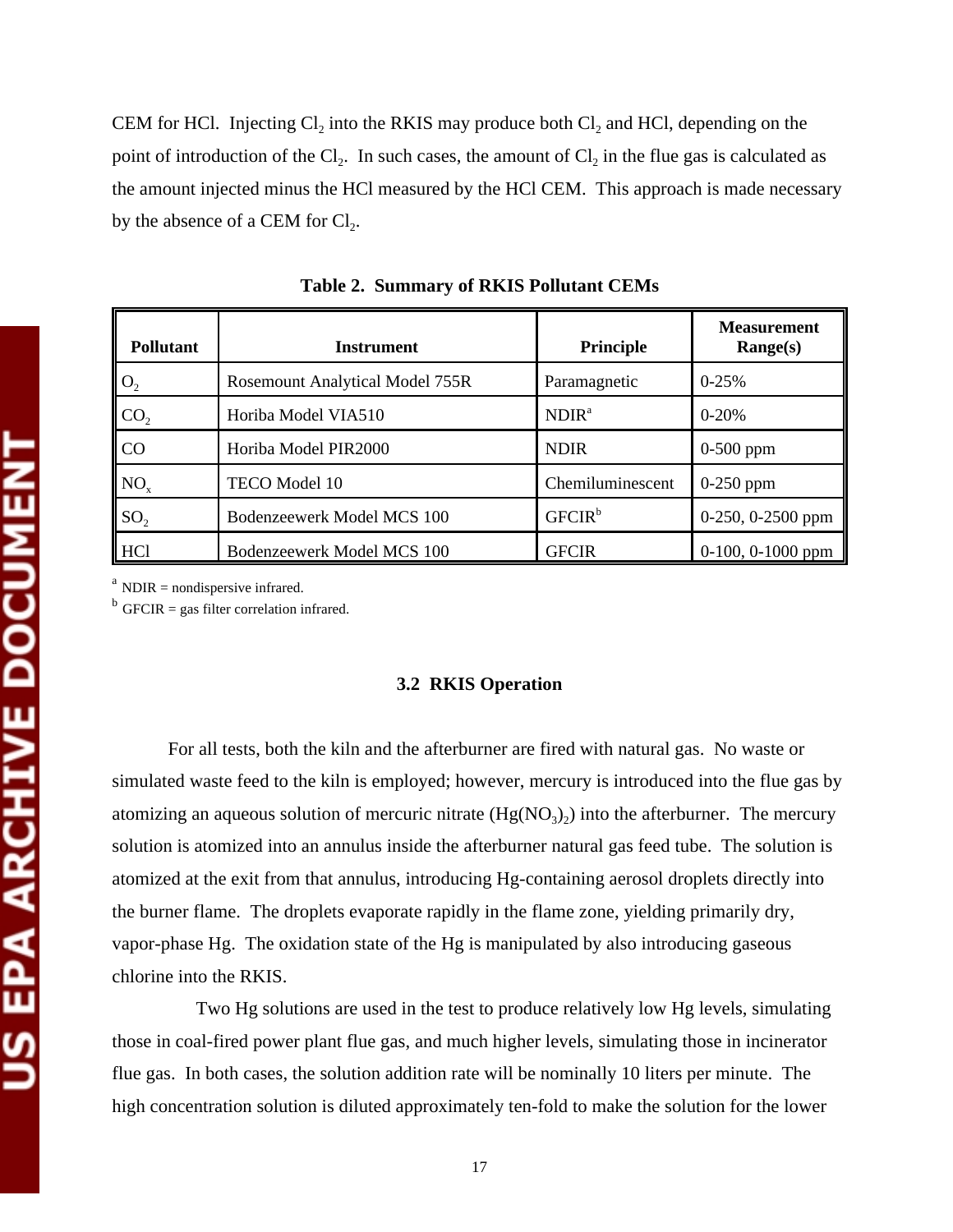target concentration tests. The target low and high Hg concentrations are about 8  $\mu$ g/m<sup>3</sup> and 80  $\mu$ g/m<sup>3</sup>, respectively.

Particulate matter is introduced into the flame zone to produce a particulate matter loading in the flue gas downstream. Particulate injection is needed primarily to create a realistic flue gas environment and also to provide a particulate Hg sample to verify the TM and PM measurement capabilities of CEMs that determine the PM component. A K-Tron mass-controlled feeder is used to inject coal flyash from a utility boiler directly into the hot flue gas as it exits the kiln. The flyash to be used was selected for its low reactivity with vapor-phase Hg and shall be thoroughly characterized for Hg content. The particulate loading during verification testing is determined using the filter and front half catch from the OH reference method trains, rather than from a separate Method 5 train. One OH train from each of the two reference sampling locations is used to determine particulate loading in each run.

In addition to Hg and particulate matter, other common flue gas constituents are introduced to simulate flue gas composition and evaluate potential interferences in Hg CEM measurements. Specifically,  $Cl_2$ , HCl,  $CO$ ,  $SO_2$ , and NO are introduced by diluting compressed gases into the flue gas.

Hg solutions, particulate matter, or gases are injected only after stable operation of the RKIS is achieved, and the RKIS flue gas cleaning system is operating within its permit limits. Injection begins at least 30 minutes before any reference sampling or verification data collection takes place.

## **4 EXPERIMENTAL DESIGN**

#### **4.1 General Design**

The verification test derived from this generic test protocol shall be conducted over about a three-week period at the test facility. The first week is spent installing the commercial CEMs and conducting a shakedown run of all systems before the verification effort begins. Testing does not begin until all the reference method equipment and test facilities are fully operational. Similarly, it is desirable that all the commercial CEMs be fully operational to participate in the verification test. However, to avoid delaying the start of the testing, all participating CEMs shall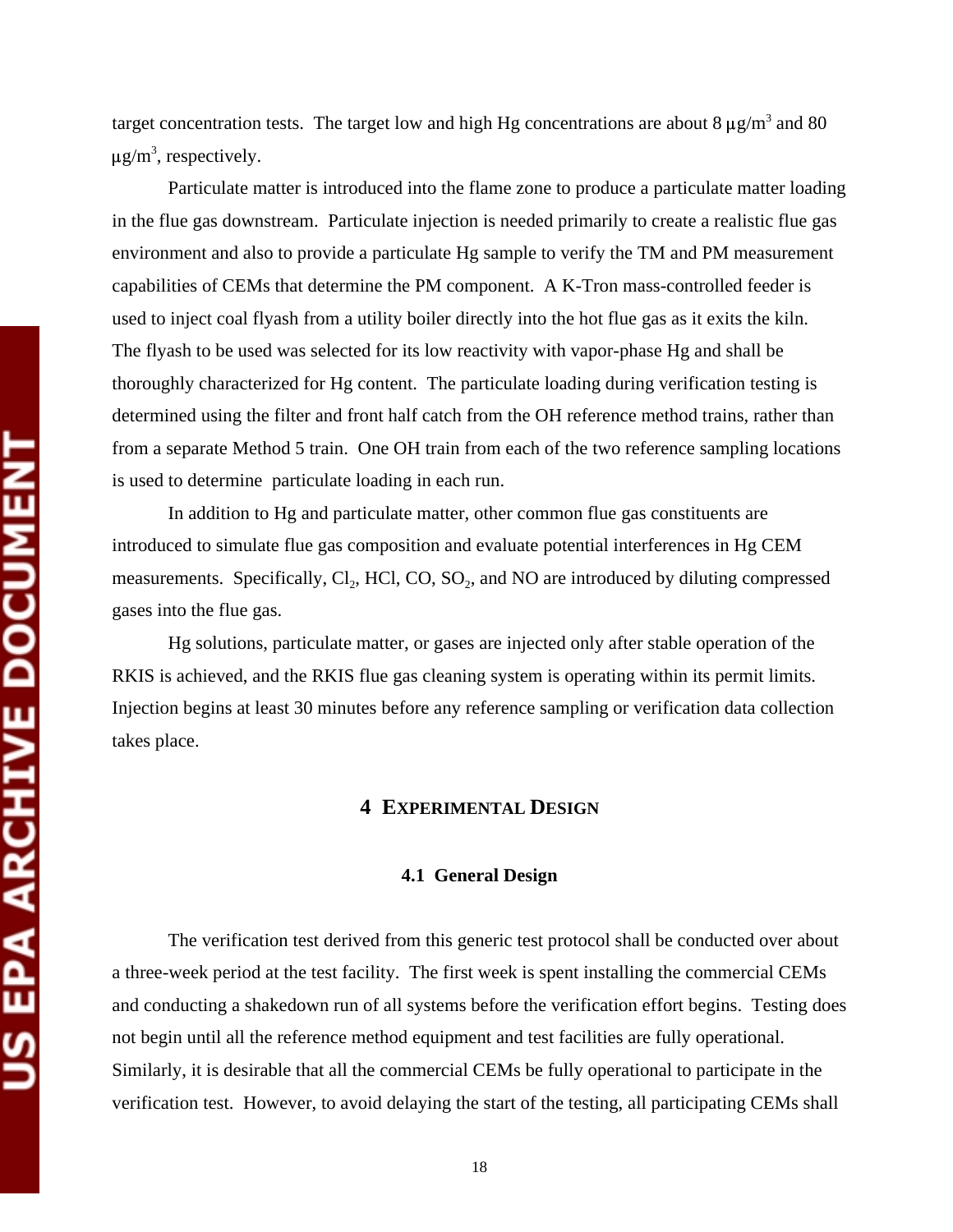be required to arrive at the facility by a specified day and be ready to begin testing within one week after arrival, or when the test facility itself is fully ready, whichever is later. CEMs that are not operational at that time may join the testing process once they come on line.

The two weeks of testing follow immediately after the setup/shakedown period. A similar test schedule is followed in each of the two weeks, but the Hg levels and the levels of other flue gas constituents are different in the two weeks. Verification involves comparing the CEM results with those from a time-integrated reference method (the OH Method), $^{(4)}$  as well as challenges with interferences and with Hg° compressed gas standards. In general, different test activities are conducted on different days, but certain test procedures take place on every test day. All participating CEMs, and the reference method sampling trains, sample flue gas at the same time from the RKIS duct. However, it is not possible to collocate the sampling points of all the CEMs. Tests at the RKIS facility have shown that Hg concentrations are conserved in passage through the duct, so the exact location of individual CEMs is not expected to introduce bias in the verification.<sup>(5)</sup> Reference method samples are collected at both the upstream and downstream end of the duct in all verification testing to document the Hg levels and Hg speciation.

The performance parameters to be verified and the procedures with which they will be tested are summarized below:

- Relative accuracy—by comparison to reference method results on flue gas samples
- Correlation—with reference method results
- Precision—by repeated readings under stable conditions
- Calibration drift/zero drift—by sampling of Hg<sup>o</sup> standard gas or zero gas
- Sampling system bias—by sampling of Hg<sup>o</sup> standard gas both through the CEM's sampling probe and at the CEM's Hg analyzer
- Interferences—by addition of potential interferants to the flue gas
- Response time—by observation of instrument response with standard/zero gases
- Setup/maintenance Needs—by observation of installation and maintenance efforts
- Data completeness—by the fraction of the verification test completed.

Throughout the verification test, each CEM undergoing testing is operated by the CEM vendor's own staff. However, the intent of the testing is for the CEM to operate continuously in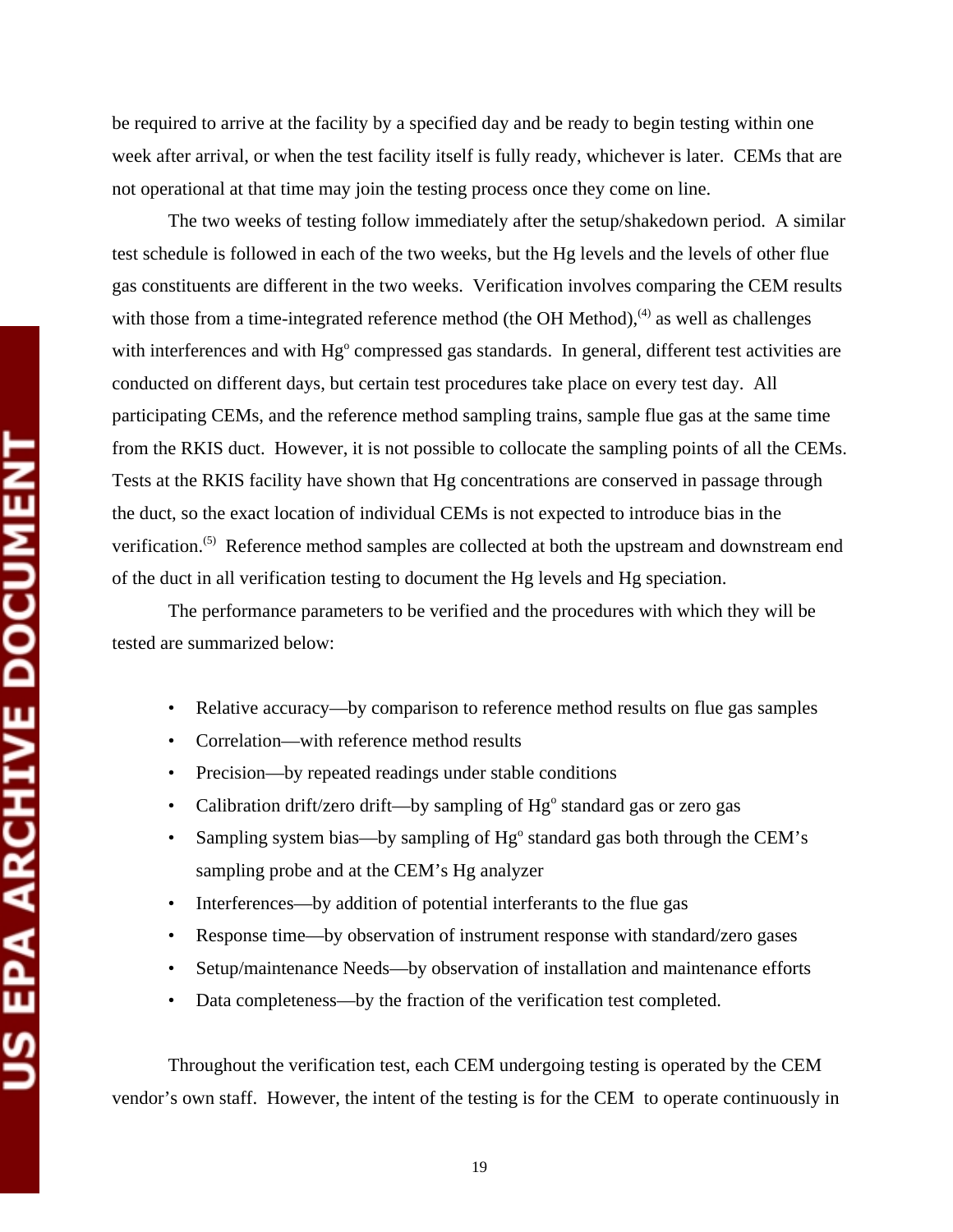a manner simulating operation at a combustion facility. **As a result, once the verification test has begun in each week of testing, no adjustment or recalibration is performed, other than what would be conducted automatically by the CEM in normal unattended operation. Adjustments to the CEM may be made between the first and second weeks of testing.**  Repair or maintenance procedures may be carried out at any time, but testing is not interrupted; and data completeness will be reduced if such activities prevent completion of verification tests.

The schedule and procedures of this verification test are described in more detail in the subsequent sections.

#### **4.2 Weekly Schedule**

The Hg CEM testing follows the weekly schedule shown in Table 3. The first four days of the week are scheduled for verification test activities of various kinds, and the fifth day is scheduled to allow for any repeat tests or completion of items not completed on earlier days. A day for maintenance and a scheduled down day complete the week. As Table 3 shows, on Monday, Tuesday, and Wednesday of the test week, verification testing will consist of challenging each CEM with zero gas and a Hg<sup>o</sup> gas standard in the morning, followed by flue gas sampling with both the CEMs and the reference method in the afternoon. As noted above, once the verification test has begun on Monday, no further adjustment of the CEM will take place until the end of the first week of testing. On Thursday and Friday of the first test week, the same Hg<sup>o</sup> challenge is carried out in the morning, resulting in a series of five successive days for this test. On Friday morning, a sampling system bias test is also conducted, in which the Hg° standard gas is first sampled through each CEM's sample interface, and then directly at the CEM's pollutant analyzer. Also on Friday morning, the response time of the CEMs is tested, using the Hg° standard gas. The afternoon of Thursday is devoted to testing interferences in the flue gas matrix, and part of the afternoon of Friday is used to perform a qualitative test of the CEM's ability to monitor Hg at levels below 5  $\mu$ g/m<sup>3</sup>. The rest of Friday afternoon is available to repeat tests from earlier days and to address any unforseen problems or opportunities in sampling.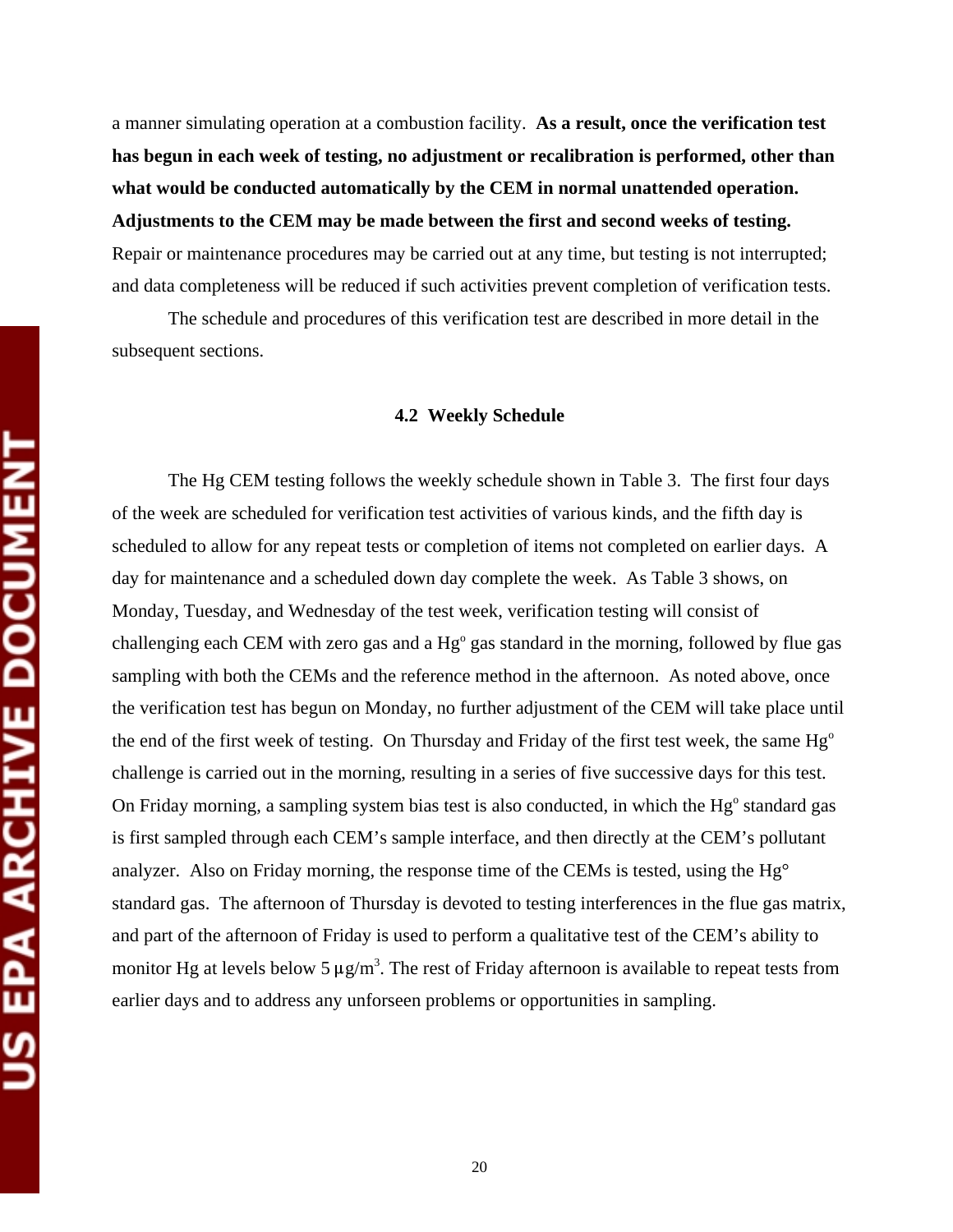| Day            | <b>AM/PM</b> | <b>Test Activity (Performance Parameter)</b>                                                                                   |  |  |  |
|----------------|--------------|--------------------------------------------------------------------------------------------------------------------------------|--|--|--|
| Monday         | AM           | Challenge with Hg° standard/zero gas (Calibration/Zero Drift)                                                                  |  |  |  |
|                | PM           | Flue gas sampling (Relative Accuracy, Correlation, Precision)                                                                  |  |  |  |
| Tuesday        | AM           | Challenge with Hg <sup>o</sup> standard/zero gas (Calibration/Zero Drift)                                                      |  |  |  |
|                | <b>PM</b>    | Flue gas sampling (Relative Accuracy, Correlation, Precision)                                                                  |  |  |  |
| Wednesday      | AM           | Challenge with Hg° standard/zero gas (Calibration/Zero Drift)                                                                  |  |  |  |
|                | <b>PM</b>    | Flue gas sampling (Relative Accuracy, Correlation, Precision)                                                                  |  |  |  |
| Thursday<br>AM |              | Challenge with Hg <sup>o</sup> standard/zero gas (Calibration/Zero Drift)                                                      |  |  |  |
|                | PM           | Spiking of flue gas (Interferences) <sup>a</sup>                                                                               |  |  |  |
| Friday         | AM           | Challenge with Hg <sup>o</sup> standard/zero gas (Calibration/Zero Drift,<br>Response Time, <sup>a</sup> Sampling System Bias) |  |  |  |
| <b>PM</b>      |              | Low level Hg response; <sup>a</sup> completion or repetition of tests                                                          |  |  |  |
| Saturday       | AM/PM        | Test preparations / Maintenance                                                                                                |  |  |  |
| Seven          |              | Down day—no testing                                                                                                            |  |  |  |

**Table 3. Weekly Schedule of Mercury CEM Verification Testing** 

 $^{\circ}$  Test performed only in the first week of verification testing.

Saturday of the first week is used to prepare for the next week of testing or to maintain the test facility or other systems.

The second week of verification testing is similar to the first, except that the interference, response time, and low level Hg tests are not performed. As a result, testing activities in the second week are completed by Thursday. This schedule allows ample time for completion or repetition of any test activities.

The interference testing is conducted by establishing a stable Hg addition to the RKIS combustion zone, and then monitoring that Hg level continuously with the CEMs while adding other flue gas constituents one at a time or together. The effect of the interferants is assessed by comparing the CEM response with only Hg added with the response when Hg and one or more interferants are added. The Hg level used in this test is the  $8-\mu g/m^3$  level to be used in the first week of verification testing. The interferant levels used are relatively high to assure a definite conclusion about the presence or absence of an interference.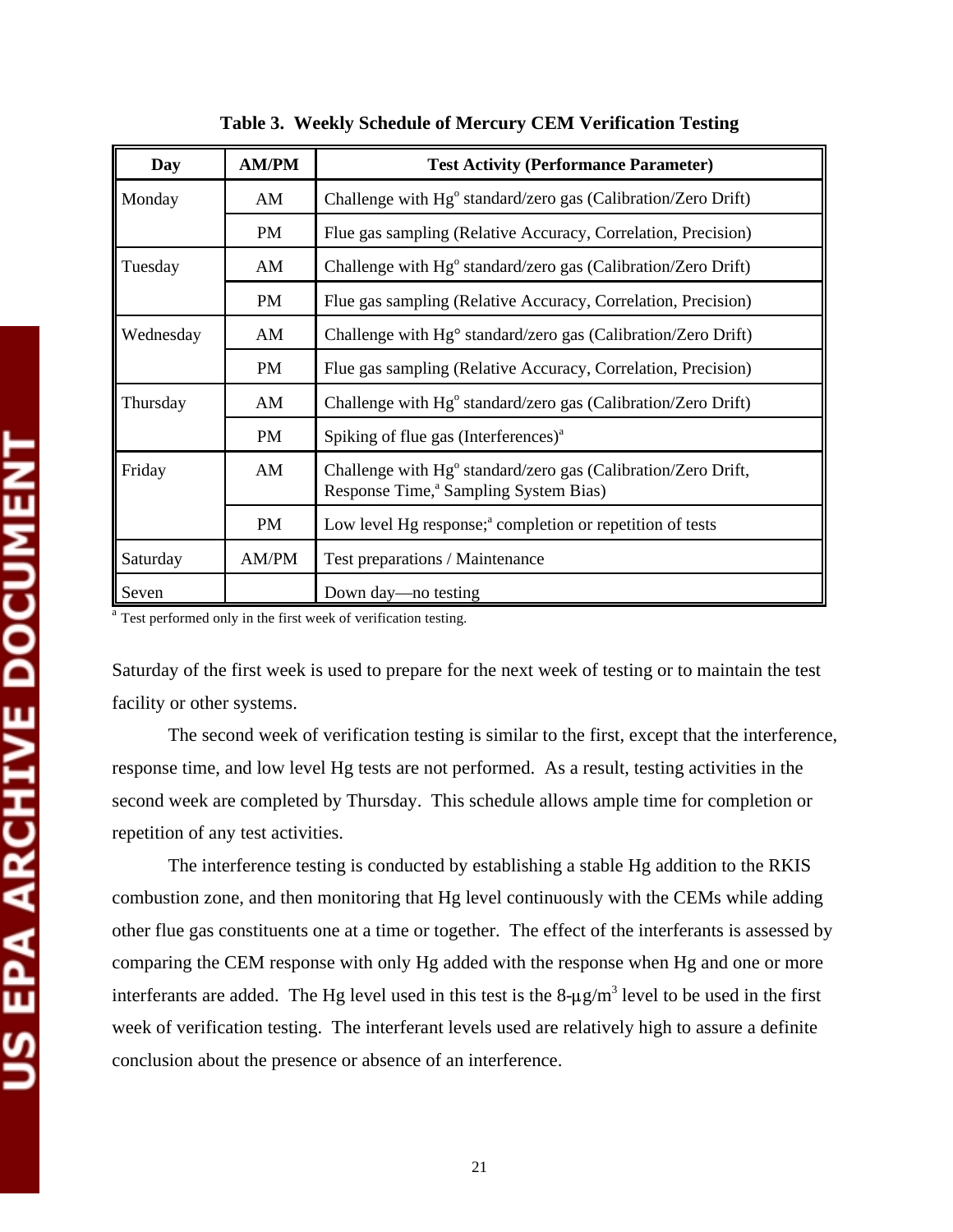#### **4.3 Test Conditions**

Table 4 shows the approximate levels of Hg and other constituents to be prepared in the flue gas stream for each of the two weeks of testing. Conditions for the first week are intended to approximate those in a coal-fired power plant and in the second week, those in a municipal waste incinerator. The order of these two test conditions was chosen so that the lower Hg concentration is used first to avoid contaminating the RKIS during testing. The approximate levels shown in Table 4 shall be maintained throughout all periods of Hg addition and reference method sampling. The flue gas levels of all constituents in Table 4 should be maintained within 10% of the target levels shown.

**Table 4. Summary of Flue Gas Constituent Concentrations Planned for Use in Verification Testing** 

| <b>Test Week</b> | Hg<br>$(\mu g/m^3)$ | SO <sub>2</sub><br>(ppm | $\sim$ (ppm) <sup>a</sup><br>$\text{HCl (ppm)}^{\text{b}}$<br>NO |                | Particulate (mg/m <sup>3</sup> ) |  |
|------------------|---------------------|-------------------------|------------------------------------------------------------------|----------------|----------------------------------|--|
| <b>One</b>       |                     | 1000                    | 250                                                              | ت              | 30                               |  |
| $T_{W\Omega}$    | 80                  |                         | 50                                                               | 0 <sup>0</sup> | or<br>٦Ι.                        |  |

<sup>a</sup> Produced by injection of NO.

 $\overline{b}$  Produced by injection of stoichiometrically equivalent levels of Cl<sub>2</sub>.

In all cases when reference method data are being taken, the introduction of the indicated constituents shall be held constant throughout the entire sampling period. The intent of this approach is to allow comparisons of CEM data with reference method data under constant conditions. Higher levels of flue gas constituents are used in the interference testing, as described in the next section.

#### **4.4 Test Procedures**

The RKIS should be operated continuously during the entire test period and should not be shut down overnight. Such continuous operation is intended to minimize the potential for retention and subsequent release of Hg by the refractory or other components of the RKIS. The Hg CEMs undergoing verification are located at ports 5, 6, and 7 of the RKIS (see Figure 2). Locations indicated as RM1 and RM2 in Figure 2 are reserved for reference method sampling,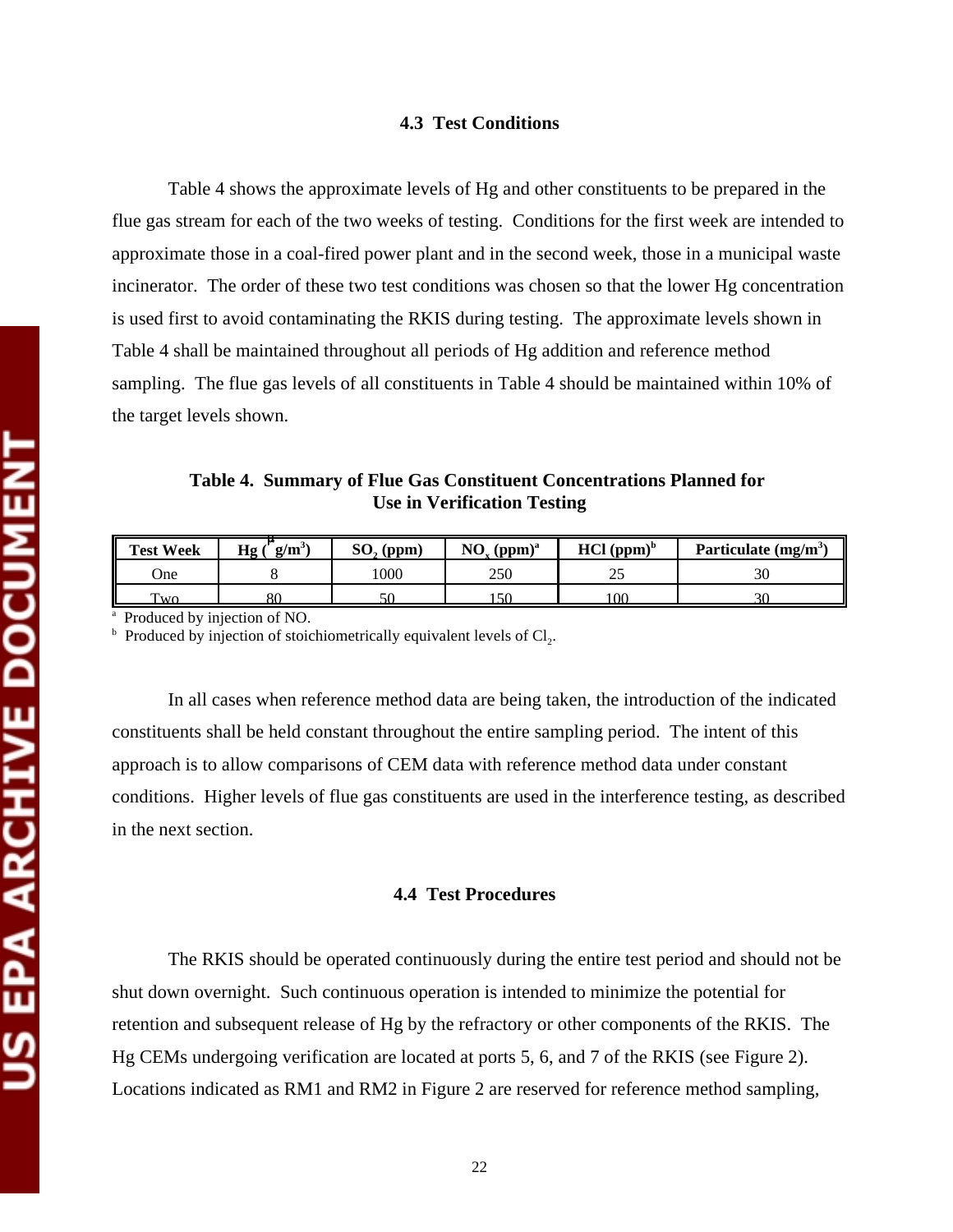which is performed by contractor staff. The sampling ports are assigned so that no CEM is affected by the operation of any other CEM upstream.

At the beginning of each test day, the CEMs undergoing testing are supplied (one at a time) with zero gas and then with a commercial compressed gas standard containing elemental Hg. The response to each gas shall be recorded on each test day to assess the zero and calibration drift of the CEMs. In this test, the Hg standard is used solely as a stable, clean sample matrix, not as an absolute Hg standard. On one test day in the first week of testing, the rise and fall times of the CEMs are determined by recording their readings as the Hg<sup>o</sup> gas is first turned on and later turned off. Also on one day in each week of testing, the Hg<sup>o</sup> standard gas is delivered first directly to the CEM's Hg analyzer, and then through the CEM's sample interface, to assess bias introduced by the interface itself.

During the drift checks, the reference method sampling trains are assembled and leak checked, and the RKIS combustion gas CEMs are calibrated in accordance with facility standard operating procedures. At this time, the RKIS operation is stabilized at the desired incineration conditions firing natural gas. After stable RKIS operation is achieved (as indicated by readings of  $O_2$ , temperature, and gaseous emissions, e.g.,  $CO$ ,  $NO_x$ ), injection of Hg spike solution to give the day's target flue gas concentration is initiated. Hg solution is fed to the RKIS for at least 30 minutes before reference method sample initiation. The addition of the other flue gas constituents will follow this same procedure. The Hg CEMs begin recording data as soon as they are brought on line. However, the reference method sampling starts no sooner than a time previously agreed upon with the CEM vendors. The CEM vendors are given at least 15 minutes notice prior to initiating reference method sampling.

The number of reference method samples collected depends on the target Hg concentration. The reference method sampling time shall be approximately three hours with the low Hg levels present in the first week of testing and approximately one hour with the higher Hg levels in the second week. This duration of sampling allows two reference method samples per day (6/week) in the first week of testing and three per day (9/week) in the second week. During verification testing, sampling is conducted simultaneously with four trains of the OH method, two each at the upstream and the downstream ends of the RKIS duct. Thus, each of the two or three measurement periods during a test day provides four OH results for comparison with the CEM data. To ensure that the reference method and CEM data sets are indeed parallel and comparable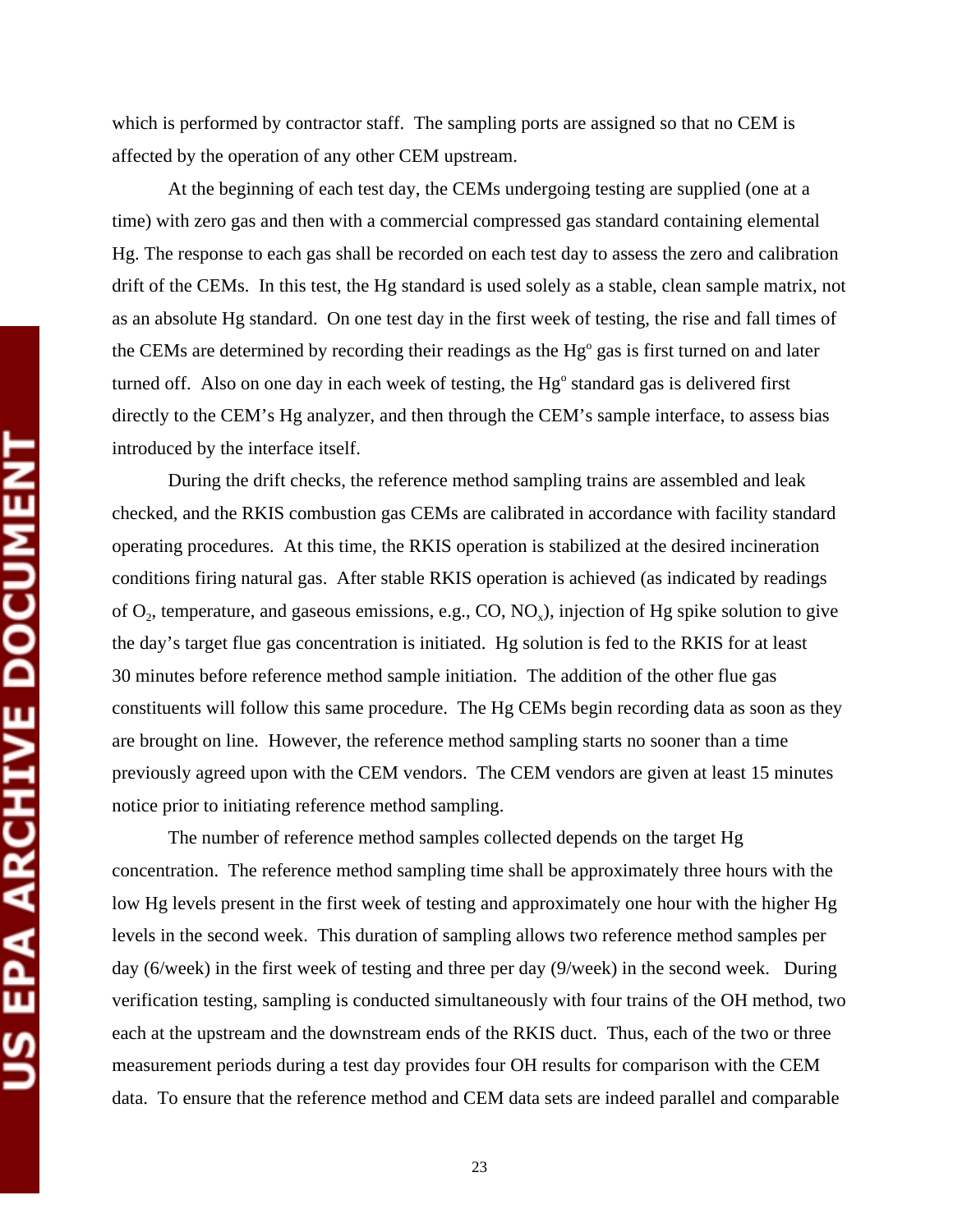for each period, the CEM vendors shall be notified of the start and stop times of each reference method period, so they can report average analyte concentrations that correspond directly to the reference method measurement period.

The OH sampling trains sample isokinetically from a single point in the center of the RKIS duct (i.e., no traversing because of the small size of the duct). The CEMs undergoing testing also sample at a single point in the center of the duct, non-isokinetically. Each CEM operates with a simple stainless steel probe and a heated filter and heated transfer line that mimic those used with the OH trains. The temperature of the heated filters shall be approximately 250°F, sufficient to keep the sample gas above its dew point; no attempt shall be made to maintain the sample gas at its stack temperature. An EPA Method 2 traverse shall be done at each reference sampling location before and after OH sampling. The pre-run traverse shall be used to set the isokinetic sampling rate. The average of the pre- and post-sampling traverses shall be used for final calculations.

The chemical analysis of recovered sample fractions from OH method trains shall be conducted by contractor staff, using contracted laboratory facilities currently used for mercury research studies at the RKIS. Sample handling, analysis, and all associated QA/QC activities will conform to the requirements of the OH method.<sup>(4)</sup> Samples shall be recovered from the OH trains within about two hours after sample collection and delivered to the analytical laboratory within 48 hours of sample collection. Samples are refrigerated until transfer to the analytical laboratory. Unique sample identification numbers are implemented so that final data used for verification can be traced back through the analytical process to the original sample. Field blank samples are recovered from one blank sampling train on each day that OH method samples are collected. Before sample recovery, that blank train is transported to the upstream or downstream sampling location at the RKIS on alternate days. Care shall be taken that the blank train is selected at random from the prepared trains, so that different trains are used as the blank on different days.

The daily schedule for the first three test days (Monday to Wednesday in Table 3) is illustrated in Figure 3. That figure shows the schedule for a day in the first week of testing when two three-hour OH runs are conducted. In the second week, three one-hour runs will be conducted each day.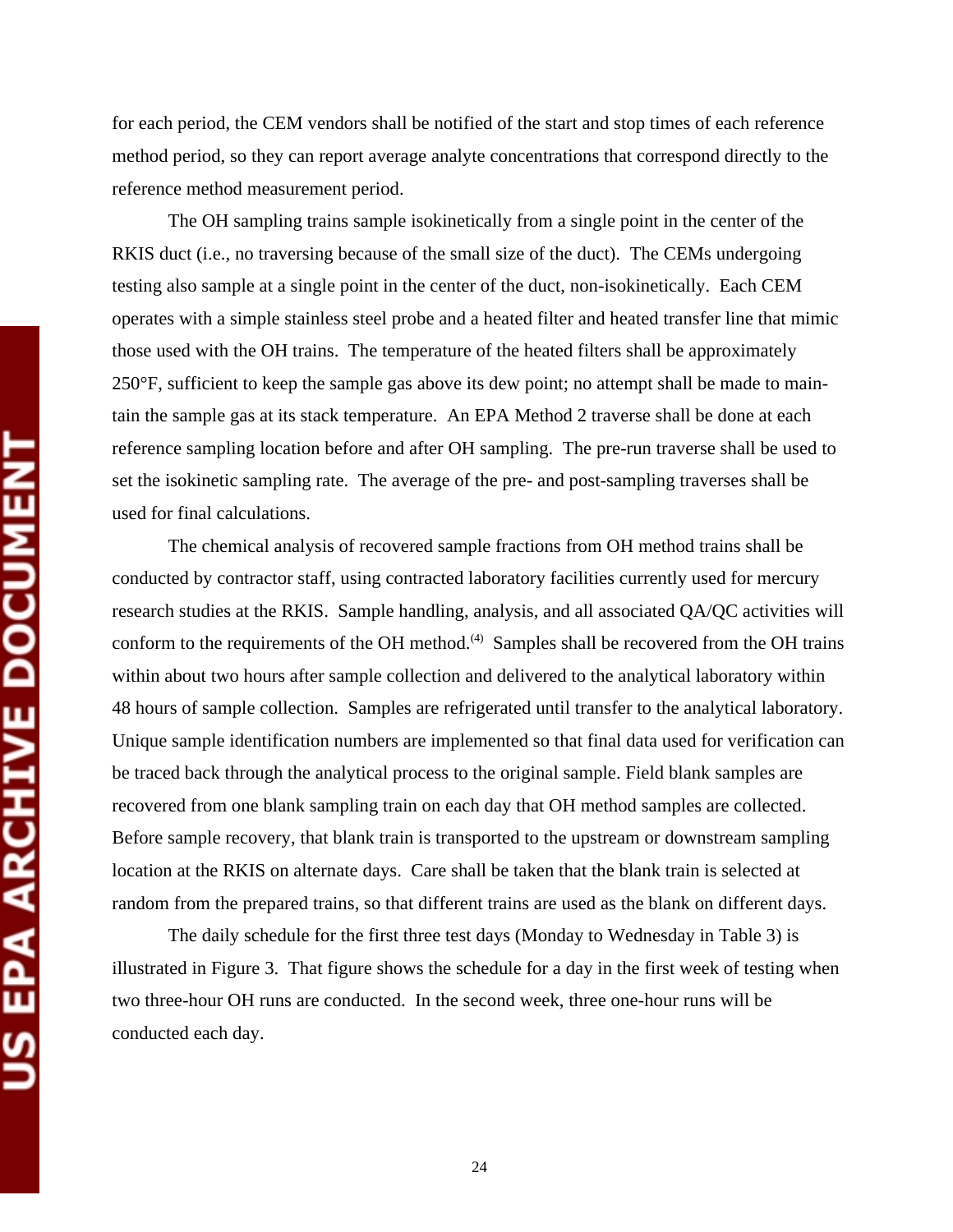



**Figure 3. Schedule of Verification Test Day with Ontario Hydro Sampling**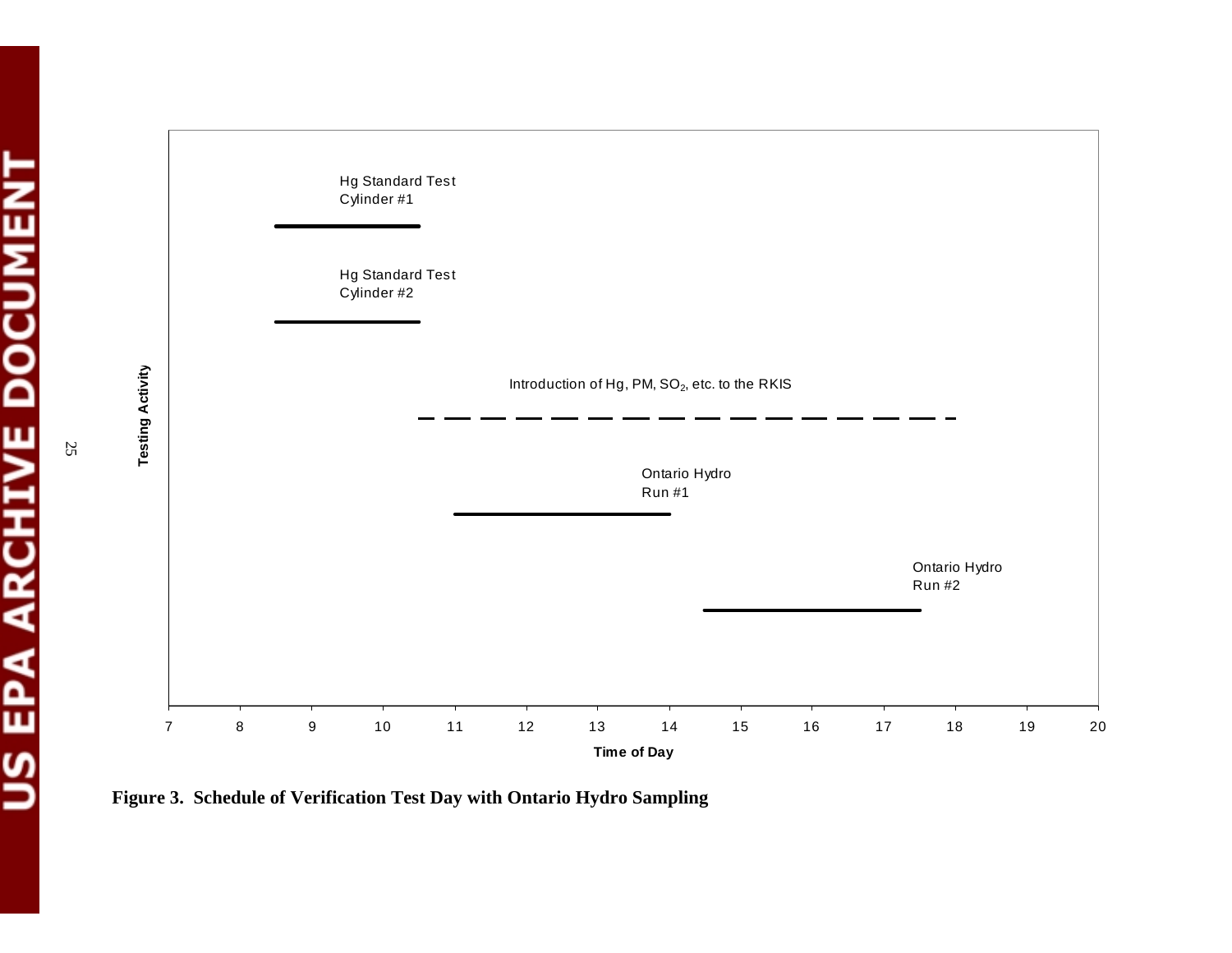Following the completion of the Hg<sup>o</sup> standard gas test, Hg,  $SO_2$ , particulate matter, etc., shall be introduced to the RKIS. As shown in Figure 3, introduction of these species into the RKIS begins at least 30 minutes before the start of the first OH run and continues until the last OH run is completed. The flue gas composition is maintained in this period at the levels shown in Table 4.

The schedule of the day on which interference is tested (Thursday in Table 4) is shown in Figure 4. The same Hg° standard gas challenges are done in the morning as described above in the context of Figure 3. Then a stable Hg level is introduced into the RKIS, and the response of the CEMs being tested is allowed to stabilize. Then each of several potential interferants is also introduced into the RKIS duct, one at a time for periods of at least one-half hour. The interferant gases and the levels to be introduced in this test are listed in Table 5. After the last individual interferant  $(Cl<sub>2</sub>)$  has been tested alone, the  $Cl<sub>2</sub>$  addition is continued, and the NO addition is resumed to assess whether the combination of  $NO<sub>x</sub>$  and  $Cl<sub>2</sub>$  produces an interference. Subsequently, the other gases  $(SO<sub>2</sub>, CO, HCl)$  also are injected to produce a mixture of all five interferants at the concentrations shown in Table 5. Finally, all the interferants are shut off, and measurements are made again with only the Hg injection taking place. Throughout the test, the Hg injection is held constant, and the Hg CEM responses in the presence of interferants are compared to those with only Hg injected into the RKIS.

|  |  |  | Table 5. Interferant Gases and Concentrations to Be Used in Interference Testing |  |  |  |  |
|--|--|--|----------------------------------------------------------------------------------|--|--|--|--|
|--|--|--|----------------------------------------------------------------------------------|--|--|--|--|

| <b>Interferant</b>  | <b>Concentration</b> |
|---------------------|----------------------|
| $NOx$ (NO addition) | $500$ ppm            |
| SO <sub>2</sub>     | $2000$ ppm           |
| $\overline{CO}$     | $500$ ppm            |
| HCl                 | $250$ ppm            |
| Cl <sub>2</sub>     | $10$ ppm             |

A final test assesses qualitatively the ability of the Hg CEMs to measure Hg levels below  $5 \mu g/m^3$ . This test shall be conducted on Friday of the first test week (Table 3), by starting with no Hg injection, then establishing a  $0.5 \,\mu g/m^3$  Hg level, and then increasing the Hg concentration in successive steps of two, i.e., to 1  $\mu$ g/m<sup>3</sup>, then to 2  $\mu$ g/m<sup>3</sup>, then to 4  $\mu$ g/m<sup>3</sup>. No absolute comparison of CEM results to OH method results methods is made in this test. However, the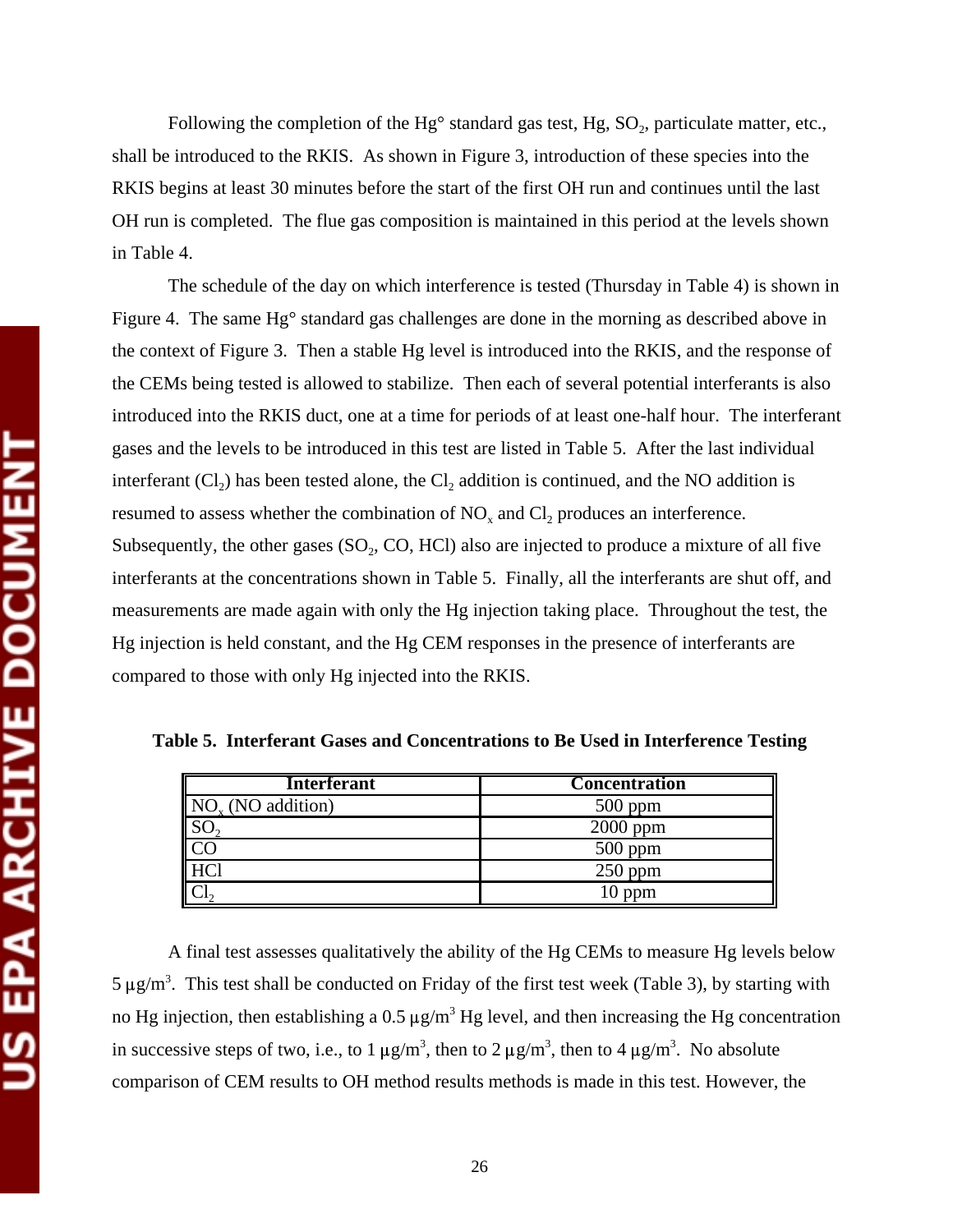

**Figure 4. Schedule of Interference Test Day**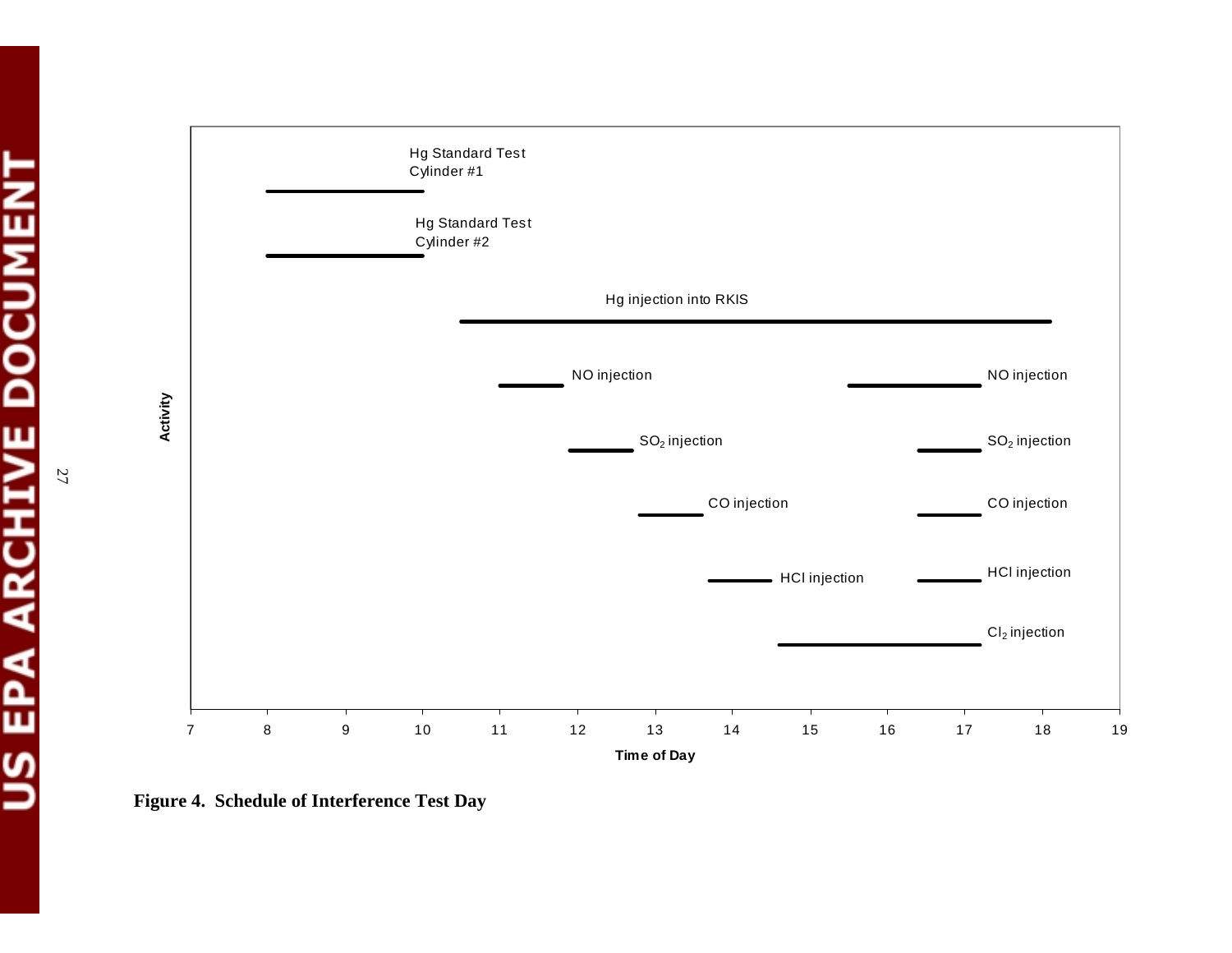introduction of Hg to the RKIS can be easily and accurately changed and provides a valuable test of Hg detection. This test is conducted after an overnight period in which no Hg has been introduced into the RKIS, assuring that background Hg levels are as low as possible prior to injecting Hg. Figure 5 shows the daily schedule of activities for this test procedure. The response of each CEM with varying levels of Hg addition is compared to that with no Hg addition, and the lowest Hg level producing a positive response is reported. The remainder of the test day after completion of the low-level Hg test is used to repeat or finish other test activities as necessary, as indicated in Table 3.

#### **4.5 Data Comparisons**

This section describes the use of reference and CEM data. Data used for the verification comparisons are summarized in Table 6.

Relative accuracy shall be verified by comparing the CEM results against the reference results for each parameter that the CEM measures. That is, if the CEM measures only total vapor-phase Hg, then only the TVM results from the OH method are used for verification. However, if the CEM also measures oxidized, elemental, or particulate Hg, then those results from the OH method also are used for verification. A total of 15 OH sampling runs shall be used in the verification test (six with lower Hg levels, and nine with higher Hg levels), with four OH sampling trains operating simultaneously in each period. Thus, a total of 60 OH samples shall be used to evaluate relative accuracy.

The purpose of sampling with dual OH trains at both reference sampling locations is to assess the variability of the reference method results that are the basis for the CEM verification. At the Hg concentrations to be used in a verification task, it is expected from previous results that the precision of duplicate OH results will be within about 10%. On the basis of those same results, it is expected that day-to-day reproducibility of Hg levels in the RKIS, and upstream-todownstream uniformity of the Hg levels, also will be within that range. Thus, consistent Hg levels are expected throughout each week of testing. As a result, the entire set of reference method results, not merely those from a single test day, shall be considered in screening for reference data quality. The OH results shall be reviewed before verification comparisons are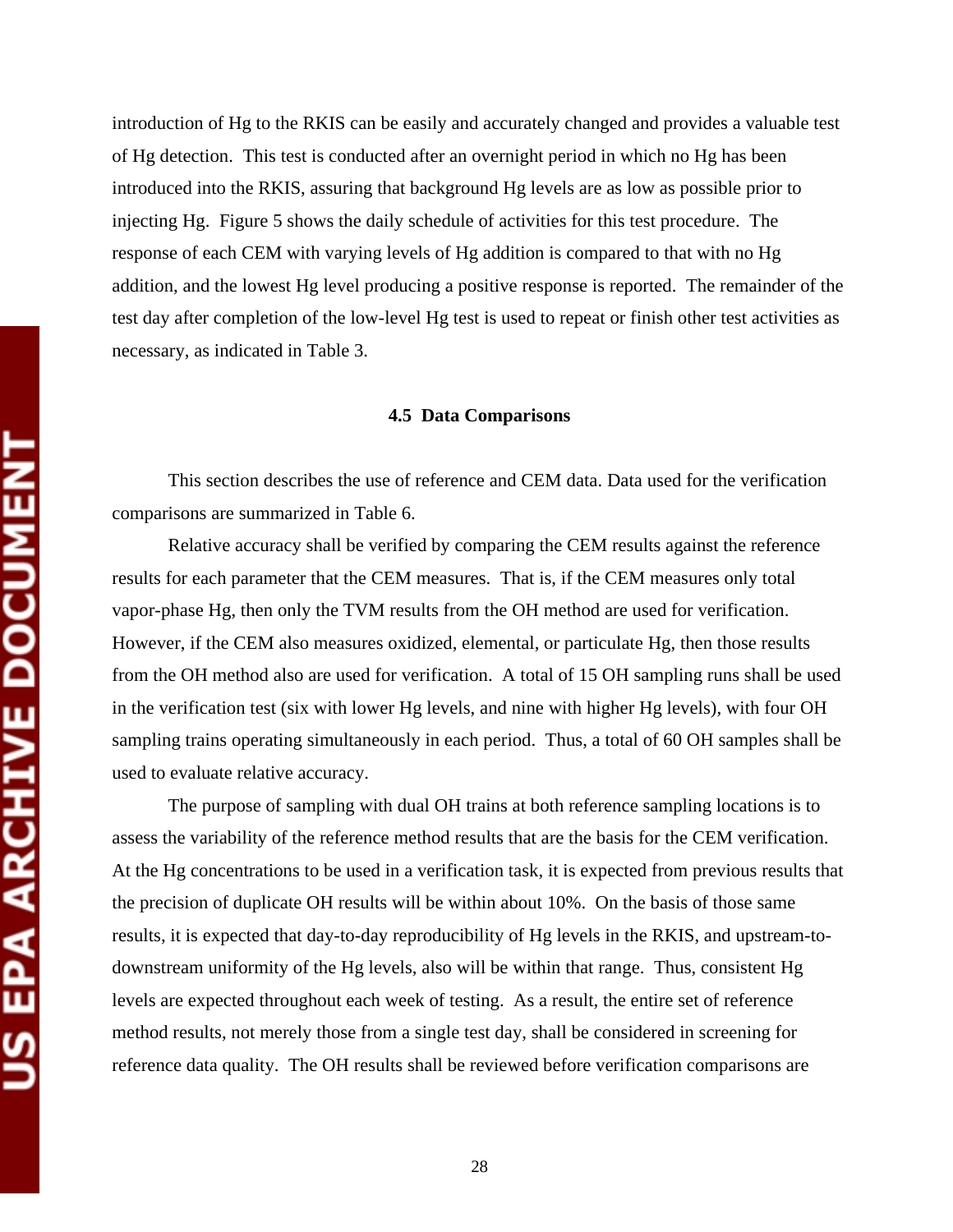

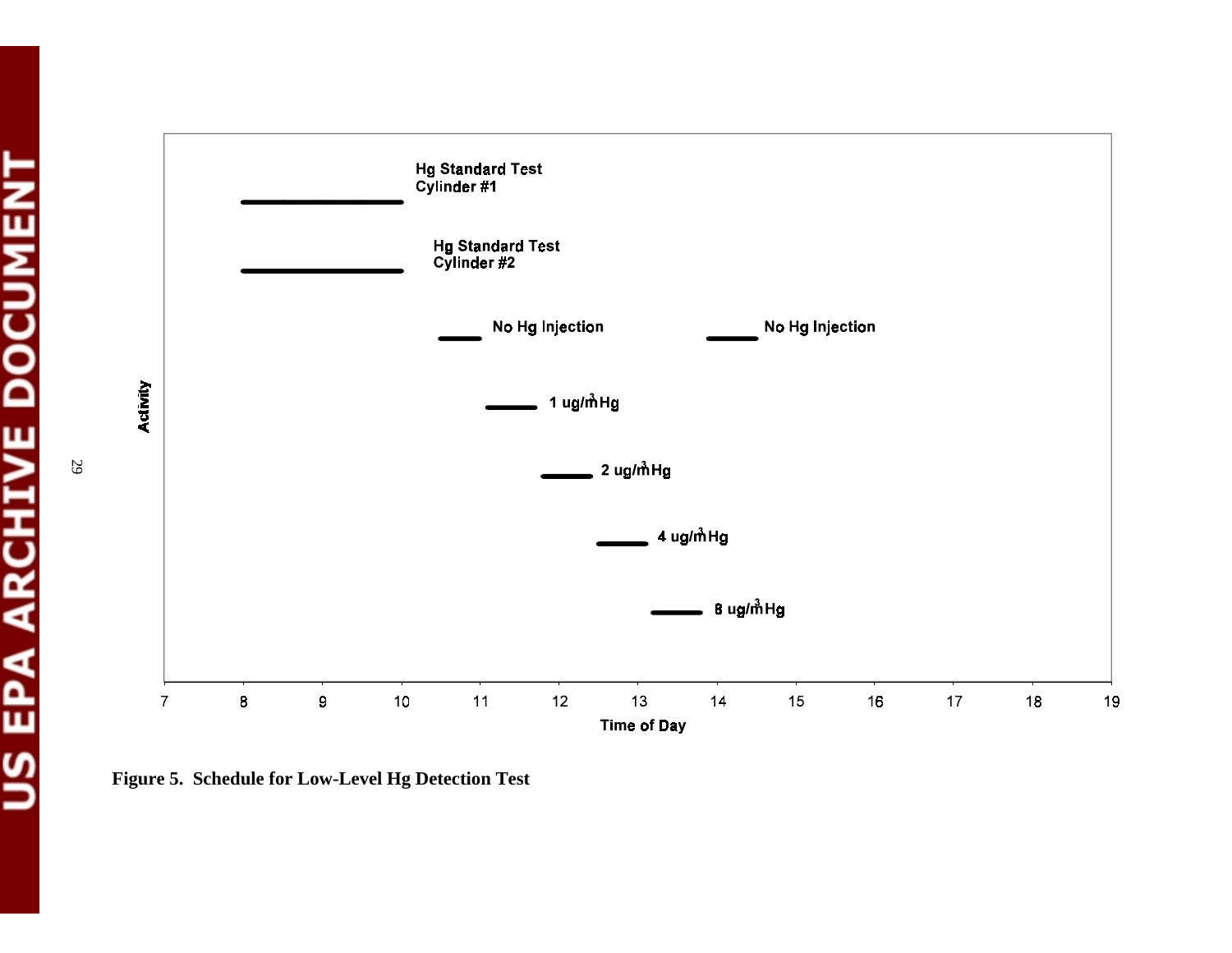| <b>Performance</b>             |                                                                                               |                                                                       | <b>Total Number of</b><br><b>Data Points for</b> |
|--------------------------------|-----------------------------------------------------------------------------------------------|-----------------------------------------------------------------------|--------------------------------------------------|
| <b>Parameter</b>               | Objective                                                                                     | <b>Comparison Based On</b>                                            | <b>Verification</b>                              |
| Accuracy                       | Determine degree of quantitative<br>agreement with reference method                           | Reference method results                                              | 60 <sup>a</sup>                                  |
| Correlation                    | Determine degree of correlation with<br>reference method                                      | Reference method results                                              | 60 <sup>a</sup>                                  |
| Precision                      | Determine repeatability of<br>successive measurements at fixed<br>mercury levels              | Repetitive measurements under<br>constant facility conditions         | 15 <sup>b</sup>                                  |
| Cal/Zero Drift                 | Determine stability of zero gas and<br>span gas response over successive<br>days              | Zero gas and Hg° standard                                             | 9 <sup>c</sup>                                   |
| Sampling<br><b>System Bias</b> | Determine effect of the CEM's<br>sample interface on response to zero<br>gas and Hg° standard | Response at analyzer vs.<br>through sample interface                  | 2 <sup>d</sup>                                   |
| Interferences                  | Determine the effect of interferants<br>on response to a constant Hg<br>concentration         | Observation of CEM response<br>with and without added<br>interferants | $7^{\circ}$                                      |
| Response Time                  | Estimate rise and fall times of the<br><b>CEMs</b>                                            | CEM results at start/stop of Hg<br>addition                           | 4 <sup>f</sup>                                   |
| Low-Level Hg<br>Response       | Determine ability of CEMs to<br>respond to Hg below 8 $\mu$ g/m <sup>3</sup>                  | Continuous monitoring of<br>varied Hg concentrations                  | 5 <sup>g</sup>                                   |

# **Table 6. Summary of Data to be Obtained in Mercury CEM Verification Test**

<sup>a</sup> Number of data points refers to total number of OH method sampling runs used for comparison. Each run will provide a value for TM, OM, EM, and PM.

<sup>b</sup> Based on the total number of OH method sampling runs in which repeatability of CEM results will be assessed.

- $\epsilon$  Based on total number of zero/span challenges done in the two weeks of testing.
- $d$  Based on conducting this test once in each week of testing.
- <sup>e</sup> Based on tests for  $SO_2$ ,  $CL_2$ ,  $NO_x$ ,  $CO$ ,  $HCl$ , and mixtures of these species done in the first week of testing.
- f Based on rise and fall time tests with pure gases, in each of the two weeks of testing.
- <sup>g</sup> Based on response to 0, 0.5, 1, 2, and 4  $\mu$ g/m<sup>3</sup> Hg levels.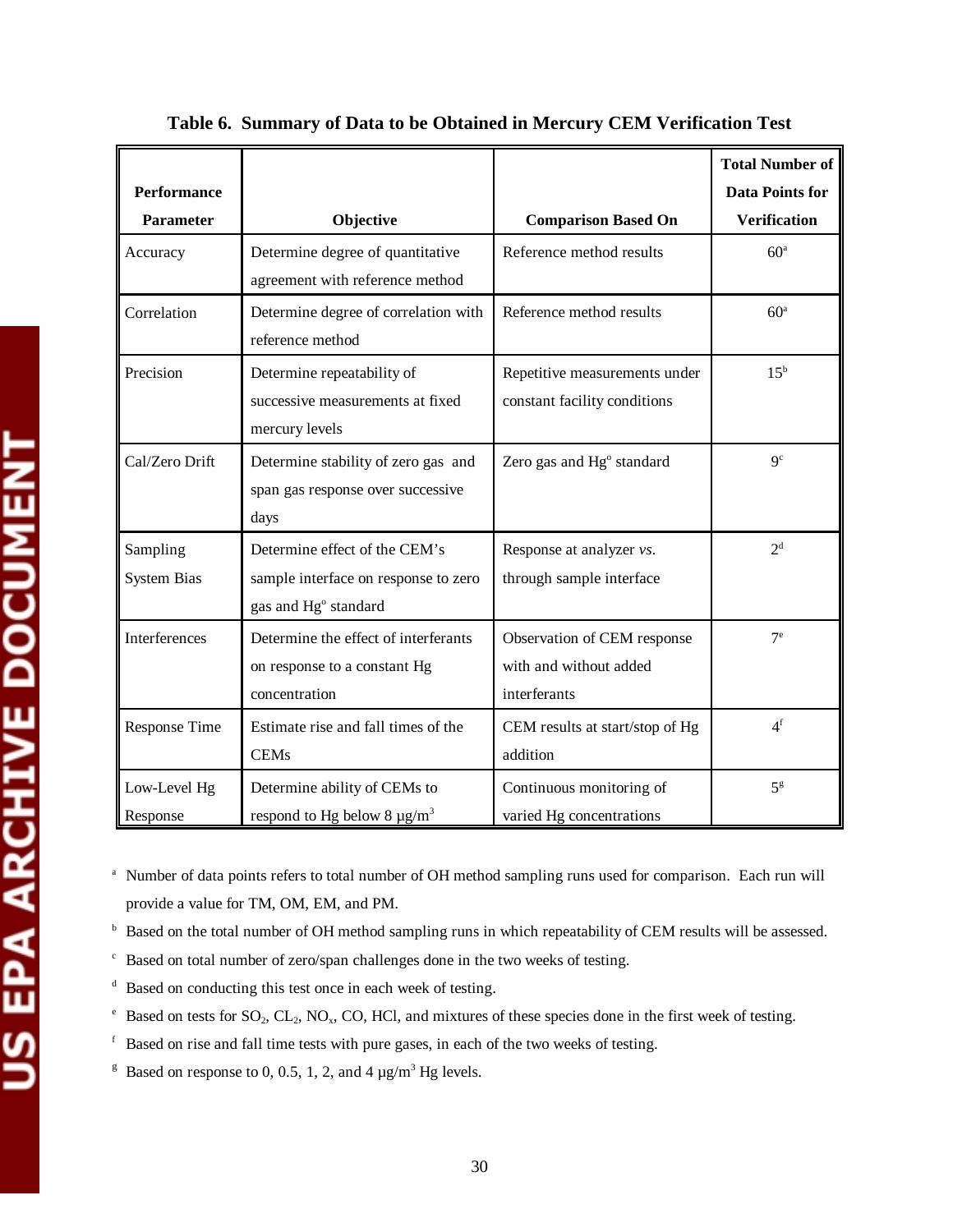made to identify individual outliers from the full set of reference method results. That is, the OH results shall be screened for three factors:

- Precision of results from collocated sampling trains
- Consistency of results with others at the respective sampling locations
- Uniformity of upstream and downstream locations.

OH test results that are identified as outliers on any of these criteria are reported, but will not be used for verification. The intent of this approach is to provide a valid set of reference data for verification purposes, while also illustrating the degree of variability of the reference method. Identification of outliers is based on basic statistical tests such as a *t*-test comparison of means or a Q-test evaluation of divergent results. In any case, where rejection of a reference result is suggested, an effort shall be made to find an assignable cause for the divergent result.

Correlation of the CEM with the OH method shall be verified using the same data used to assess relative accuracy. Correlation is calculated for each parameter measured by the CEM (i.e., TVM, EM, OM, etc.).

Precision of the CEMs shall be assessed based on the individual measurements performed by each CEM over the duration of each OH method sampling run. For example, if a CEM provides an updated measurement every five minutes; then over a one-hour sampling run, a total of 12 readings would be obtained. The average and standard deviation of those readings is calculated to assess precision. This procedure is applied to all 15 of the OH method sampling intervals.

Calibration and zero drift shall be verified based on challenging the CEMs with zero gas and with a compressed gas standard of Hg<sup>o</sup> on each test day in each week of the test. Thus, at least nine data points are used to assess zero drift and an equal number to assess calibration drift. Note that only the relative stability of the response is assessed, i.e., the Hg<sup>o</sup> standard is not used as an absolute calibration standard. The sampling system bias test is performed once, as part of the calibration/zero drift test procedure, in each week of testing.

Interference effects shall be assessed by adding potential interferants one at a time during a constant addition of Hg to the RKIS flue gas and comparing the CEM readings with and without the interferant. This is done only in the first week of testing (i.e., at the lower Hg level)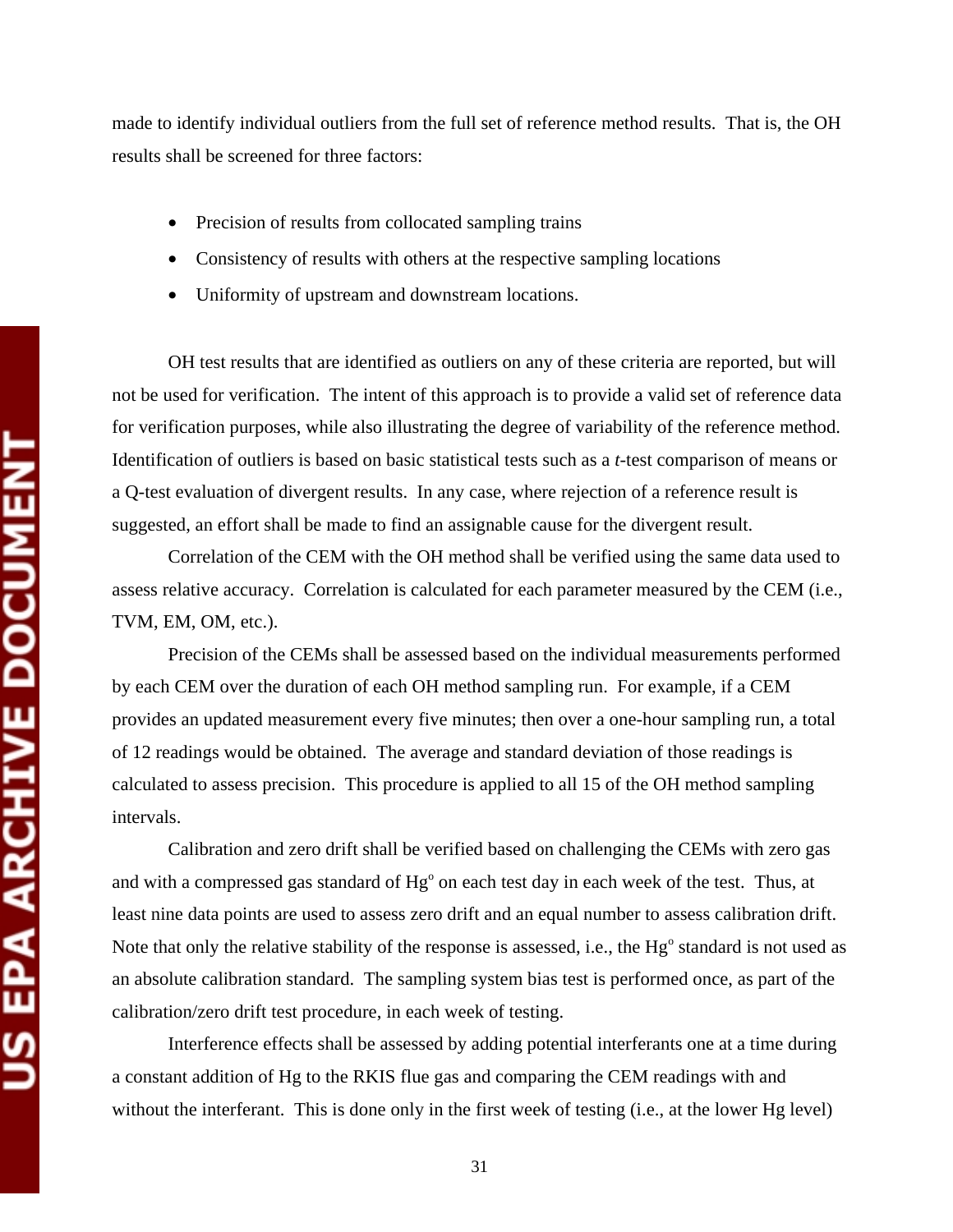for the seven individual interferants or combination of interferants described in Section 4.4. Thus, a total of seven comparisons shall be made of interference effects.

Response times shall be determined by recording successive CEM readings at times when Hg delivery to the CEM is started or stopped. This procedure is performed once in each test week as part of the calibration/zero drift test, using the Hg<sup>o</sup> standard gas. Both rise and fall time are determined, resulting in two determinations of rise time and two of fall time.

Low-level Hg response shall be evaluated once in the first test week by successively reducing the Hg level in the RKIS. The lowest Hg level giving a response above the zero air reading is reported.

No additional test activities shall be required to determine the data completeness achieved by the CEMs. Data completeness shall be assessed by comparing the data recovered from each CEM to the amount of data that would be recovered upon completion of all portions of these test procedures.

Setup and maintenance needs shall be documented qualitatively, both through observation and through communication with the vendors during the test. Factors to be noted include the frequency of scheduled maintenance activities, the downtime of the CEM, and the number of staff operating or maintaining it during the verification test.

# **5 STATISTICAL CALCULATIONS**

The statistical calculations to be used to verify CEM performance are described below. In all cases, measurement results from both the reference method and the CEMs undergoing testing are to be reported in units of  $\mu$ g/m<sup>3</sup> on a dry basis at 20°C, 1 atmosphere pressure, and the actual flue gas  $O_2$  content.

#### **5.1 Relative Accuracy**

The relative accuracy of the CEMs with respect to the reference (OH) method shall be assessed by: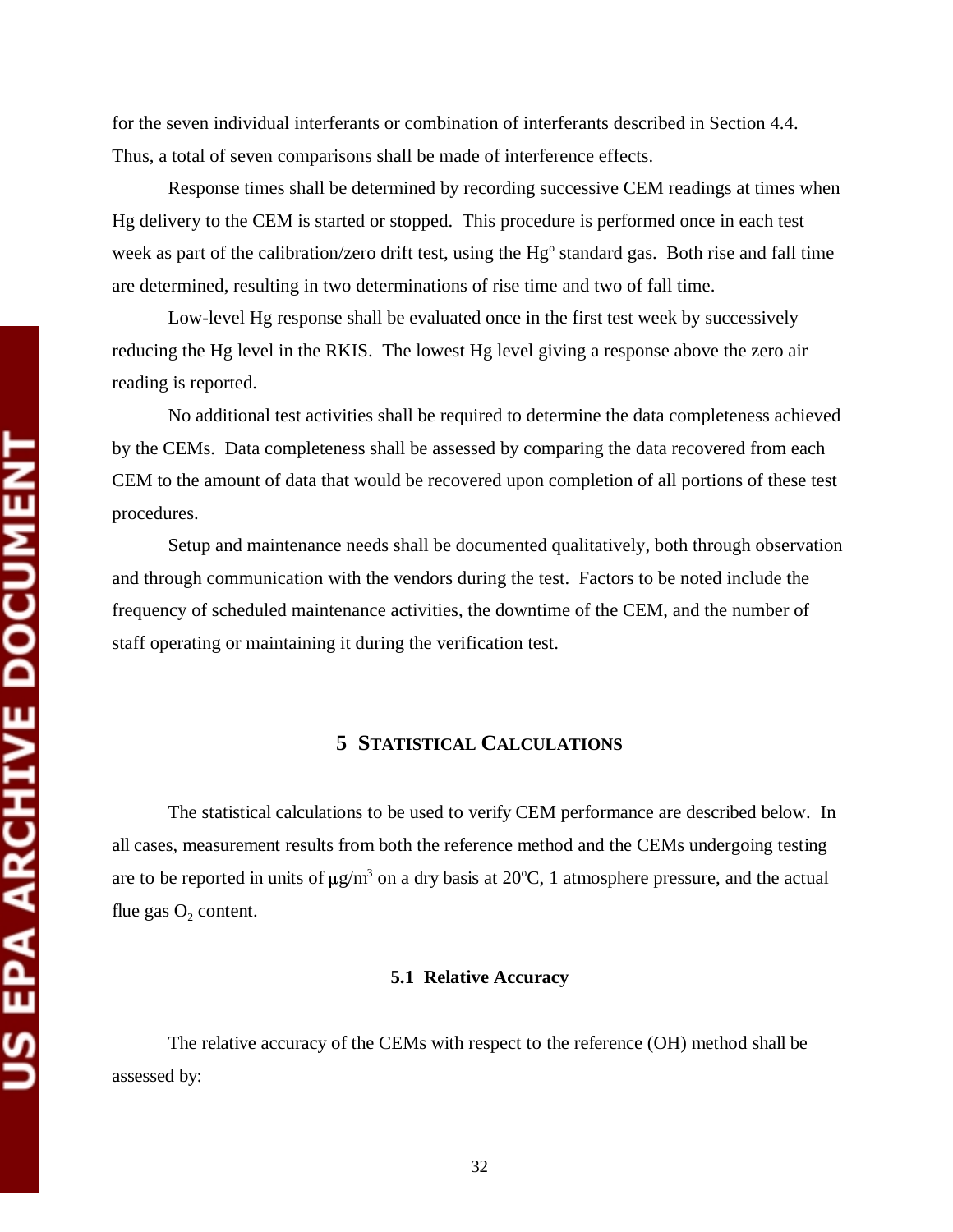$$
RA = \frac{|\vec{d}| + t_{n-1}^{\alpha} \frac{S_d}{\sqrt{n}}}{\overline{x}} \times 100\% \tag{1}
$$

where *d* refers to the difference between the OH and CEM results, and *x* corresponds to the OH result.  $S_d$  denotes the sample standard deviation of the differences, while  $t^{\alpha}_{n-1}$  is the t value for the 100(1 -  $\alpha$ )th percentile of the distribution with n-1 degrees of freedom. The relative accuracy is determined for an  $\alpha$  value of 0.025 (i.e., 97.5% confidence level, one-tailed). The relative accuracy calculated in this way can be interpreted as an upper confidence bound for the relative bias of the analyzer, i.e.,  $\frac{|\vec{d}|}{\vec{x}}$ , where the superscript bar indicates the average value of the differences or of the reference values. Relative accuracy is calculated separately for the first and second week of testing, with up to 24 samples and up to 36 samples, respectively (assuming all OH method samples can be treated as independent results). With these numbers of samples, the relative accuracy procedure stated in  $PS-12^{(6)}$  shall be followed, i.e., up to three results may be omitted from the relative accuracy calculation. The impact of the number of data points (n) on the relative accuracy value shall be noted in the verification report. Relative accuracy shall be calculated separately for each parameter measured by each CEM (i.e, TVM, EM, OM, etc.).

#### **5.2 Correlation with Reference Method**

The degree of correlation of each CEM with the reference method results shall be assessed in terms of the coefficient of determination  $(r^2)$ , which is the square of the correlation coefficient (r). The coefficient of determination is calculated for each parameter measured by each CEM (i.e, TVM, EM, OM, etc.). This calculation is made separately for the first and second week of testing, with up to 24 samples and up to 36 samples, respectively (assuming all OH method samples can be treated as independent results).

#### **5.3 Precision**

Precision shall be calculated in terms of the percent relative standard deviation of a series of CEM measurements made during stable operation of the RKIS, with Hg injected at a constant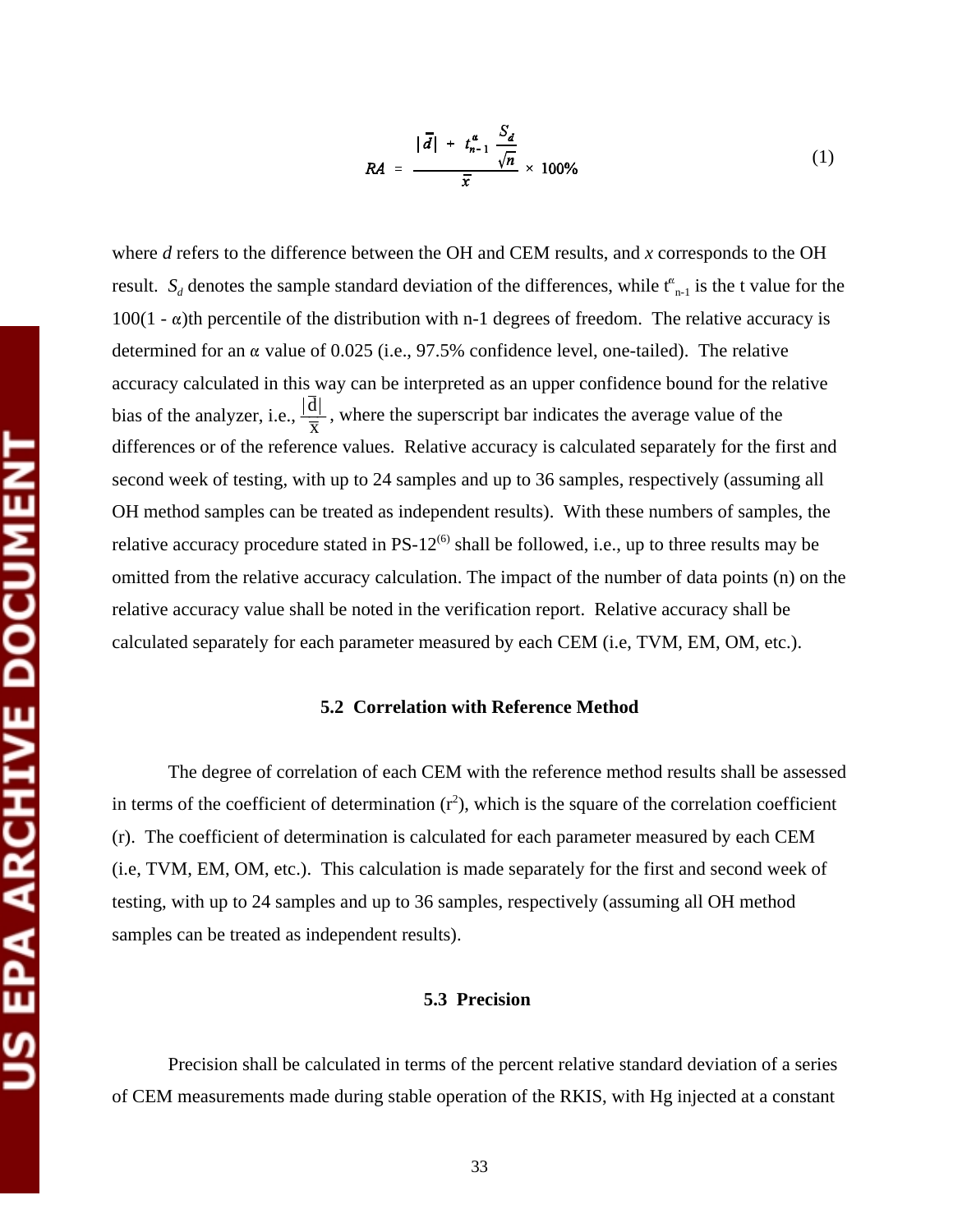level into the combustion zone. During each OH method sampling run, all readings from a CEM undergoing testing are recorded, and the mean and standard deviation of those readings are calculated. Precision  $(P)$  is then determined as

$$
P = \frac{SD}{\overline{X}} \times 100\tag{2}
$$

where *SD* is the standard deviation of the readings and  $\overline{X}$  is the mean of the readings. The same calculation is performed for each parameter measured by the CEM (i.e., TM, EM, OM, etc.). This calculation is done for each CEM, using data from every OH method sampling run (15 in all). The verification report shall note that the calculated precision is subject to the variability of the test facility, not only the CEM variability. However, since precision is assessed for all CEMs based on data from the same reference sampling periods, the relative precision of the tested CEMs will be apparent. Although no comparison among CEMs is made, all CEM data from the periods of precision testing shall be reviewed to assess whether the consensus of the CEM data indicates a variation in the test facility itself. If such a variation is indicated, that finding shall be noted in all verification reports.

#### **5.4 Calibration and Zero Drift**

Calibration and zero drift is determined in a relative sense, rather than as deviations from an absolute standard, as in PS-12. That is, calibration and zero drift will be reported in terms of the mean, relative standard deviation, and range (maximum and minimum) of the readings obtained from the CEM in the daily sampling of the same  $Hg^{\circ}$  standard gas and of zero gas. Up to five  $Hg^{\circ}$ standard readings, and up to five zero readings, are used for this calculation in each of the two weeks of verification testing. The relative standard deviation is calculated as

$$
RSD = \frac{SD}{\overline{x}} \times 100\tag{3}
$$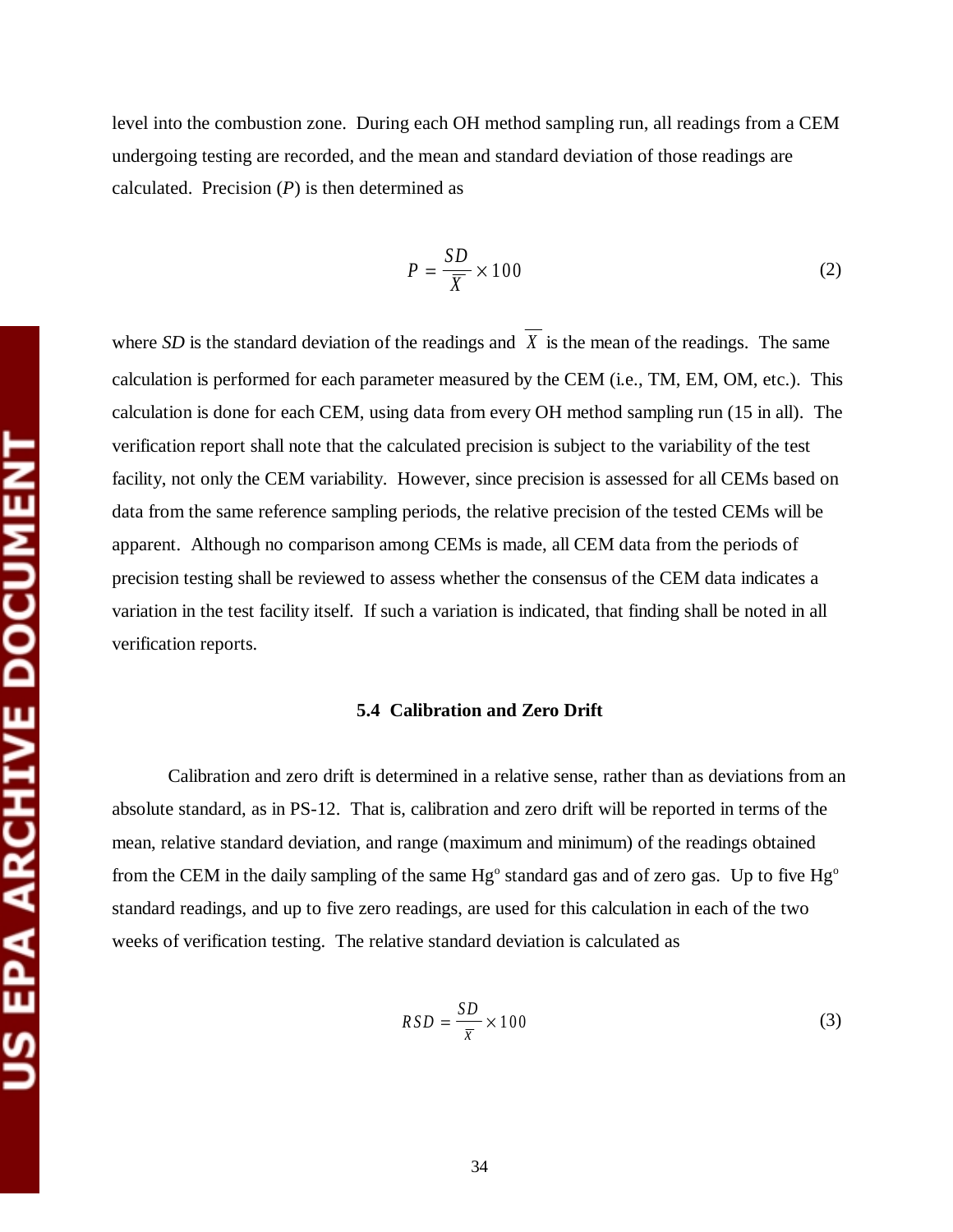where  $\overline{x}$  is the mean, and *SD* the standard deviation of the daily readings on standard or zero gas. This calculation, along with the range of the data, indicates the day-to-day variation in zero and standard readings.

#### **5.5 Sampling System Bias**

Sampling system bias shall be calculated as the difference in CEM response when sampling Hg<sup>o</sup> standard gas through the CEM's entire sample interface, compared to that when sampling the same gas directly at the CEM's pollutant analyzer, expressed as a percentage of the response at the analyzer. That is,

$$
B = \frac{R_{si} - R_a}{R_a} \times 100\tag{4}
$$

where *B* is the percent bias,  $R_{si}$  is the CEM's reading when the standard gas is supplied at the sampling inlet, and  $R_a$  is the reading when the standard is supplied to the analyzer.

#### **5.6 Interferences**

Interferences shall be determined during sampling of combustion flue gas, in terms of the difference in response to a constant Hg level when a single interferant is added or removed. Interferences are quantified in terms of the relative sensitivity to the interferant species. The relative sensitivity is calculated as the ratio of the observed change in response of the analyzer to the concentration of the interferant. For example, a CEM that reports  $8 \mu g/m^3$  of total Hg in the absence of SO<sub>2</sub>, may report 12  $\mu$ g/m<sup>3</sup> in the presence of 500 ppm SO<sub>2</sub>. The relative sensitivity of the CEM is thus  $4 \mu g/m^3/500$  ppm.

#### **5.7 Response Time**

The response time shall be determined as the time after a step change in Hg concentration when the CEM reading has reached a level equal to 95% of that step change. Both rise time and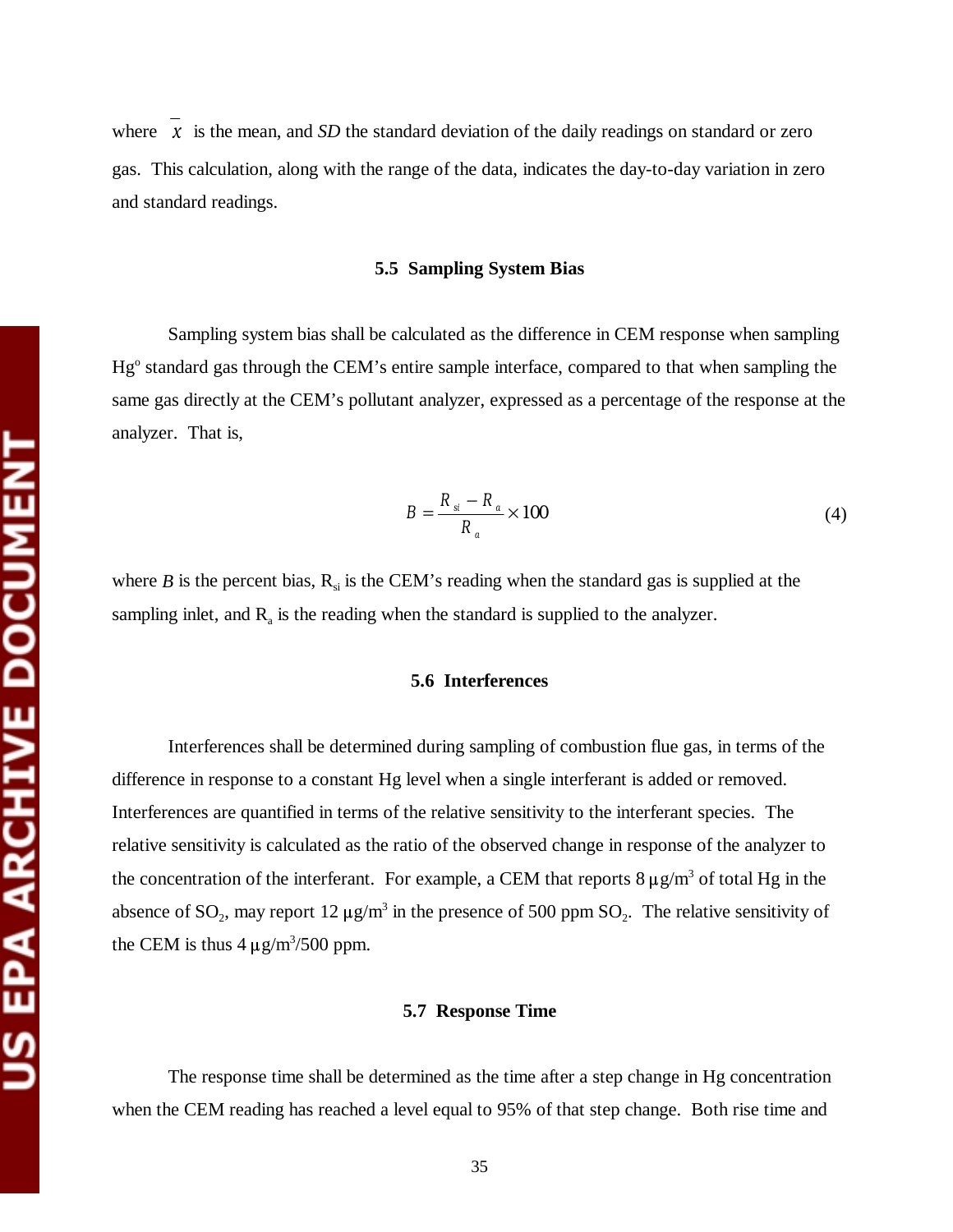fall time shall be determined. CEM response times are determined in conjunction with a calibration/zero drift check, by starting or stopping delivery of the Hg<sup>o</sup> standard gas to the CEM's sampling interface, recording all readings until stable readings are obtained, and then estimating the 95% response time. For most CEMs, the estimation process requires interpolating between successive readings, since the measurement process is not truly continuous.

#### **5.8 Low-Level Hg Response**

The ability of the commercial CEMs to determine low Hg concentrations shall be assessed by comparing responses at successive levels of 0, 0.5, 1, 2, 4, and 0  $\mu$ g/m<sup>3</sup> of added Hg in the RKIS. The lowest Hg level producing a response above that with no Hg added shall be reported. The data from all CEMs are reviewed collectively to indicate whether absence of a response may be a result of limitations of the Hg injection process or of limitations of CEM response. For example, if no CEM shows a response at the  $0.5 \mu g/m^3$  level, then no conclusion is drawn about detection of that level, since inadequate injection, rather than lack of detection, may be the cause.

#### **6 MATERIALS AND EQUIPMENT**

#### **6.1 Gases and Chemicals**

#### **6.1.1 Interference Gases**

Compressed gases  $(SO_2, NO, CO, HCl, Cl<sub>2</sub>)$  for use in simulating combustion gas composition and testing interference effects shall be obtained from a commercial supplier and should be of a minimum 99% purity. Each interference gas consists of a single interferant as a pure gas.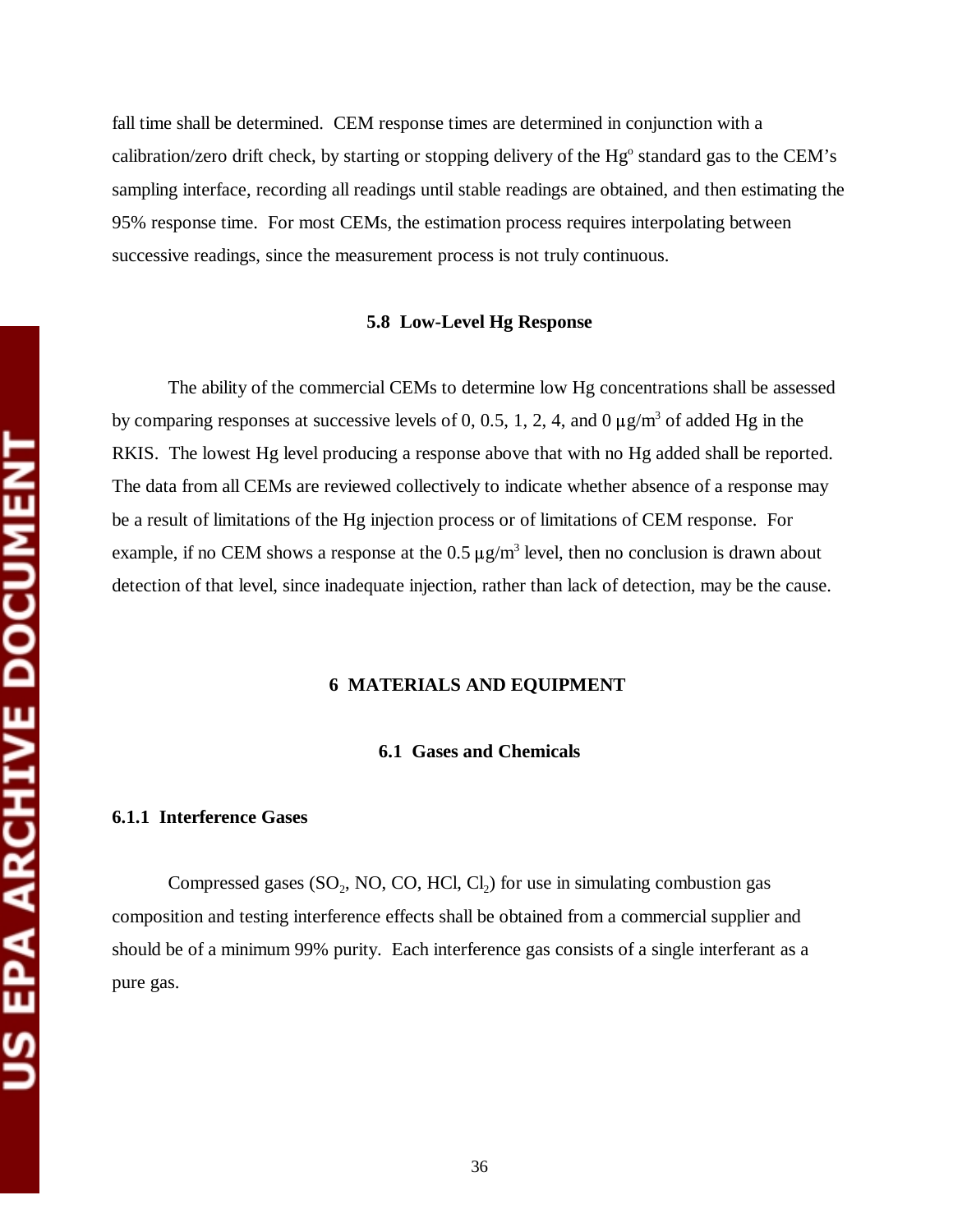#### **6.1.2 High-Purity Nitrogen/Air**

The high-purity gases used for zeroing of the CEMs shall be commercial ultra-high purity (i.e., minimum 99.999% purity) air or nitrogen.

#### **6.1.3 Mercury Standard Gases**

Two compressed gas standards containing elemental Hg shall be obtained from Spectra Gases for use in assessing the drift of the CEMs. These shall consist of Hg<sup>o</sup> in a nitrogen matrix, at levels of about 1 ppb (8  $\mu$ g/m<sup>3</sup>) and 5 ppb (40  $\mu$ g/m<sup>3</sup>), for use in the first and second weeks of testing, respectively. Multiple cylinders of uniform concentration shall be obtained, if required to meet the gas consumption rates of the CEMs during the test. Each Hg°standard cylinder shall be analyzed both before and after the verification test by sampling the cylinder contents with EPA Method 101A and analyzing for Hg.

#### **6.1.4 Injection Mercury Solutions**

The solutions used to introduce Hg into the primary combustion zone of the RKIS shall be made from commercial American Chemical Society (ACS) reagent grade mercury (II) nitrate monohydrate (minimum 98% purity), or mercuric chloride  $(HgCl<sub>2</sub>)$  using deionized water. A measured mass of the reagent is dissolved in deionized water with 25 milliliters of concentrated nitric acid (70 wt. percent, ACS reagent grade), and diluted to 4 liters with deionized water. Serial dilutions of this stock solution produce the working injection solutions. Each such solution is made by diluting an aliquot of the stock solution, along with 25 milliliters of the nitric acid, in deionized water, up to a 4-liter volume. All solution concentrations are calculated and reported in terms of Hg. The concentration of the injection solution must be known to calculate Hg feed rate and to fulfill RKIS permit reporting requirements. In terms of verification testing, while Hg injection solution concentrations and feed rates aid in establishing the appropriate flue gas Hg concentrations, the actual flue gas Hg content shall be determined by the OH method sampling and not by calculating the injected Hg. Solutions shall be made up only as needed for injection into the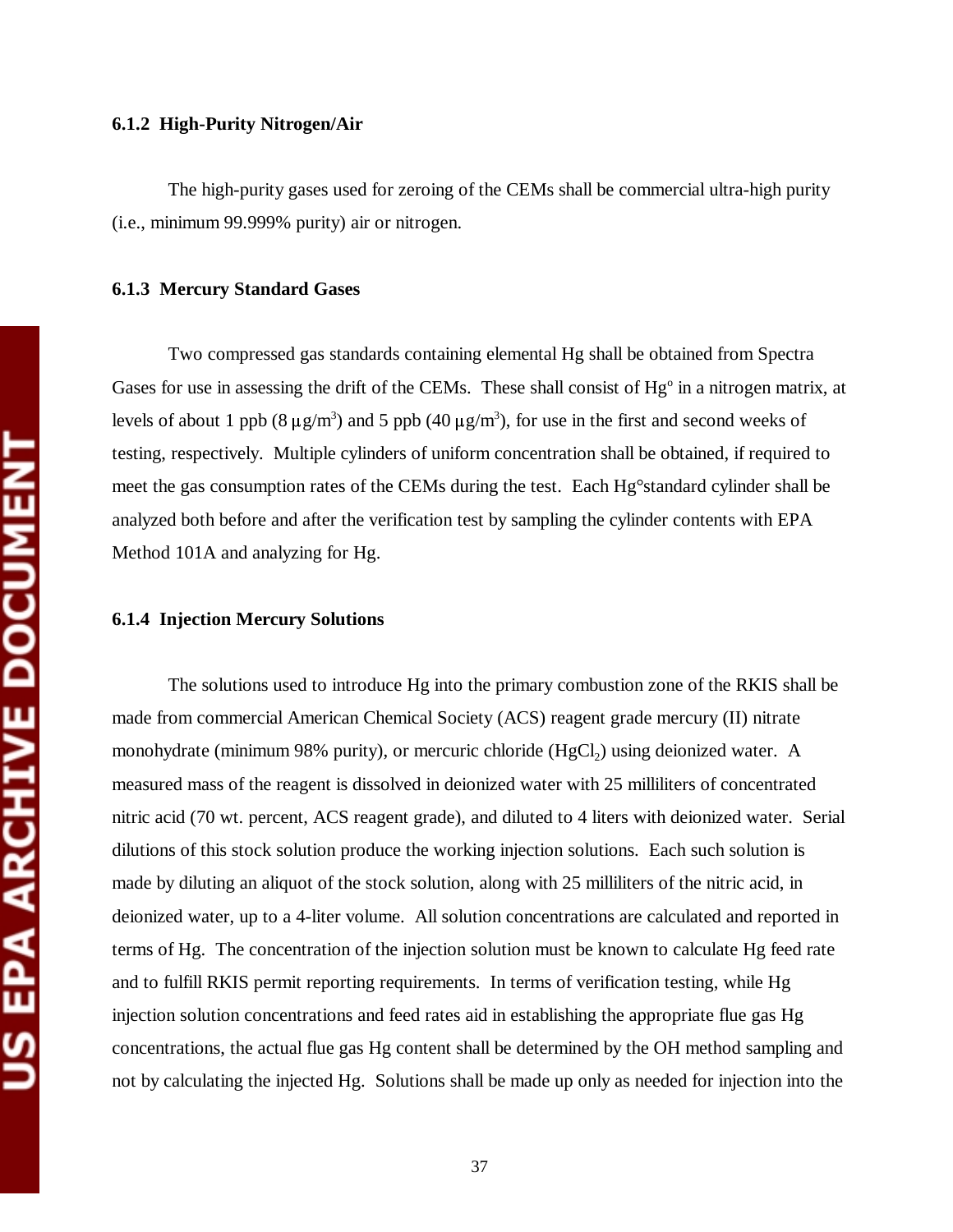RKIS, to minimize waste. All stock and injection solutions shall be prepared under the direction of the facility manager.

#### **6.1.5 Mercury Spiking Standard**

A National Institute of Standards and Technology (NIST)-traceable aqueous Hg standard, obtained from a commercial supplier, shall be used as the spiking solution in the performance evaluation (PE) of OH analysis noted in Section 7.2.2. If spiking the particle filter in the OH train is required in the PE of CEM determinations of particulate Hg, then a NIST coal flyash standard reference material shall be used as the spiking material.

#### **6.2 Reference Method**

#### **6.2.1 Sampling Trains**

The glassware, filters, and associated equipment for the OH reference method<sup> $(4)$ </sup> sampling shall be supplied by EPA at the RKIS facility. Multiple trains shall be supplied so that as many as 12 trains (i.e., three sampling runs with four trains each) may be sampled in a single day, in addition to at least one blank train per day. Preparation, sampling, sample recovery, and cleaning of used trains is the responsibility of the test facility.

#### **6.2.2 Analysis Equipment**

Laboratory equipment for sample recovery and analysis shall be provided by the test facility. This includes all chemicals and solutions for rinsing train components and recovering impinger samples, as well as CVAA or CVAFS equipment for Hg determination.

#### **6.3 RKIS Monitoring Equipment**

Verification tests use monitoring equipment already integrated into the test facility. At the RKIS facility, this equipment includes monitors for major flue gas constituents  $(O_2, CO_2)$  and for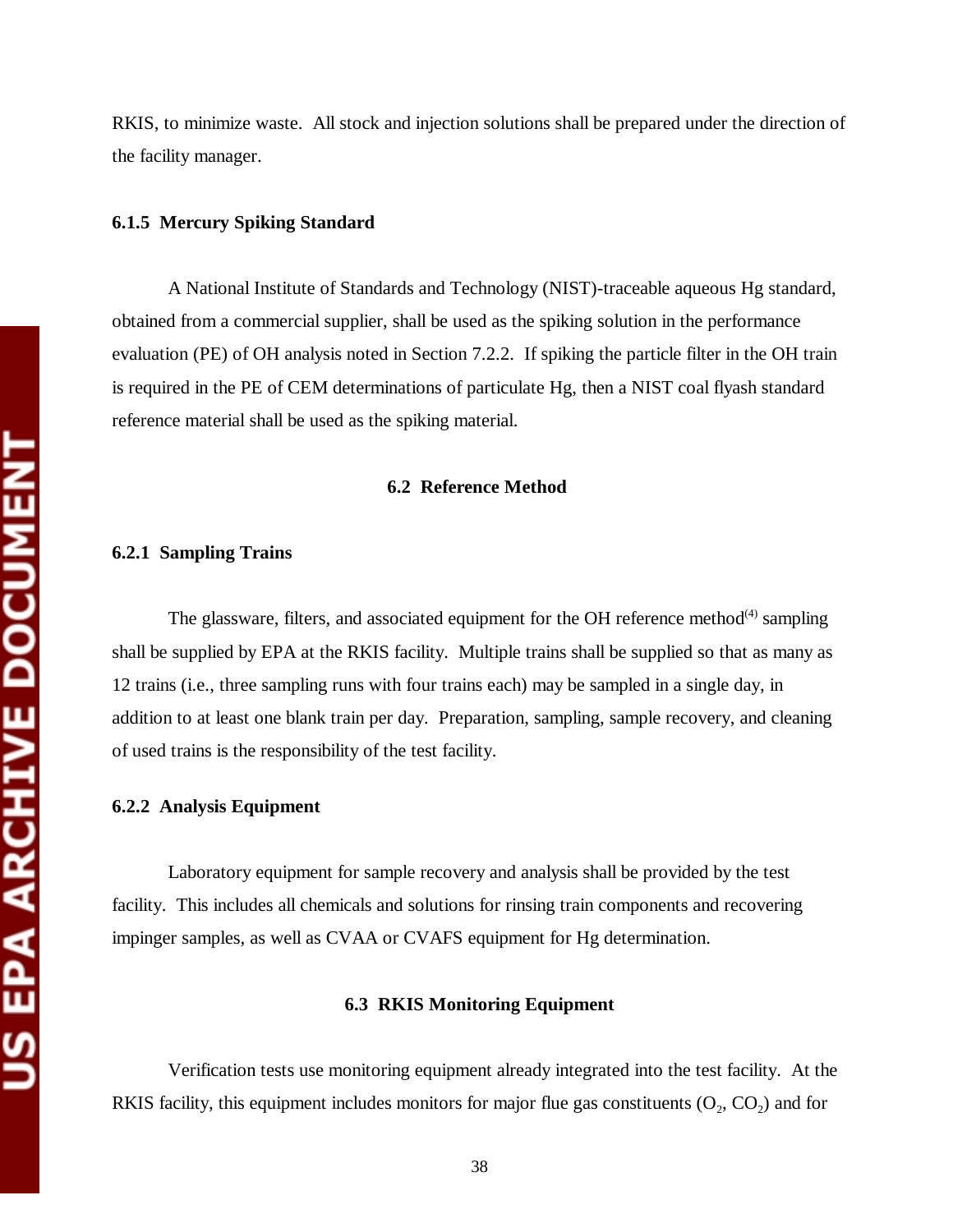chemical contaminants  $(CO, NO_x, SO_2, HCl)$ , as well as sensors for temperature and pressure. These monitors are identified in Table 2. These devices are considered part of the RKIS facility for the purpose of a verification test and are operated according to normal RKIS procedures.

#### **6.4 Equipment Used for Performance Evaluation Audits**

As described in Section 7.2.2, PE audits shall be performed for the  $O_2$ ,  $CO_2$ , temperature, and pressure measurements in the RKIS flue gas. Those PE audits are performed by conducting a parallel measurement using an independent monitoring device. The devices to be used are provided by Battelle and may include the following:

- Paramagnetic  $O_2$  monitor
- Infrared  $CO<sub>2</sub>$  monitor
- Thermocouple temperature indicator
- Aneroid barometer
- Magnehelic differential pressure indicator.

These devices shall have been calibrated by the manufacturer or by Battelle's Instrument Laboratory within the six months immediately preceding the verification test. In addition, a calibrated set of weights shall be used to audit the balance used to weigh impingers from the OH trains for determining flue gas  $H<sub>2</sub>O$  content.

# **7 QUALITY ASSURANCE/QUALITY CONTROL**

#### **7.1 Equipment Calibration**

#### **7.1.1 Test Facility Monitoring Equipment**

The test facility CEMs and other monitoring devices noted in Section 6.3 shall be calibrated by EPA and contractor staff according to normal facility procedures. However, a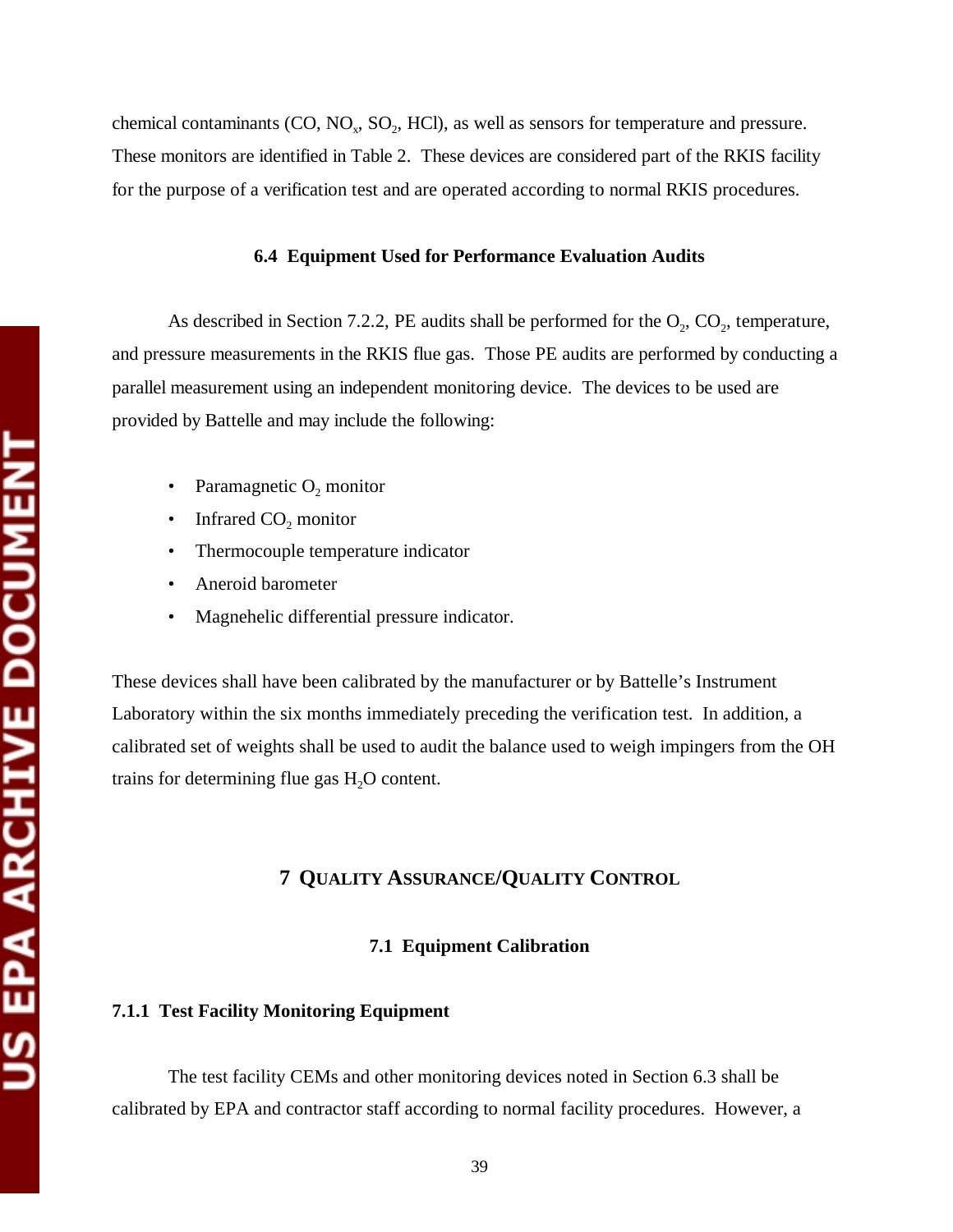distinction must be made between those measurements that factor directly into verification results, and those which are secondary in nature.

Measurements that factor directly into verification results are those that are used in calculating results from the OH method. Those include flue gas temperature, pressure, and  $O<sub>2</sub>$ and  $CO<sub>2</sub>$  content. For these measurements, compliance-level calibration procedures are required and shall be carried out by appropriate test facility staff. The pertinent calibration procedures shall be conducted on a schedule chosen by this staff, and suitable to assure adequate data quality during the verification. All calibration results must be documented for inclusion in the verification data files and verification report. The flue gas H<sub>2</sub>O content is determined from impinger weights in the OH trains. Calibration records for the balance used shall be documented.

Measurements that do not factor directly into verification results include monitoring the pollutant gases CO,  $NO_x$ ,  $SO_2$ , and HCl. These data indicate the level of flue gas constituents during interference testing or flue gas sampling. Calibration of the CEMs for these species need not meet compliance requirements, although, for some species, such calibration requirements may be in place due to the emission limits on the RKIS itself. For these species, single-point calibrations during the verification test, coupled with existing documentation of linear response, are sufficient.

#### **7.1.2 Reference Method**

The facility performing the OH method sampling must perform all required QA/QC activities stated in the method. This includes providing blank sampling trains (one per sampling day at either the upstream or downstream location) and blank sampling materials (filters, reagent solution blanks) in the field. Documentation of these activities is required for inclusion in the verification data file. Deviation from the OH method shall occur only in that the duct will not be traversed. Options for making particulate mass measurements, and for quickly turning glassware around in sample recovery, shall be used. OH trains shall be spiked by Battelle staff as recommended in the OH method (Section 7.2.3 of the method).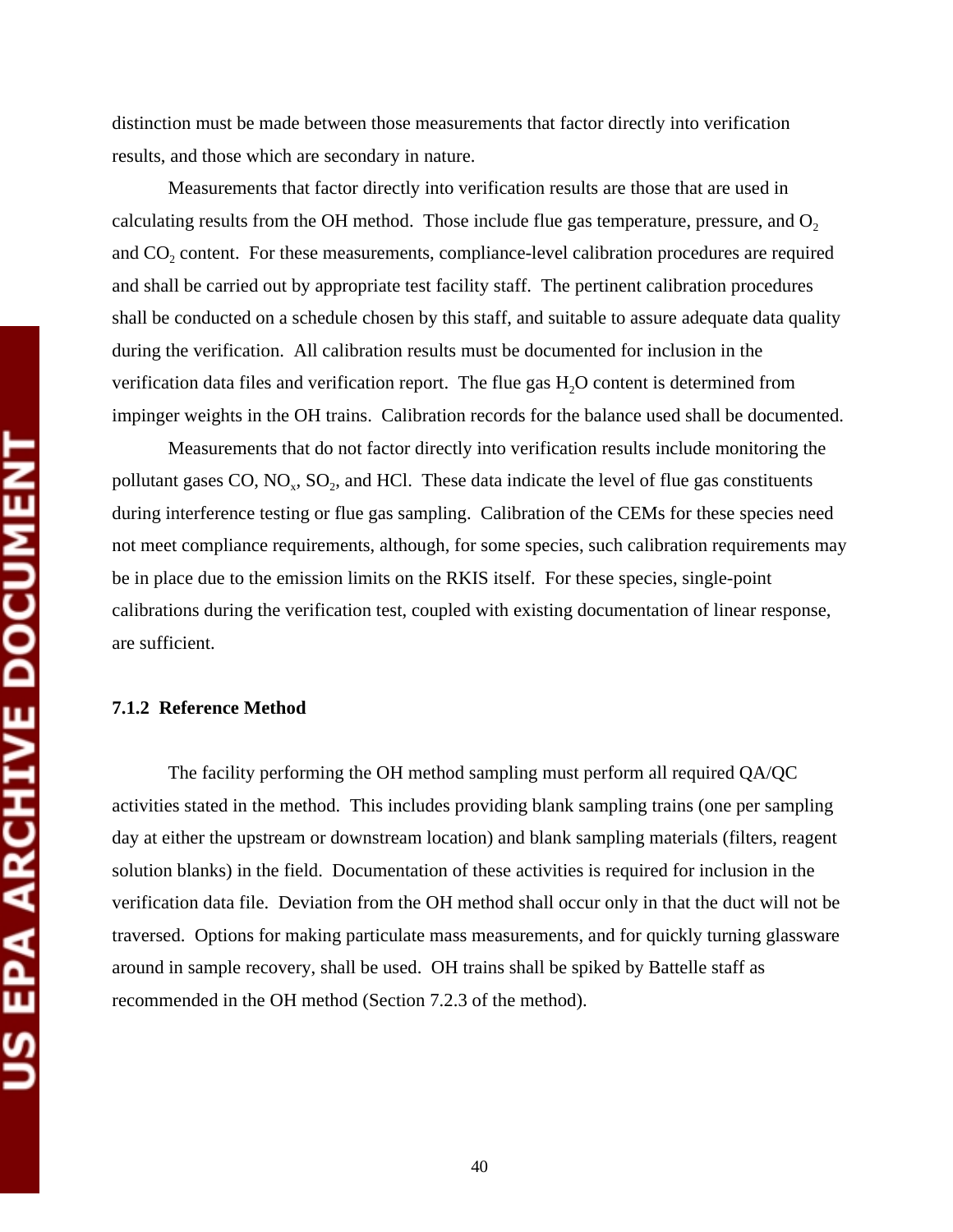#### **7.1.3 Analytical Laboratory**

The laboratory analyzing the samples from the OH method must document all required calibrations conducted on the mercury analysis equipment. That documentation may be provided as part of an overall data package that includes the analytical results.

### **7.2 Audits**

#### **7.2.1 Technical Systems Audits**

The Battelle Quality Manager shall perform a TSA once during a verification test. The purpose of this audit is to ensure that the verification test is being performed in accordance with the AMS Center  $QMP^{(1)}$  and this test protocol and that all  $QA/QC$  procedures are being implemented. In this audit, the Battelle Quality Manager may review the reference sampling and analysis methods used, compare actual test procedures to those specified in this protocol, and review data acquisition and handling procedures. The Battelle Quality Manager shall prepare a TSA report, the findings of which must be addressed either by modifications of test procedures or by documentation in the test records and report.

At EPA's discretion, EPA QA staff also may conduct an independent on-site TSA during the verification test. The TSA findings shall be communicated to testing staff at the time of the audit and documented in a TSA report.

#### **7.2.2 Performance Evaluation Audit**

A PE audit shall be conducted to assess the quality of the measurements made in this verification test. This audit should address only those measurements that factor into the data used for verification, i.e., the CEMs being verified and the vendors operating these CEMs are not the subject of the PE audit. This audit is performed once during the verification test and must be performed by comparing Battelle measurements with a standard or a reference that is independent of standards used during the testing. For most of the key measurements, this audit shall be done by comparing data from the RKIS equipment to that from a second analyzer or monitor operated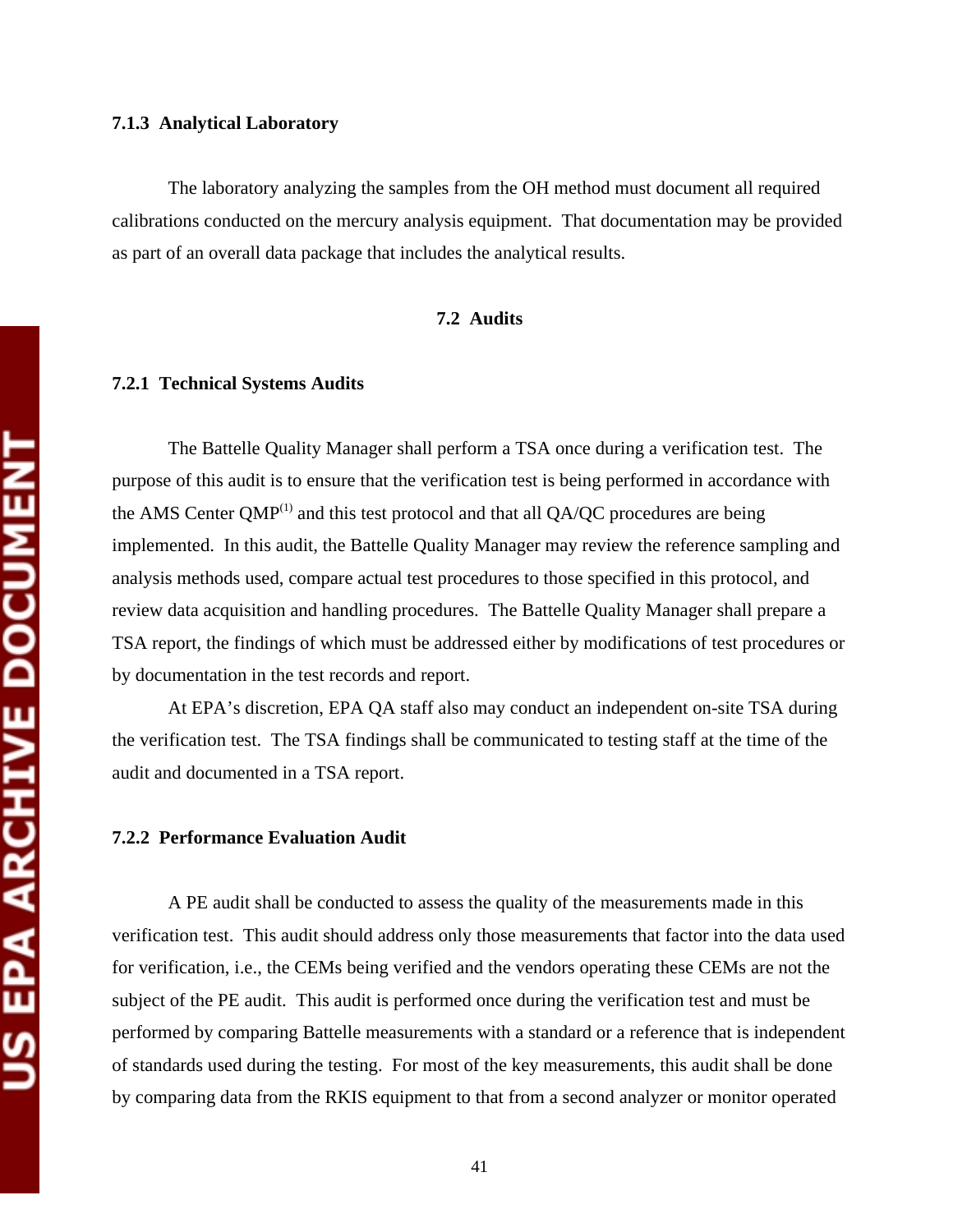simultaneously. For example, the PE audit of  $O_2$  data involves sampling with a second  $O_2$ analyzer at the same point in the duct and comparing results. Similar comparisons shall be made for temperature, pressure, and  $CO<sub>2</sub>$ . In addition, the balance used to determine flue gas  $H<sub>2</sub>O$ content by means of the OH impinger samples shall be checked with a calibrated set of weights. Table 7 summarizes the PE audits that will be done. These audits are the responsibility of Battelle staff and shall be carried out with the cooperation of EPA and test facility staff.

| <b>Parameter</b>                                                                                  | <b>Audit Procedure</b>                             | <b>Expected Tolerance</b>                  |  |
|---------------------------------------------------------------------------------------------------|----------------------------------------------------|--------------------------------------------|--|
| $\mathbf{O}_2$                                                                                    | Compare to independent O <sub>2</sub> measurement  | $\pm 1\%$ O <sub>2</sub>                   |  |
| $\mathbf{CO}_2$                                                                                   | Compare to independent CO <sub>2</sub> measurement | $\pm 10\%$ of CO <sub>2</sub> reading      |  |
| <b>Temperature</b>                                                                                | Compare to independent temperature measurement     | $\pm 2\%$ absolute temperature             |  |
| Barometric<br><b>Pressure</b>                                                                     | Compare to independent pressure measurement        | $\pm 0.5$ inch of H <sub>2</sub> O         |  |
| <b>Flue Gas</b><br>Compare to independent pressure measurement<br>Differential<br><b>Pressure</b> |                                                    | $\pm 0.5$ inch of H <sub>2</sub> O         |  |
| Mass $(H, O)$                                                                                     | Check balance with calibrated weights              | $\pm 1\%$ or 0.5 g, whichever is<br>larger |  |

**Table 7. Summary of PE Audits on Test Facility Measurements** 

These PE audits shall be carried once during the period of operation at the test facility. Battelle supplies the equipment needed to make the independent PE measurements. If agreement outside the indicated tolerance is found, the test is repeated. Further failure to achieve agreement results in recalibrating the independent measurement device or using a different measurement device.

For Hg, this PE requirement is difficult because of the absence of convenient absolute gas-phase Hg standards or independent measurement devices. Consequently, this audit consists of spiking one or more OH sampling trains with known amounts of Hg and conducting sample analysis on the train without sampling combustion gas. If the CEMs undergoing verification do not determine particulate Hg, then only the impingers of the OH train are spiked. A NISTtraceable Hg standard solution is used for that purpose. Agreement of Hg determined in sample analysis with that spiked into the sample train is expected to be within 10%. Because of the time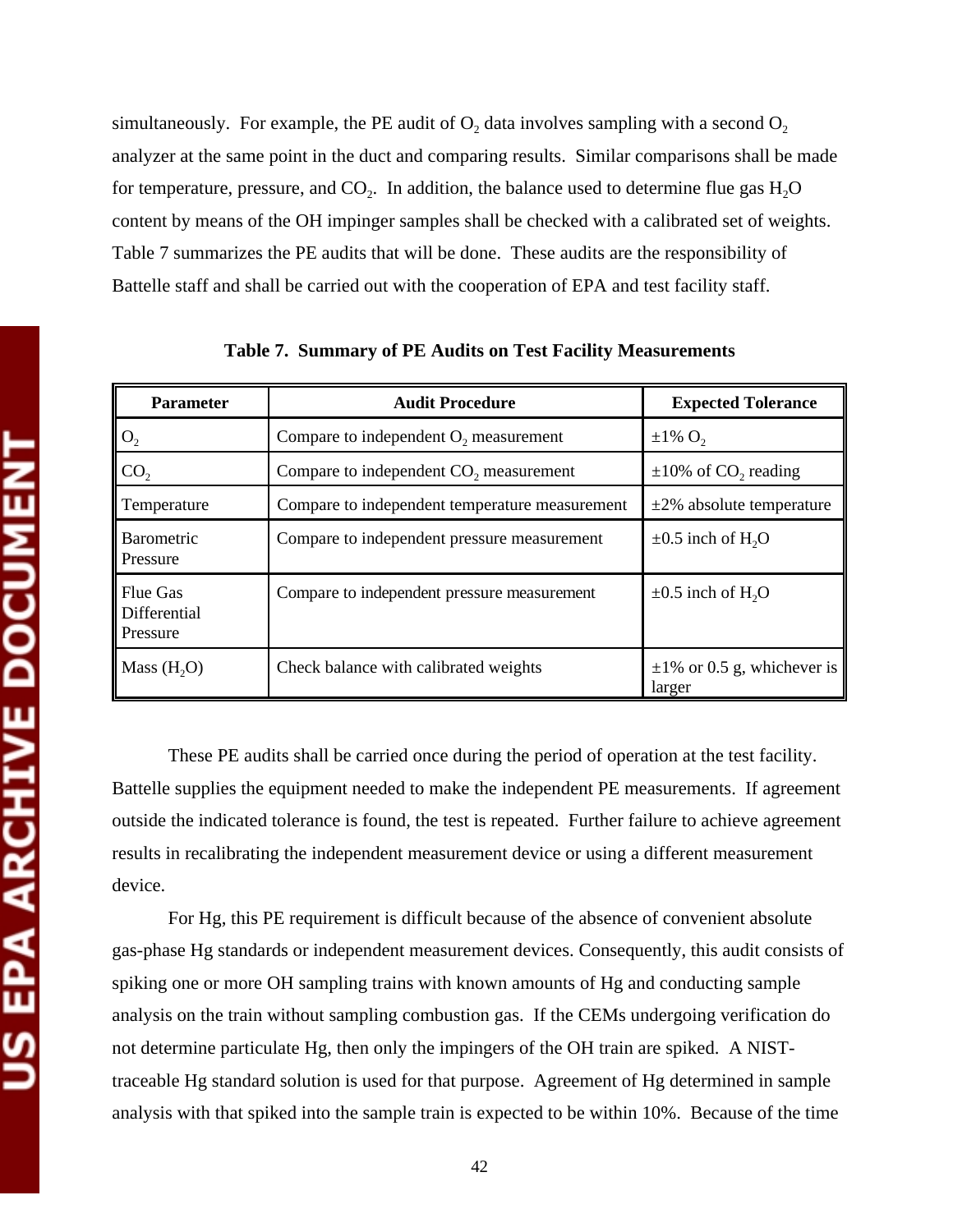required for sample analysis, the PE audit results for Hg may not be known until after the verification tests are completed. The response to PE audit results outside the expected tolerance is to consider possible causes for the disagreement and, if appropriate, to note in the verification reports the implications of OH PE results on CEM verification results. If one or more of the CEMs undergoing verification determines particulate Hg, then a Hg standard also is used to spike the particle filter in the OH train. Battelle's Quality Manager shall assess PE audit results.

## **7.2.3 Audits of Data Quality**

Battelle's Quality Manager shall audit at least 10% of the verification data acquired in the verification test. The Quality Manager traces the data from initial acquisition, through reduction and statistical comparisons, to final reporting. All calculations performed on the data undergoing audit are checked.

#### **7.2.4 Assessment Reports**

Each assessment and audit shall be documented in accordance with Section 2.9.7 of the QMP for the AMS pilot.<sup>(1)</sup> Assessment reports include the following:

- Identification of any adverse findings or potential problems
- �Space for response to adverse findings or potential problems
- Possible recommendations for resolving problems
- �Citation of any noteworthy practices that may be of use to others
- Confirmation that solutions have been implemented and are effective.

#### **7.2.5 Corrective Action**

The Battelle Quality Manager, during the course of any audit, shall identify to the technical staff performing experimental activities any immediate corrective action that should be taken. If serious quality problems exist, the Battelle Quality Manager is authorized to stop work.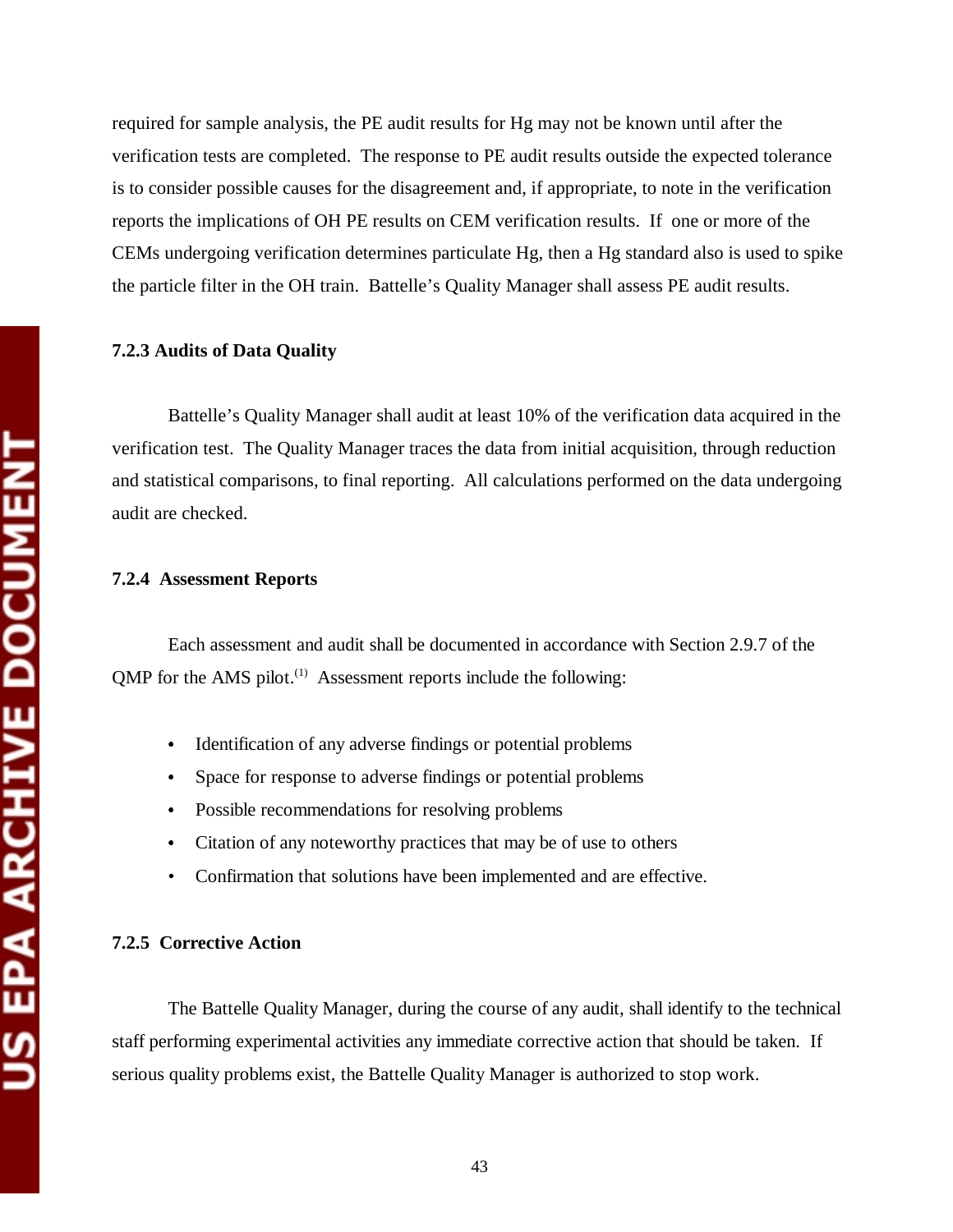Once the assessment report has been prepared, the Verification Testing Leader shall ensure that a response is provided for each adverse finding or potential problem and shall implement any necessary followup corrective action. The Quality Manager shall ensure that follow-up corrective action has been taken.

#### **8 DATA ANALYSIS AND REPORTING**

#### **8.1 Data Acquisition**

Data acquisition in a verification test includes recording response data from the CEMs undergoing testing, documentating sampling conditions and analytical results from the reference method, and recording operational data such as combustion source conditions, test temperatures, the times of test activities.

Data acquisition for the commercial CEMs undergoing verification shall be performed by the CEM vendors during the test. Each CEM must have some form of data acquisition device, such as a digital display whose readings can be recorded manually, a printout of analyzer response, or an electronic data recorder that stores individual analyzer readings. For all tests, the vendor shall be responsible for reporting the response of the CEM to the sample provided. The CEM data are to be provided to Battelle at the end of each test day and must include the results of all tests conducted on that day. The CEM data must include all individual readings of the CEM (i.e., TVM, EM, etc.) listed by time of day. Averaged results, e.g., TVM data averaged over the period of an OH sampling run, may also be provided, if available. If not provided, averaging shall be performed by Battelle in data processing. Electronic data files are the preferred means of data transfer, with Excel® or ASCII file formats preferred.

Other data shall be recorded in laboratory record books maintained by Battelle, EPA, and test facility staff involved in the testing. These records are reviewed on a daily basis to identify and resolve any inconsistencies. All written records must be in ink. Any corrections to notebook entries, or changes in recorded data, must be made with a single line through the original entry. The correction is then to be entered, initialed, and dated by the person making the correction.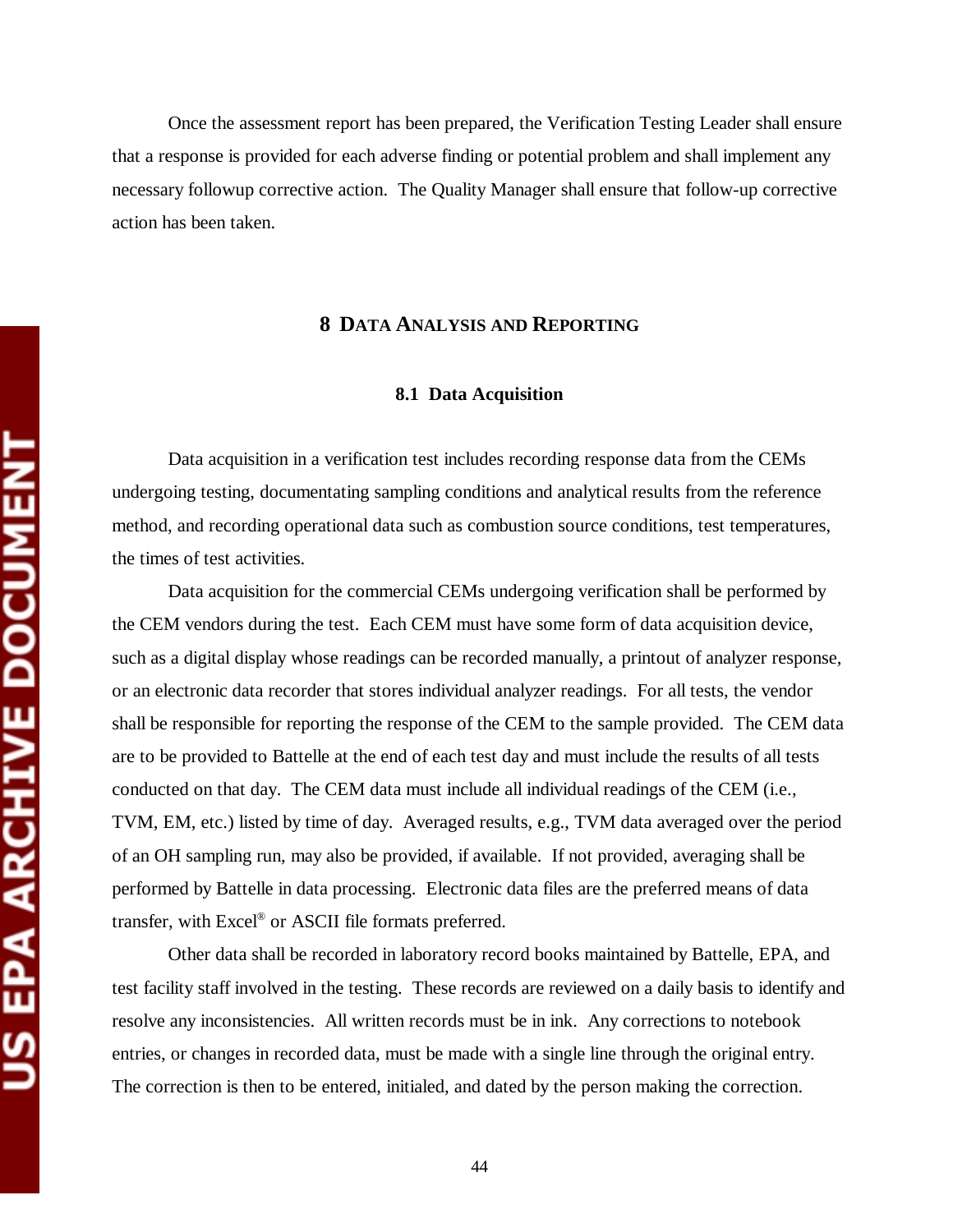In all cases, strict confidentiality of data from each vendor's CEM, and strict separation of data from different CEMs, is maintained. Separate files (including manual records, printouts, and/or electronic data files) are kept for each CEM. At no time during verification testing will Battelle staff engage in any comparison or discussion of different CEMs.

Table 8 summarizes the types of data to be recorded; where, how often, and by whom the recording is made; and the disposition or subsequent processing of the data. The general approach is to record all test information immediately and in a consistent format throughout all tests. Data recorded by the vendors are to be turned over to Battelle staff immediately upon completion of each test day. Identical file formats are used to make quantitative evaluations of the data from all CEMs tested to assure uniformity of data treatment. This process of data recording and compiling is overseen by the Verification Testing Leader and Battelle Quality Manager.

#### **8.2 Data Review**

Records generated in the verification test shall receive a one-over-one review within two weeks after generation, before these records are used to calculate, evaluate, or report verification results. These records may include laboratory record books, operating data from the combustion source, data from the CEMs, or reference method analytical results. This review is performed by a Battelle technical staff member involved in the verification test, but not the staff member that originally generated the record. EPA/test facility and/or vendor staff are consulted as needed to clarify any issues about the data records. The review shall be documented by the person performing the review by adding his or her initials and date to a hard copy of the record being reviewed. This hard copy is then be returned to the Battelle staff member who generated or who will be storing the record.

#### **8.3 Reporting**

The statistical data comparisons described in Sections 4.5 and 5 are conducted separately for each commercial Hg CEM. Separate verification reports are prepared, each addressing the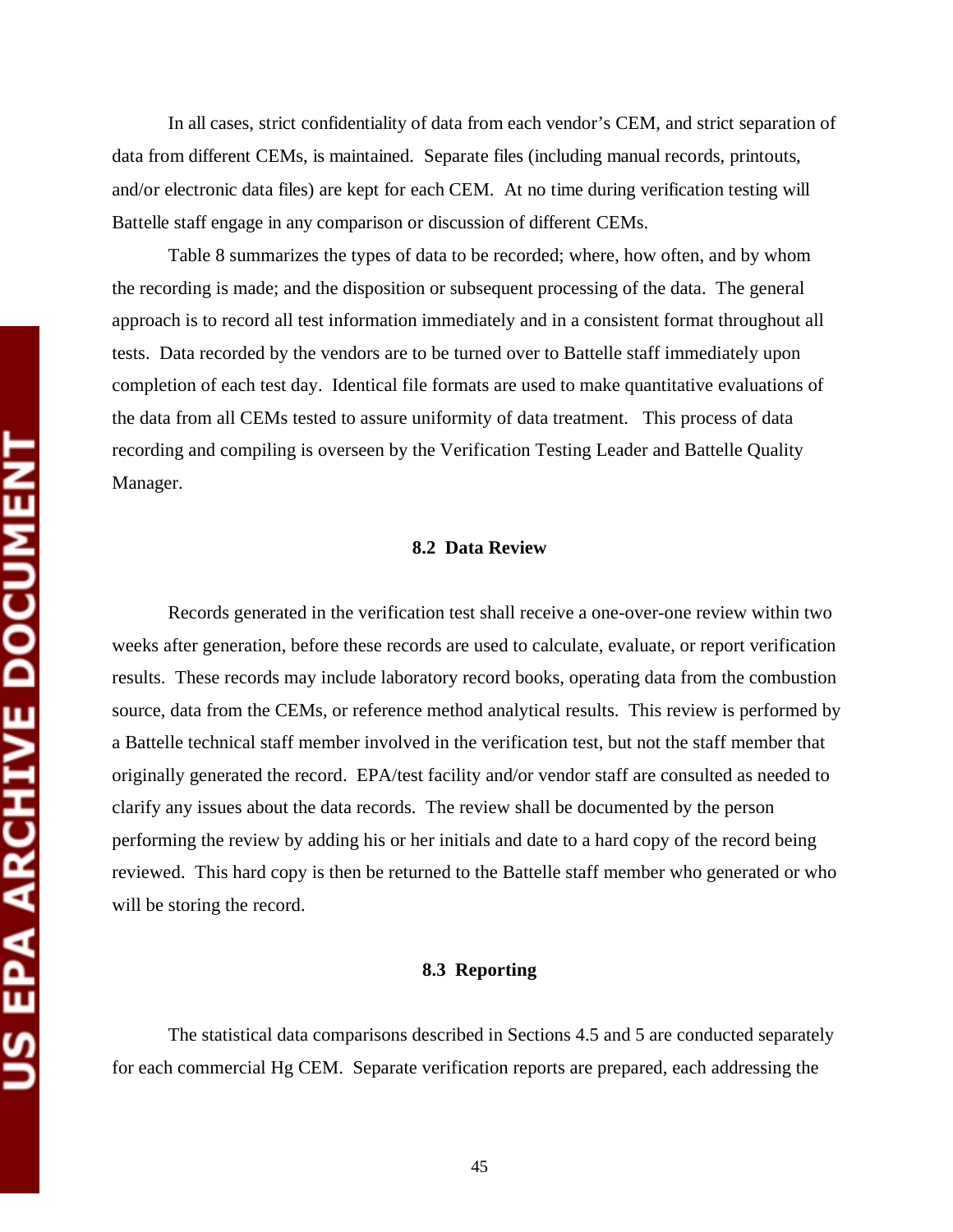|  |  |  |  |  |  | Table 8. Summary of Data Recording Process for the Verification Test |  |
|--|--|--|--|--|--|----------------------------------------------------------------------|--|
|--|--|--|--|--|--|----------------------------------------------------------------------|--|

| Data to be Recorded                                                                                          | <b>Responsible Party</b>              | <b>Where Recorded</b>                                                                   | <b>How Often Recorded</b>                                                                | <b>Disposition of Data<sup>a</sup></b>                                                              |
|--------------------------------------------------------------------------------------------------------------|---------------------------------------|-----------------------------------------------------------------------------------------|------------------------------------------------------------------------------------------|-----------------------------------------------------------------------------------------------------|
| Dates, times of test events                                                                                  | Battelle/EPA                          | Laboratory record books                                                                 | Start/end of test, and at each<br>change of a test parameter.                            | Used to organize/check test<br>results; manually incorporated in<br>data spreadsheets as necessary. |
| Test parameters (tempera-<br>ture, analyte/interferant<br>identities and concentrations,<br>gas flows, etc.) | EPA/Test Facility/<br><b>Battelle</b> | Laboratory record books                                                                 | When set or changed, or as<br>needed to document stability.                              | Used to organize/check test<br>results, manually incorporated in<br>data spreadsheets as necessary. |
| Hg CEM readings<br>digital display                                                                           | Vendor                                | Data sheets provided by<br>Battelle.                                                    | At specified points during<br>each test.                                                 | Manually entered into<br>spreadsheets                                                               |
| printout                                                                                                     | Vendor                                | Original to Battelle, copy to<br>vendor.                                                | At specified points during<br>each test.                                                 | Manually entered into<br>spreadsheets                                                               |
| electronic output                                                                                            | Vendor                                | Data acquisition system (data<br>logger, PC, laptop, etc.).                             | Continuously at specified<br>acquisition rate throughout<br>each test.                   | Electronically transferred to<br>spreadsheets                                                       |
| Reference method sampling<br>data                                                                            | <b>Test Facility/EPA</b>              | Laboratory record books                                                                 | At least at start/end of<br>reference sample, and at each<br>change of a test parameter. | Used to organize/check test<br>results; manually incorporated in<br>data spreadsheets as necessary. |
| Reference method sample<br>analysis, chain of custody,<br>and results                                        | <b>Test Facility/EPA</b>              | Laboratory record books, data<br>sheets, or data acquisition<br>system, as appropriate. | Throughout sample handling<br>and analysis process                                       | Transferred to spreadsheets                                                                         |

<sup>a</sup> All activities subsequent to data recording are carried out by Battelle.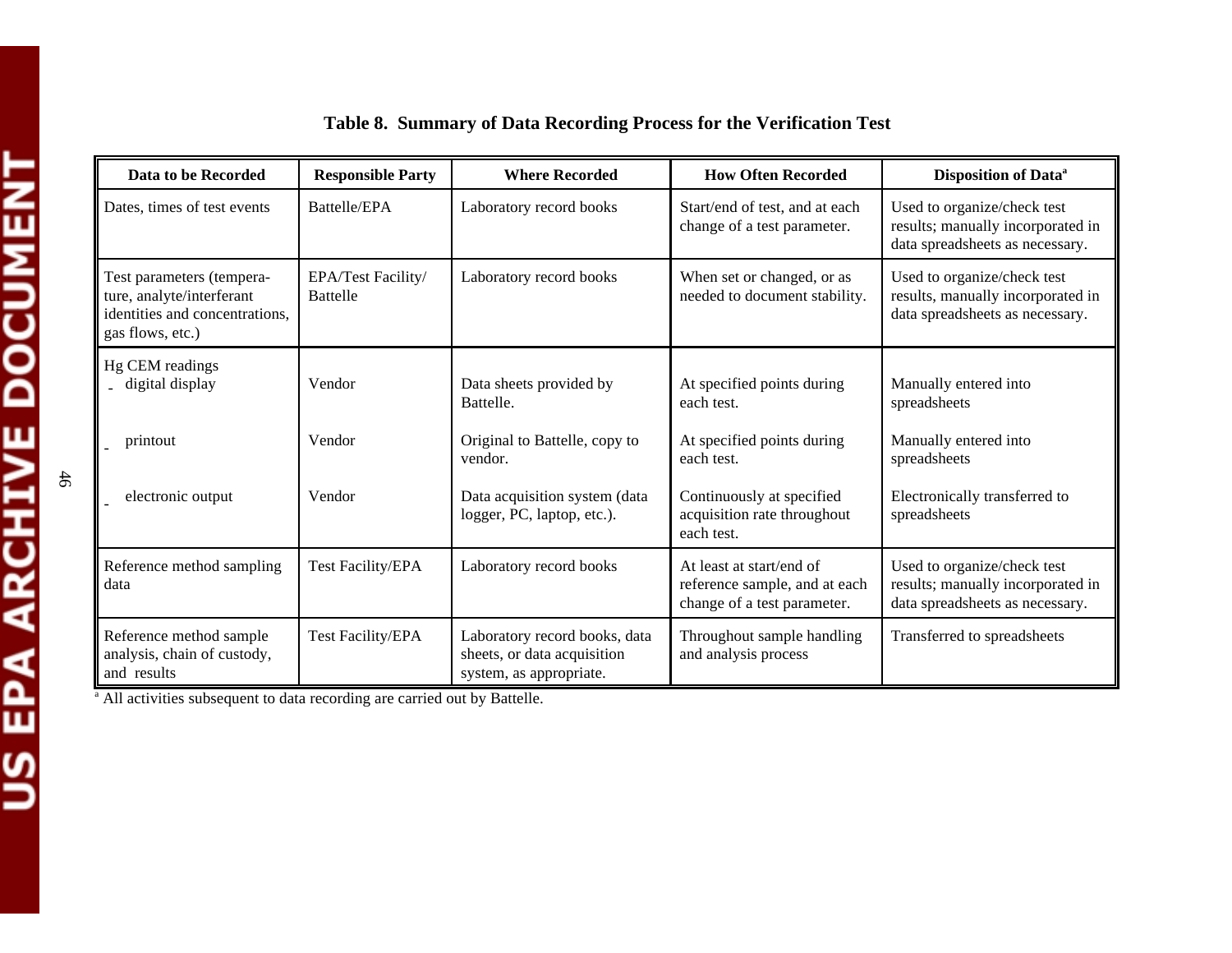US EPA ARCHIVE DOCUMENT

CEM provided by one commercial vendor. The verification report presents the test data, as well as the results of the statistical evaluation of those data.

The verification report shall briefly describe the ETV program, the AMS Center, and the procedures used in verification testing. These sections shall be common to each verification report resulting from the verification test. The results of the verification test shall then be stated quantitatively, without comparison to any other CEM tested or any comment on the acceptability of the CEM's performance. The preparation of draft verification reports, review of reports by vendors and others, revision of the reports, final approval, and distribution of the reports shall be conducted as stated in the "Generic Verification Protocol for the Advanced Monitoring Systems Pilot."<sup>(9)</sup> Preparation, approval, and use of verification statements summarizing the results of this test will also be subject to the requirements of that same protocol.

#### **9 HEALTH AND SAFETY**

All participants in the verification test (i.e., Battelle, EPA, test facility, and vendor staff) shall adhere to the test facility's health and safety requirements. Those requirements include completion of a 24-hour HAZWOPR training course before participation in any activities at the facility. Vendor staff shall operate only their Hg CEMs during the verification test. They are not responsible for operating, nor are they permitted to operate, the combustion source; they will not perform any other verification activities identified in this protocol. Operation of the CEMs themselves does not pose any known chemical, fire, mechanical, electrical, noise, or other potential hazard.

All visiting staff at the RKIS shall be given a site-specific safety briefing prior to installing and operating the CEMs. This briefing includes a description of emergency operating procedures (i.e., in case of fire, tornado, laboratory accident) and identifies and describes the location and operation of safety equipment (e.g., fire alarms, fire extinguishers, eye washes, exits). The following safe work practices must be followed by all staff involved in the Hg CEM verification at the RKIS facility:

� All staff will be required to wear protective glasses, buttoned laboratory coats, and steel-toed safety shoes while working in the facility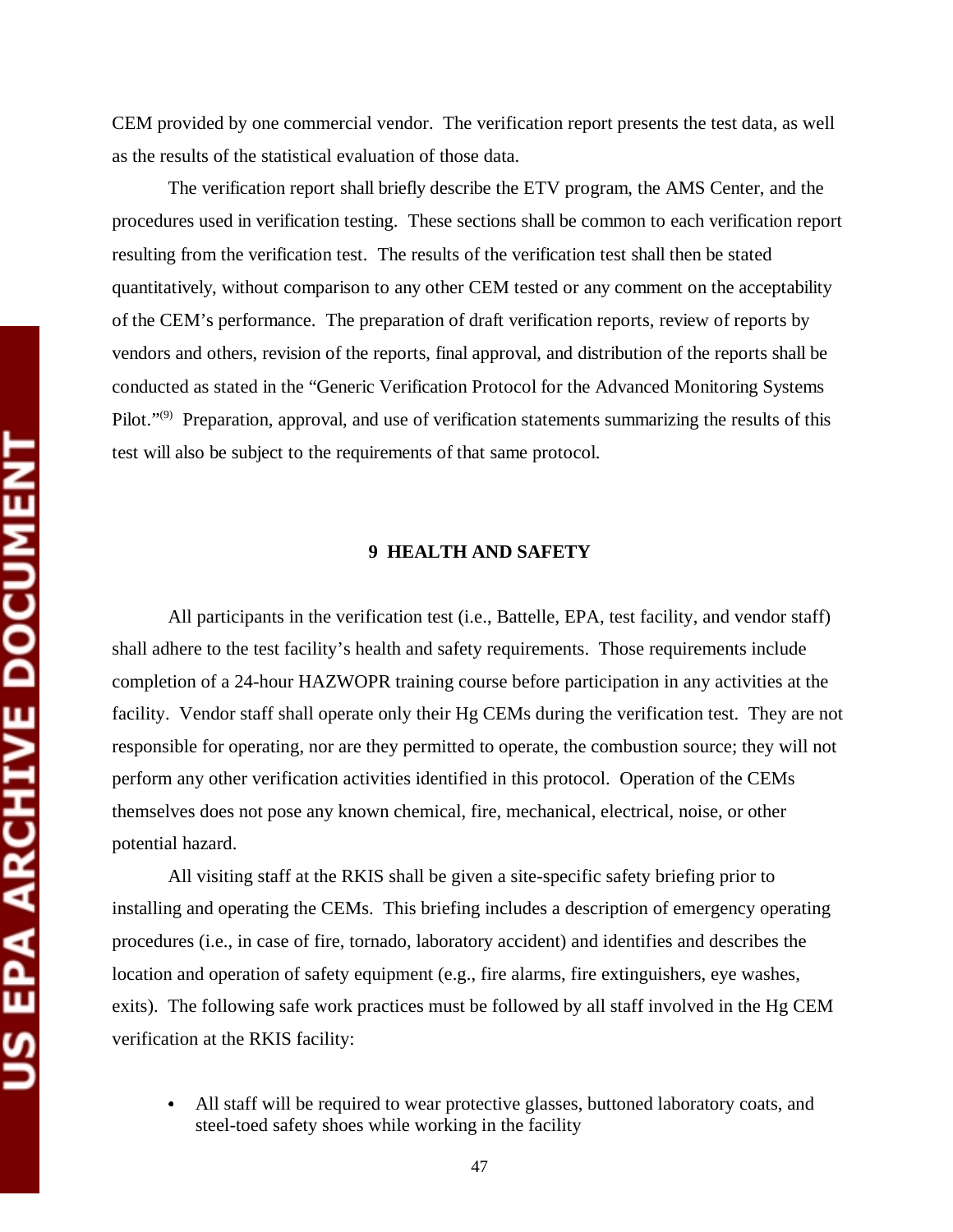- Hearing protection is recommended
- Eating, drinking, and smoking are only permitted in designated areas.

A "three warning" system shall be enforced by EPA and contractor staff operating the RKIS facility to assure compliance with these safety practices:

- First infraction—violator receives a verbal warning
- Second infraction—violator receives a written warning
- Third infraction—violator will be requested to leave the facility.

Verification tests performed at other suitable locations must be carried out under the specific safety requirements of those facilities.

# **10 REFERENCES**

- 1. "Quality Management Plan (QMP) for the ETV Advanced Monitoring Systems Center," U.S. EPA Environmental Technology Verification Program, Battelle, Columbus, Ohio, December 2001.
- 2. "Environmental Technology Verification Program Quality and Management Plan for the Pilot Period (1995-2000)," EPA-600/R-98/064, U.S. Environmental Protection Agency, Cincinnati, Ohio, May 1998.
- 3. "Speciated Mercury Emission Test Reports," produced in response to EPA's information collection request on utility mercury emissions, at www.epa.gov/ttn/uatw/combust/utiltox/mercury.html.
- 4. "Standard Test Method for Elemental, Oxidized, Particle-Bound, and Total Mercury in Flue Gas Generated from Coal-Fired Stationary Sources (Ontario Hydro Method)," American Society for Testing and Materials, Draft Method, October 27, 1999.
- 5. Personal communication from Jeff Ryan, U.S. EPA/ORD/NRMRL, June 28, 2000.
- 6. "Evaluation of Flue Gas Mercury Speciation Methods," EPRI Technical Report TR-108988, Electric Power Research Institute, Palo Alto, California, December 1997.